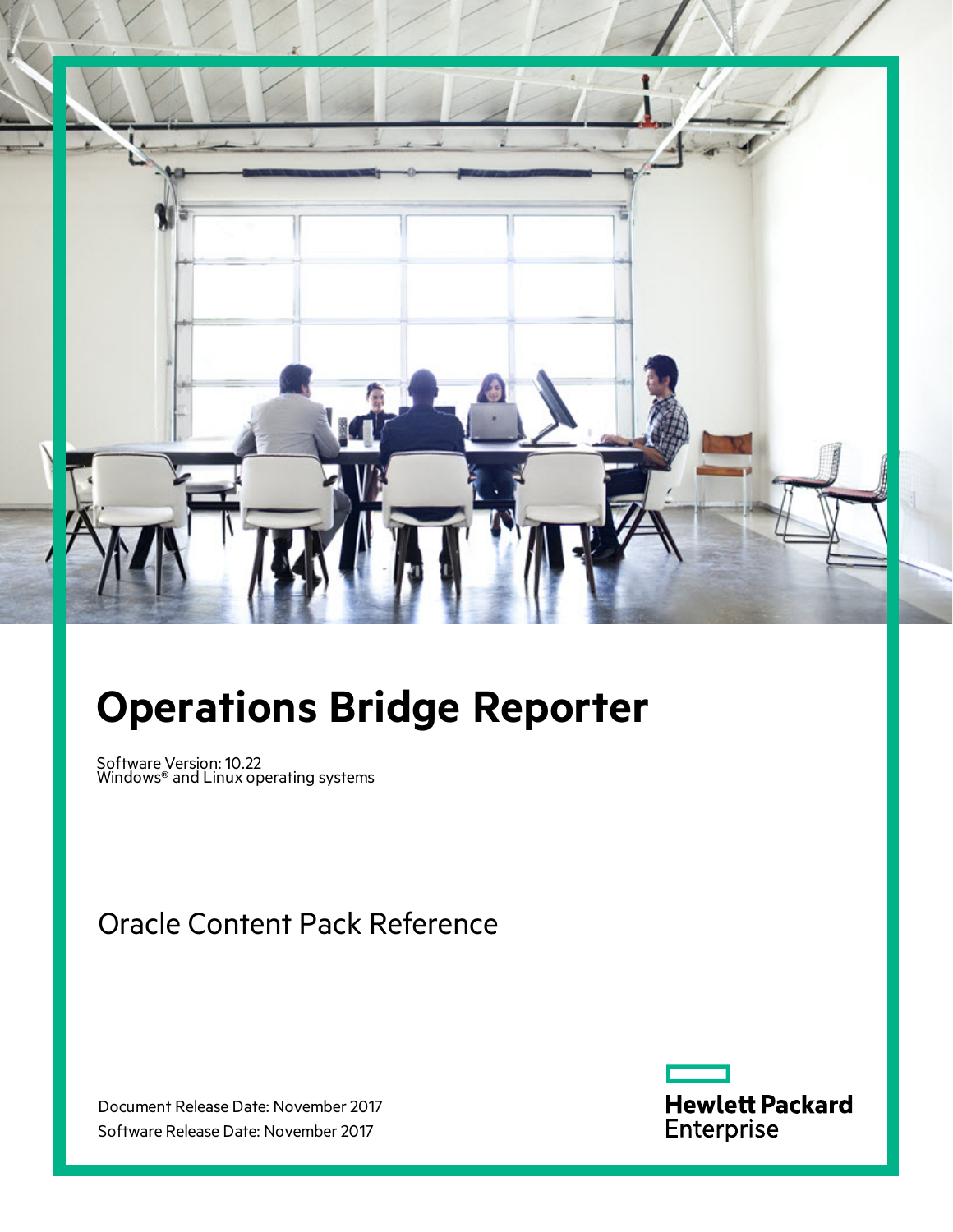#### Legal Notices

#### Warranty

The only warranties for Hewlett Packard Enterprise products and services are set forth in the express warranty statements accompanying such products and services. Nothing herein should be construed as constituting an additional warranty. Hewlett Packard Enterprise shall not be liable for technical or editorial errors or omissions contained herein. The information contained herein is subject to change without notice.

#### Restricted Rights Legend

Confidential computer software. Valid license from Hewlett Packard Enterprise required for possession, use or copying. Consistent with FAR 12.211 and 12.212, Commercial Computer Software, Computer Software Documentation, and Technical Data for Commercial Items are licensed to the U.S. Government under vendor's standard commercial license.

#### Copyright Notice

© 2015 - 2017 Hewlett Packard Enterprise Development LP

#### Trademark Notices

Adobe™ is a trademark of Adobe Systems Incorporated.

Microsoft® and Windows® are U.S. registered trademarks of Microsoft Corporation.

UNIX® is a registered trademark of The Open Group.

#### Documentation Updates

To check for recent updates or to verify that you are using the most recent edition of a document, go to: <https://softwaresupport.hpe.com/>.

This site requires that you register for an HPE Passport and to sign in. To register for an HPE Passport ID, click **Register** on the HPE Software Support site or click **Create an Account** on the HPE Passport login page.

You will also receive updated or new editions if you subscribe to the appropriate product support service. Contact your HPE sales representative for details.

#### **Support**

Visit the HPE Software Support site at: <https://softwaresupport.hpe.com/>.

Most of the support areas require that you register as an HPE Passport user and to sign in. Many also require a support contract. To register for an HPE Passport ID, click **Register** on the HPE Support site or click **Create an Account** on the HPE Passport login page.

To find more information about access levels, go to: <https://softwaresupport.hpe.com/web/softwaresupport/access-levels>.

**HPE Software Solutions Now** accesses the HPE SW Solution and Integration Portal website. This site enables you to explore HPE Product Solutions to meet your business needs, includes a full list of Integrations between HPE Products, as well as a listing of ITIL Processes. The URL for this website is [https://softwaresupport.hpe.com/km/KM01702731.](https://softwaresupport.hpe.com/km/KM01702731)

#### About this PDF Version of Online Help

This document is a PDF version of the online help. This PDF file is provided so you can easily print multiple topics from the help information or read the online help in PDF format. Because this content was originally created to be viewed as online help in a web browser, some topics may not be formatted properly. Some interactive topics may not be present in this PDF version. Those topics can be successfully printed from within the online help.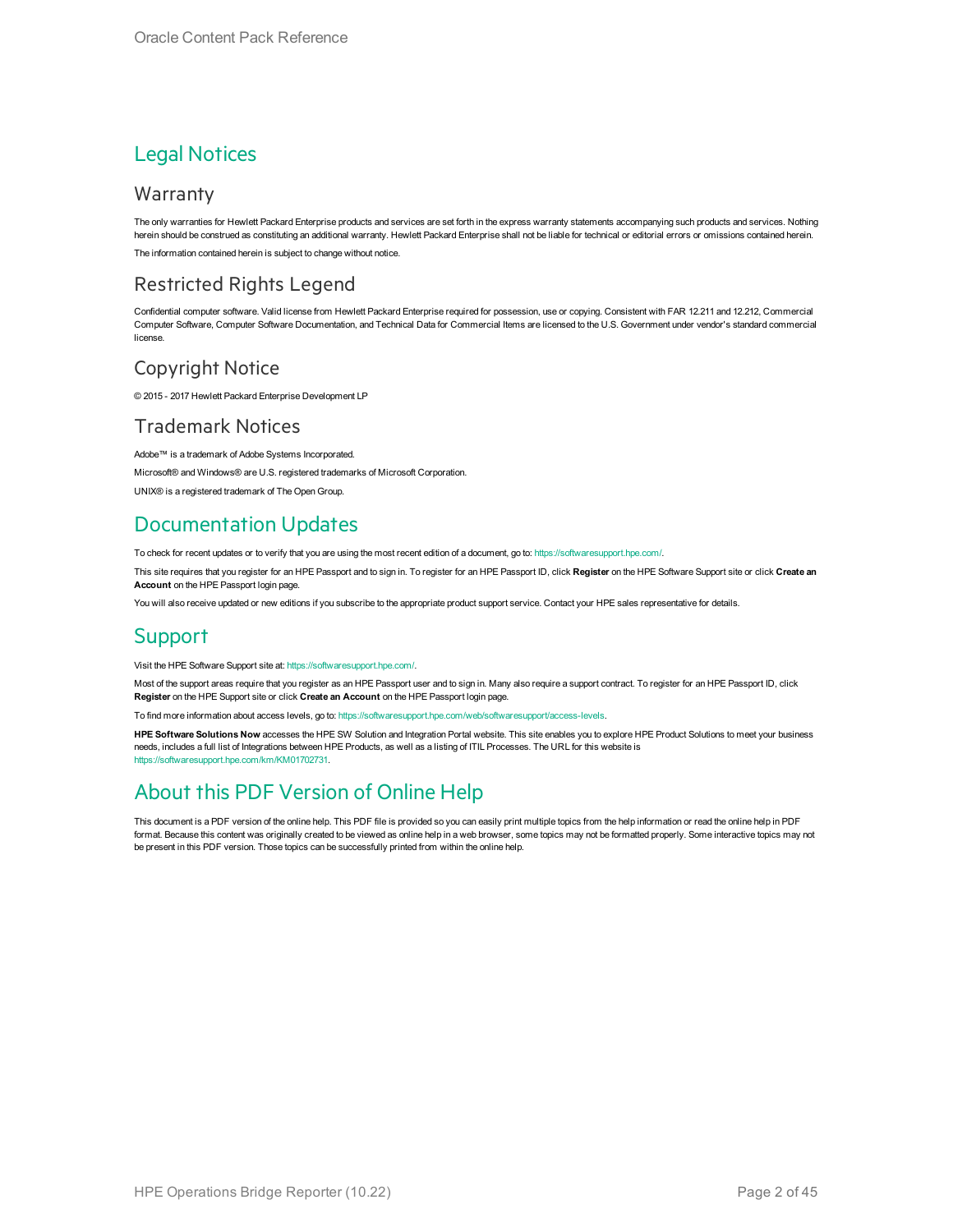# **Contents**

| Integrating with Data Sources for Operations Smart Plug-ins 10 |    |
|----------------------------------------------------------------|----|
|                                                                |    |
|                                                                |    |
| Prerequisite Policies for Oracle Database Reports 11           |    |
| Integrating with Data Sources for OMi Management Packs  16     |    |
|                                                                |    |
| Prerequisite Policies for Oracle Database Reports 17           |    |
|                                                                |    |
|                                                                |    |
|                                                                |    |
|                                                                |    |
|                                                                |    |
|                                                                |    |
|                                                                |    |
|                                                                |    |
|                                                                |    |
|                                                                |    |
|                                                                |    |
|                                                                | 33 |
|                                                                |    |
|                                                                |    |
|                                                                |    |
| Appendix B: Calculating Oracle Instance Availability  42       |    |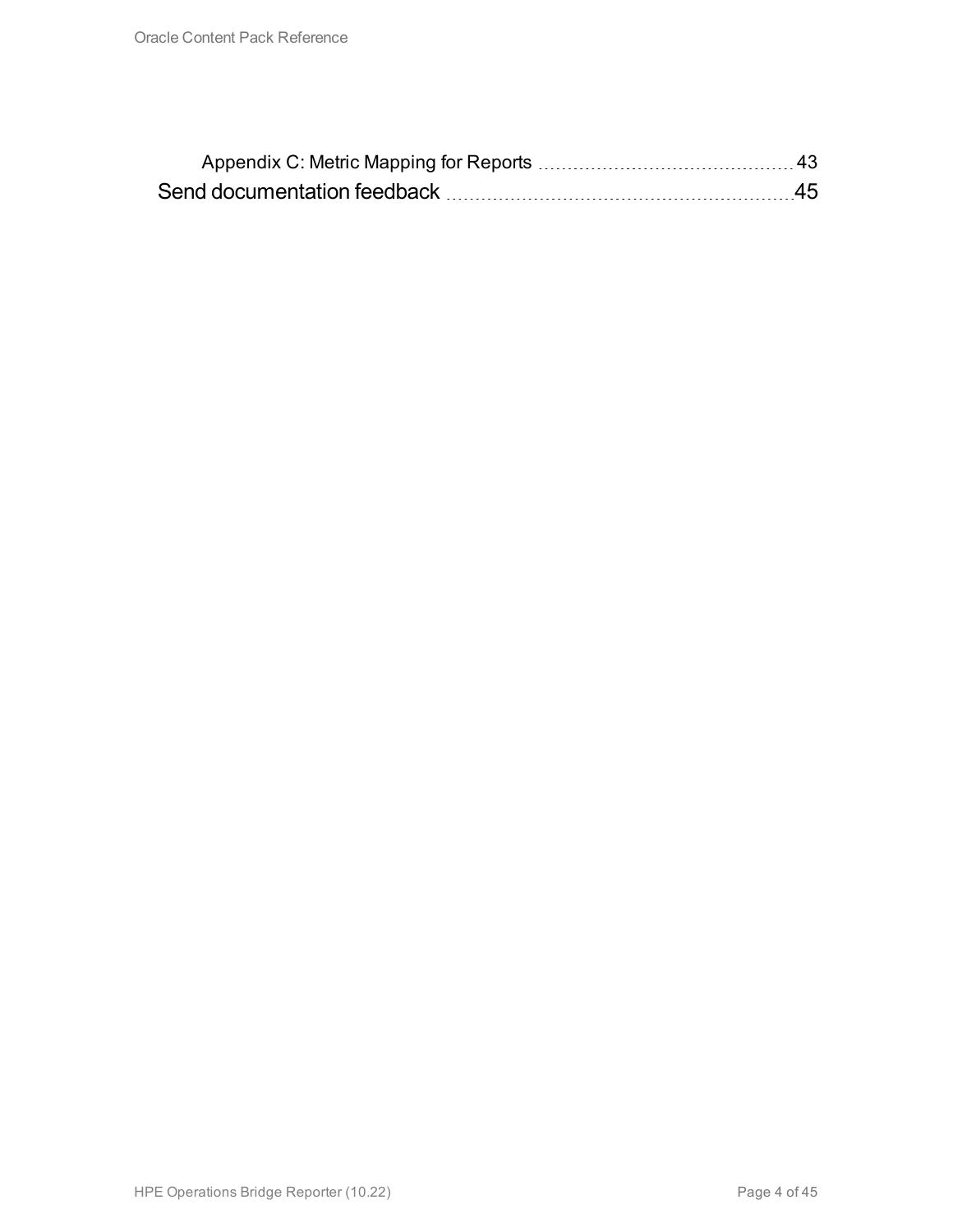# <span id="page-4-0"></span>About This Document

This document provides an overview of OBR and Oracle Content Pack. This document provides the list of Oracle reports available with the Oracle Content Pack. The document also lists the prerequisite aspects and policies required for Operations Bridge Reporter (OBR) to integrate with Operations Smart Plug-ins (SPIs) and OMi Management Packs.

This document helps you to deploy the topology views and install and configure the data source for the Oracle Content Pack. It provides information on report navigation, metric mapping for report and calculate instance availability.

For information on Operations Bridge Reporter tools and contents, go to [Marketplace.](https://marketplace.saas.hpe.com/itom/category/all?product=Operations%20Bridge%20Reporter&version=All%20versions&company=All%20companies)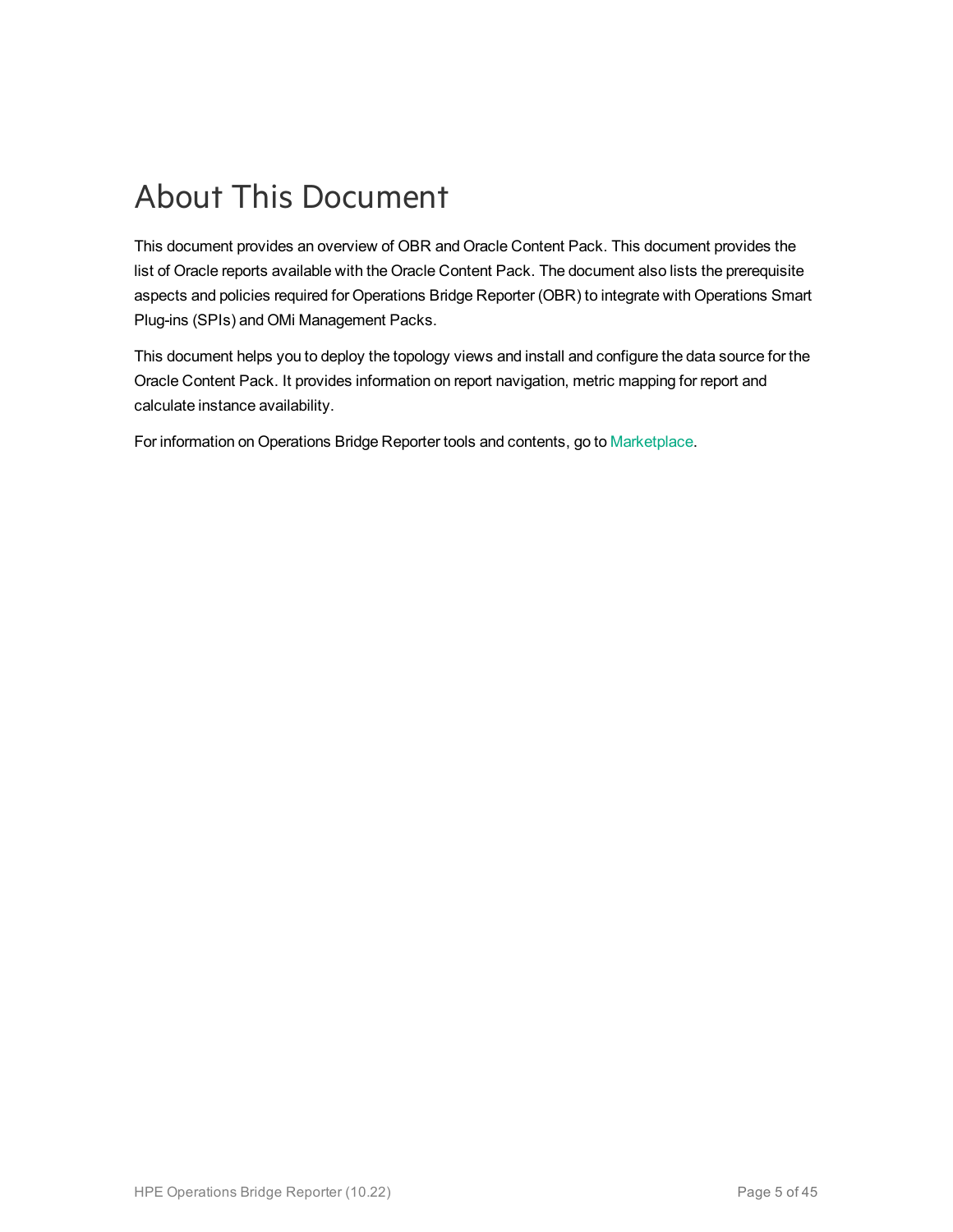# <span id="page-5-0"></span>Getting Started

<span id="page-5-1"></span>This section provides OBR overview, deployment scenarios, and types of reports.

### Operations Bridge Reporter (OBR) Overview

OBR is a cross-domain historical infrastructure performance reporting solution. It displays top-down reports from Business Service Management (BSM) Business Service and Business Application, Operations Manager (OM) Node Group or OMi10 perspective to the underlying infrastructure. It also displays bottoms-up reports from the infrastructure to the impacted Business Services and Business Applications or Node Groups. It leverages the topology information to show how the underlying infrastructure health, performance and availability affects your Business Services and Business Applications or Node Groups in the long term. You can navigate from higher level cross domain reports to detailed domain level reports.

### <span id="page-5-2"></span>Deployment Scenarios

Following are the deployment scenarios supported on OBR:

- **Deployment with BSM/OMi** In this deployment, Run-time Service Model (RTSM) is the source of topology information. OBR discovers and synchronizes topology information from OMi. In a BSM environment with underlying OM servers, this synchronization technique receives discovered topology data from multiple OM systems and updates the Configuration Items (CIs) and CI relationships in the RTSM as soon as changes are discovered. However, you can also use the OM D-MoM dynamic topology synchronization technique to discover and synchronize the topology information in RTSM. In an environment with OMi 10.00, OBR uses RTSM to obtain topology information and metrics from Operations Agent or SiteScope systems that are configured with OMi.
- <sup>l</sup> **Deployment with Operations Manager** In this deployment, the topology information is a group of managed nodes defined in OM that are logically combined for operational monitoring. These logical node groups are created by OM users to classify the nodes as specific organizations or entities within their enterprise. For example, a group called Exchange Servers can be created in OM to organize the specific Exchange Servers and Active Directory nodes for reporting or monitoring purposes. OBR uses the node groups from OM for its topology computation.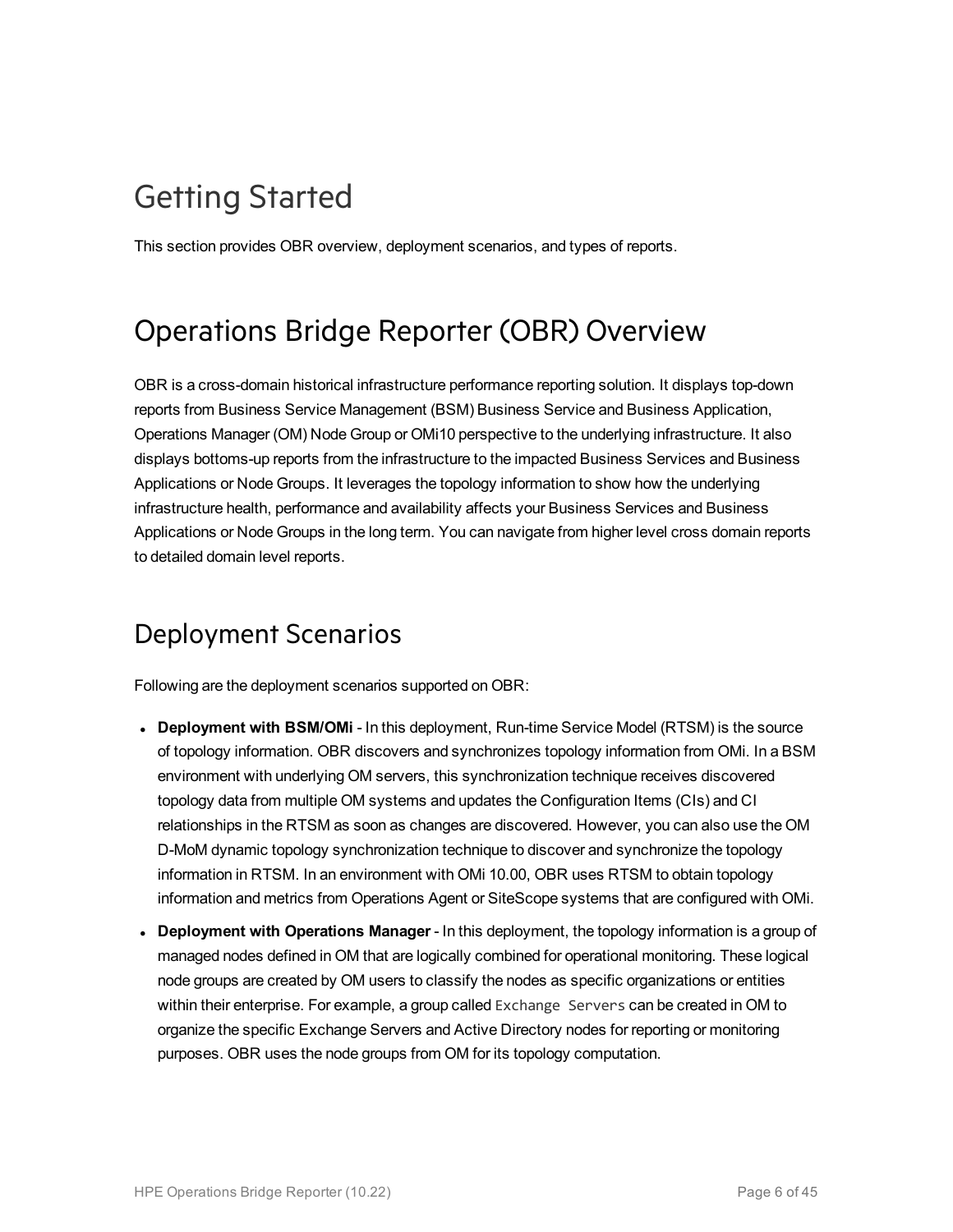- <sup>l</sup> **Deployment with VMware vCenter** VMware vCenter is a distributed server-client software solution that provides a central and a flexible platform for managing the virtual infrastructure in business-critical enterprise systems. VMware vCenter centrally monitors performance and events, and provides an enhanced level of visibility of the virtual environment, thus helping IT administrators to control the environment with ease.
- **.** Other deployments Apart from the basic deployment scenarios, you can collect data from the following sources independently:
	- <sup>o</sup> Deployment with NNMi
	- <sup>o</sup> Deployment with a generic database
	- <sup>o</sup> Deployment with other applications using CSV

### <span id="page-6-0"></span>Types of Reports

The reports available in Operations Bridge Reporter (OBR) are divided into two broad categories:

- Business Service Management
- Infrastructure Management

The following image shows the supported list of reports folders under both these categories: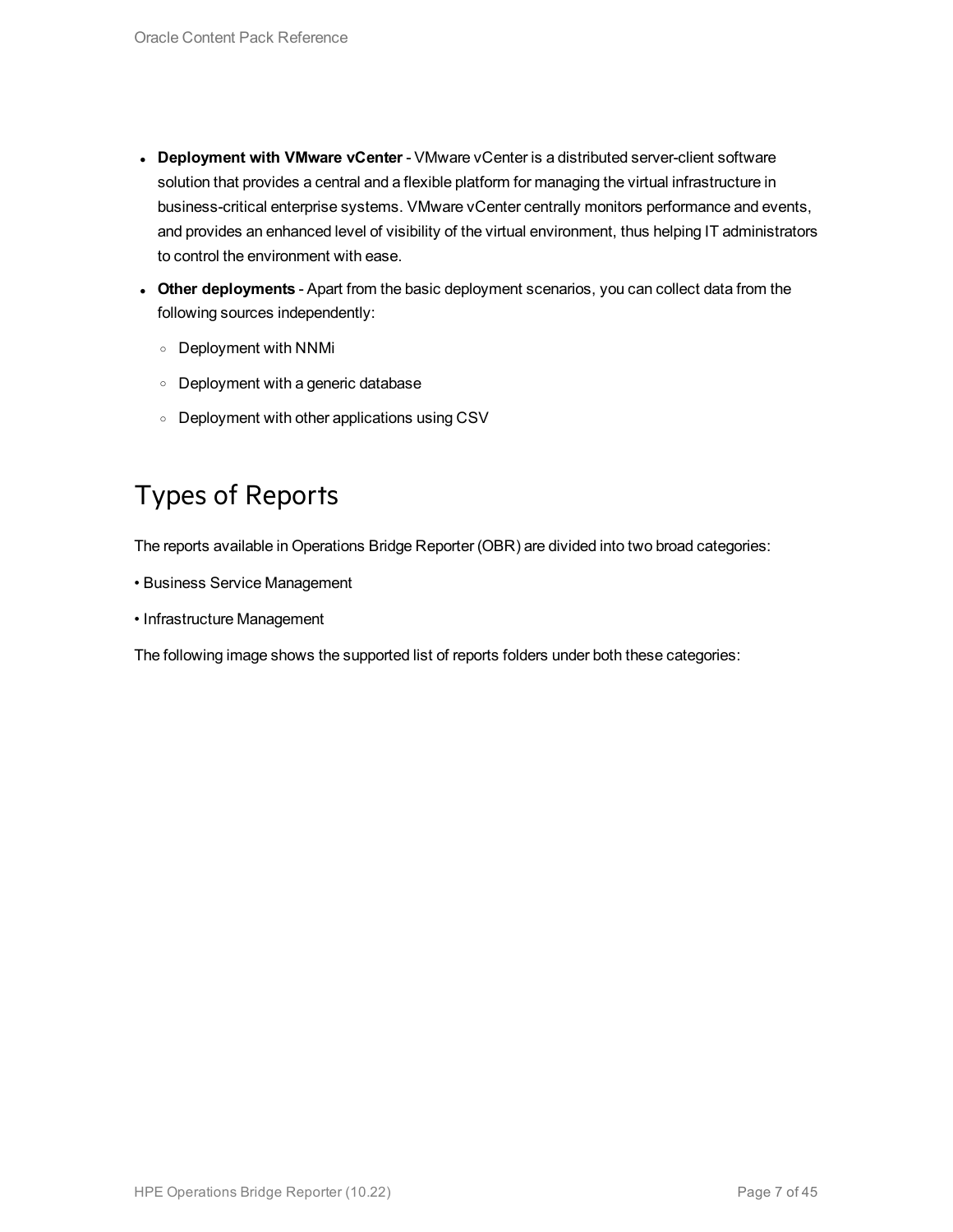

To view a map of all the reports available in the Oracle Content Pack, see Report [Navigation](#page-32-0).

For more information on Operations Bridge Reporter concepts, see *Operations Bridge Reporter Concepts Guide* and *Operations Bridge Reporter Content Development Guide*.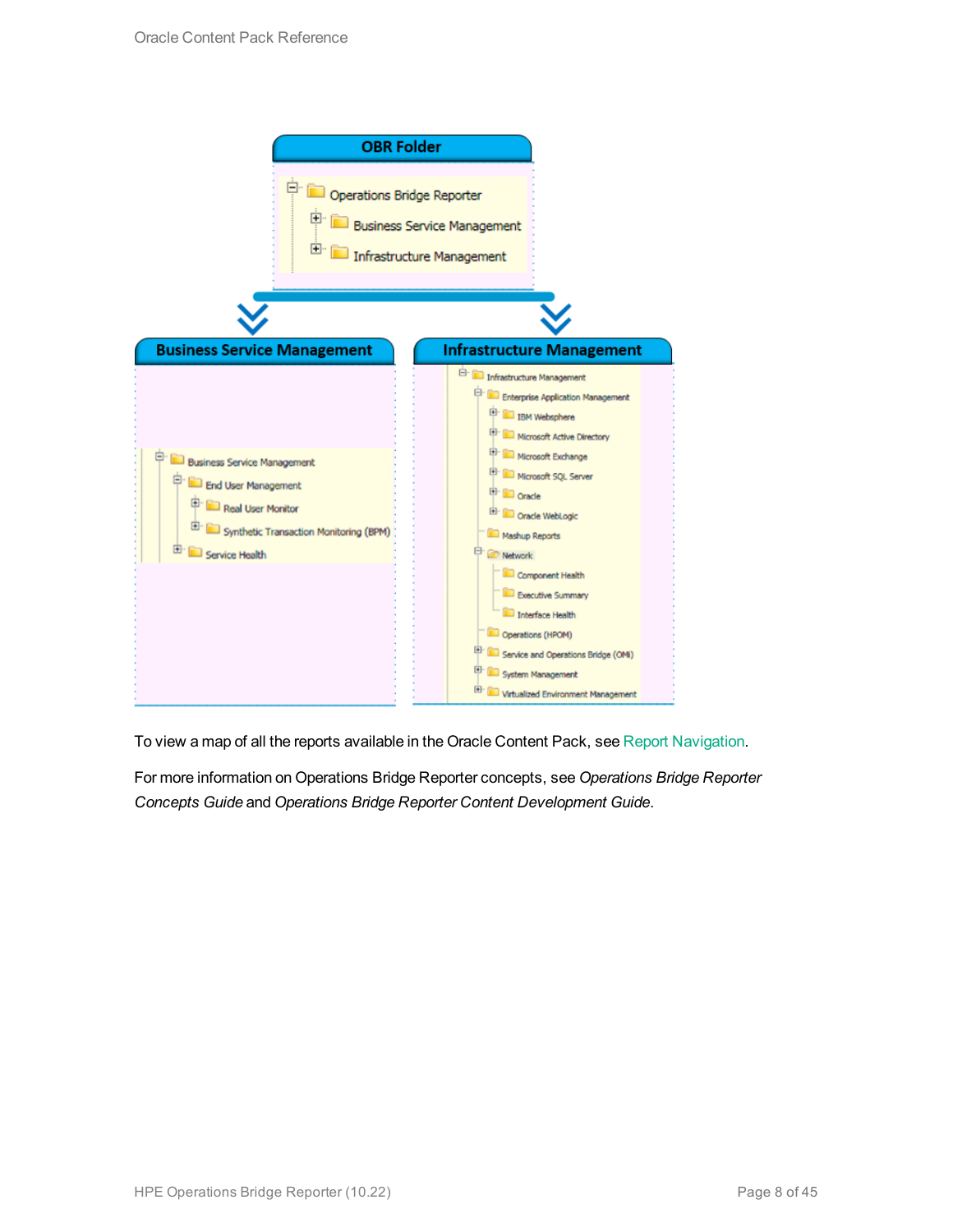## <span id="page-8-0"></span>Oracle Content Pack Overview

This section provides an overview of Oracle Content Pack, target audience, and supported data sources.

The Oracle Content Packs determine the fact data that are to be collected from the various data sources, and the interval at which the data is collected. Configuration of the data source connections for the Oracle Content Packs depends on the type of deployment scenario used.

## <span id="page-8-1"></span>Target Audience

Target audience for Oracle reports are Operations Center Managers and Database Administrators, who help to setup and maintain the database systems in the IT infrastructure. Oracle reports help to identify and analyze the best and worst performing database instances, in a specific period, based on availability, space usage, and I/O metrics. These instances and metrics help users to optimize the database parameters and appropriately allocate or merge resources to the applications.

### <span id="page-8-2"></span>Data Sources for Oracle Data

OBRintegrates and collects historical and ongoing database performance metrics from the Operations Smart Plug-In and OMi Management Pack for Oracle data stores in BSM Run-time Service Model (RTSM) and OM deployment scenarios.

The Oracle Content Pack identifies the list of metrics or facts that OBRmust collect from each of these data sources. The corresponding dimension data is collected from the RTSM or OM topology source, depending on OBR deployment scenario.

OBR collects data from different data sources at periodic intervals based on the collection policies predefined in the **Oracle\_ETL\_DBSPI Content Pack**. From each data source, summarized fact data is collected at a 5-minute interval. This fact data is called rate data and is stored in the database in rate tables as individual records. For a 60-minute interval, there are 12 records in the tables. OBR aggregates these records and converts the data to hourly and daily data. This aggregated data is displayed in the reports along with monthly and yearly aggregates that are derived by online aggregation.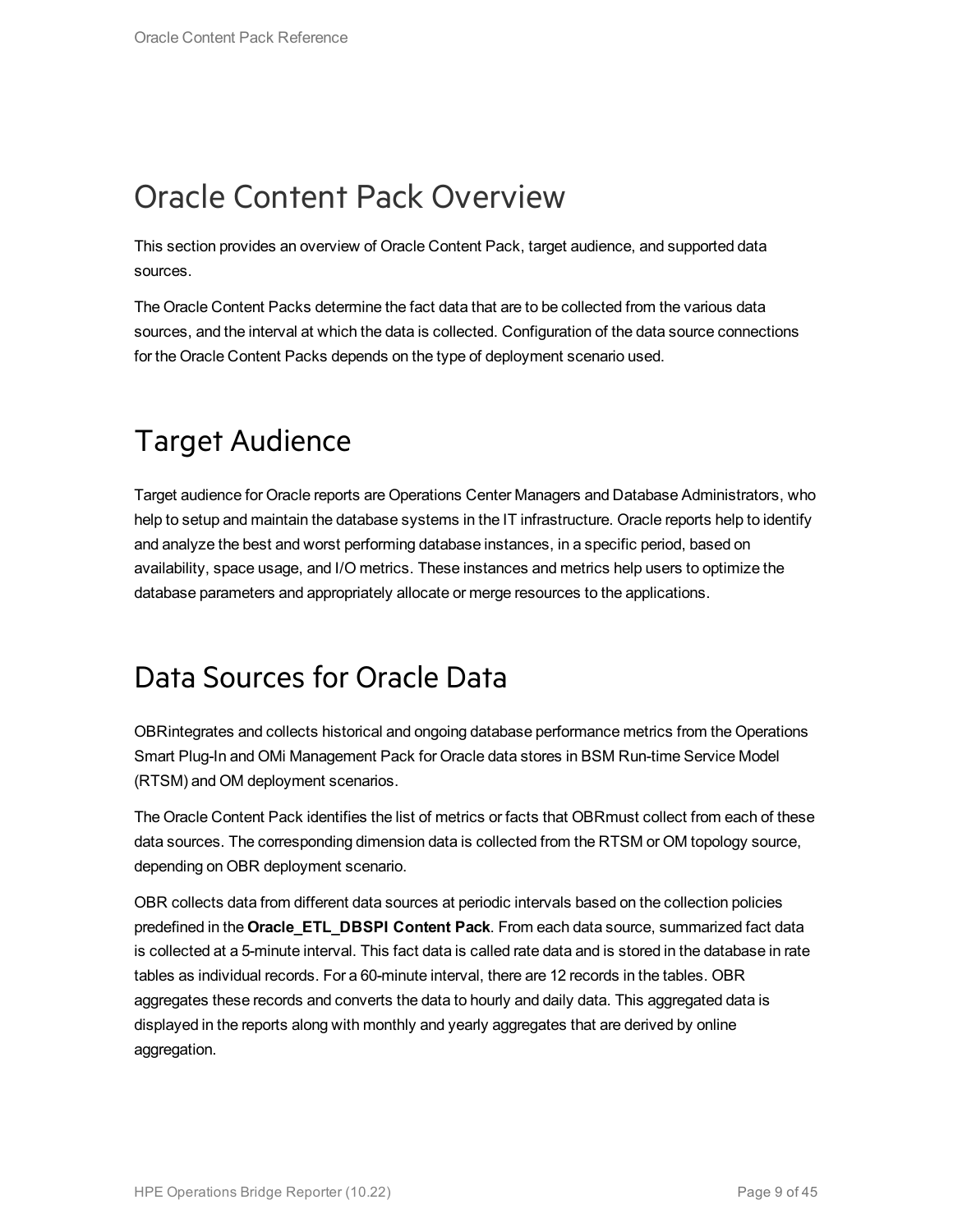# <span id="page-9-0"></span>Integrating with Data Sources for Operations Smart Plug-ins

To show reports on the data collected from Oracle, OBR relies on the metrics collected by collectors of Operations Smart Plug-ins for Oracle (Oracle SPI). SPI collectors store the data into the data store provided by the Operations agent. OBR's integration with SPI data sources facilitate transfer of data from Operations agent's data store to OBR's database. This integration is established when you deploy OBR in the OM deployment scenario.

<span id="page-9-1"></span>OBR provides performance reports for the Oracle Database enterprise application.

#### **Prerequisite**

The following is the prerequisite to integrate with data source for Operations Smart Plug-ins:

<span id="page-9-2"></span>• CODA logging is a prerequisite for OBR to be able to collect data from multiple instances.

#### Working of the Integration

1. Installation and configuration of the SPI ensures that necessary instrumentation, scripts, programs, and policies are transferred to a node where the application is running and the Operations agent is already installed.

**Tip:** For successful installation and configuration of the Oracle SPI, see the SPI documentation.

- 2. SPI collectors start collecting data on the node based on rules and specifications available with the policies deployed on the node.
- 3. SPI stores the collected data into Operations agent's data store. The SPI creates at least one *data source* in agent's data store.
- 4. After configuring OBR to collect data from a data source and installing Oracle, OBR starts collecting historical data from agent's data store.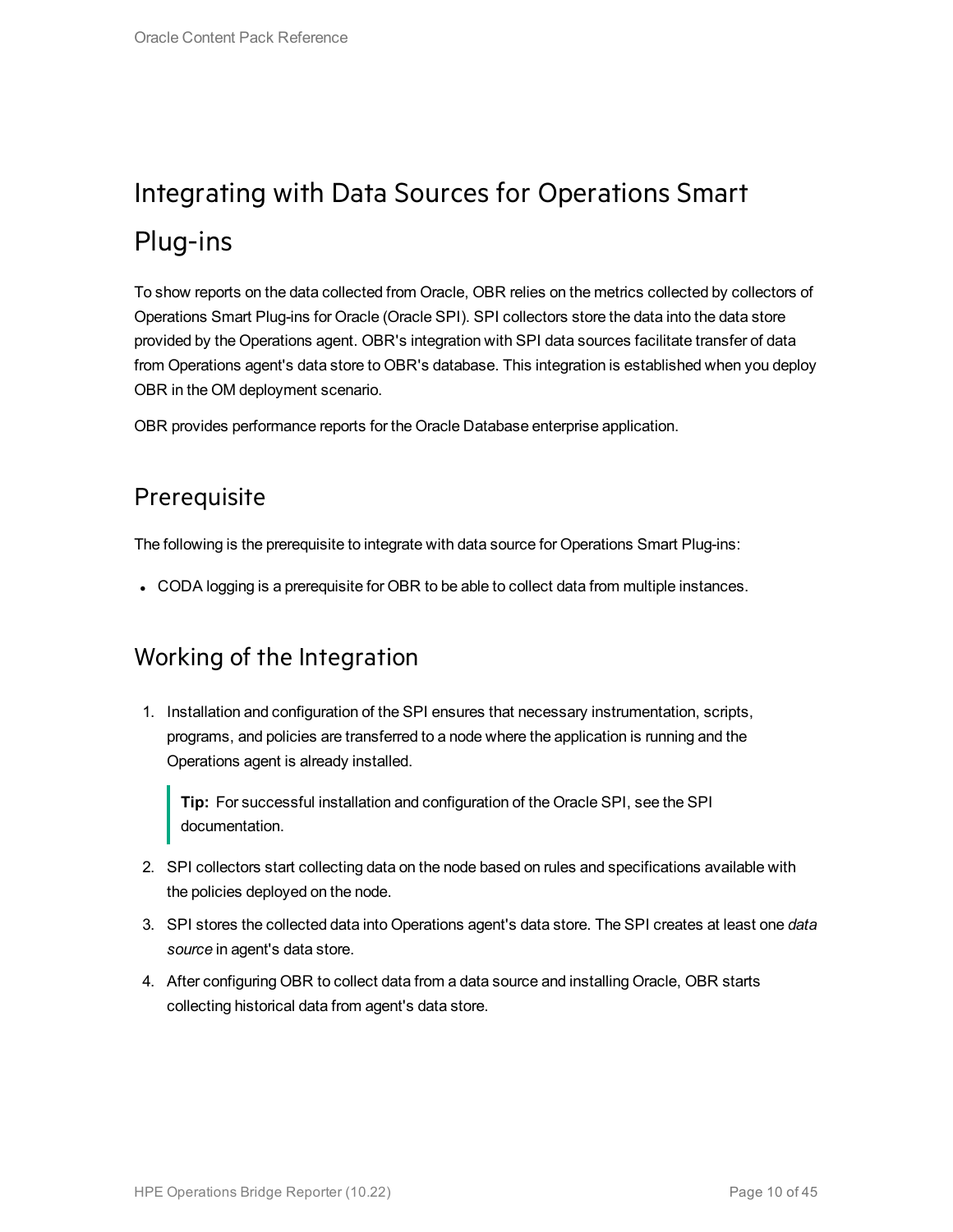#### <span id="page-10-0"></span>Prerequisite Policies for Oracle Database Reports

The following table lists the Oracle Database SPI policies required by each Oracle Database report.

**Note:** Policy Configuration Requirement is not required; deploy the policy with default settings.

| <b>Report Name</b>                                     | Data<br><b>Source</b>          | <b>Data</b><br><b>Class</b>           | <b>SPI Policy</b>                                                                            |
|--------------------------------------------------------|--------------------------------|---------------------------------------|----------------------------------------------------------------------------------------------|
| Database Oracle Executive Summary                      | DBSPI_<br>ORA<br><b>REPORT</b> | DBSPI_<br><b>ORA</b><br><b>REPORT</b> | • Scheduled task policy<br>DBSPI-Ora-05min-<br>$\circ$<br>Reporter (for UNIX/Linux<br>nodes) |
|                                                        |                                |                                       | DBSPI-Ora-05min-<br>$\circ$<br>Reporter-NT (for<br>Windows nodes)                            |
|                                                        |                                |                                       | Measurement threshold<br>Policy                                                              |
|                                                        |                                |                                       | ○ E201 InstUptime                                                                            |
| Database Oracle Top 10 Instances and<br>Tablespaces    | DBSPI_<br>ORA<br><b>REPORT</b> | DBSPI<br><b>ORA</b><br><b>REPORT</b>  | Scheduled task policy<br>DBSPI-Ora-05min-<br>$\circ$<br>Reporter (for UNIX/Linux<br>nodes)   |
|                                                        |                                |                                       | DBSPI-Ora-1d-Reporter<br>$\circ$<br>(for UNIX/Linux nodes)                                   |
|                                                        |                                |                                       | DBSPI-Ora-05min-<br>$\circ$<br>Reporter-NT (for<br>Windows nodes)                            |
|                                                        |                                |                                       | o DBSPI-Ora-1d-Reporter-<br>NT (for Windows nodes)                                           |
|                                                        |                                |                                       | Measurement threshold<br>Policy                                                              |
|                                                        |                                |                                       | E201_InstUptime<br>$\circ$                                                                   |
|                                                        |                                |                                       | E210 TblSpcSize<br>$\circ$                                                                   |
|                                                        |                                |                                       | E212_Inst Size<br>$\circ$                                                                    |
| Database Oracle Top 5 Instances Load<br>and Efficiency | DBSPI_<br>ORA<br><b>GRAPH</b>  | <b>DBSPI</b><br>ORA<br><b>GRAPH</b>   | Scheduled task policy<br>DBSPI-Ora-05min-<br>$\circ$<br>Favorites                            |
|                                                        |                                |                                       | DBSPI-Ora-Add-Ons-<br>$\circ$                                                                |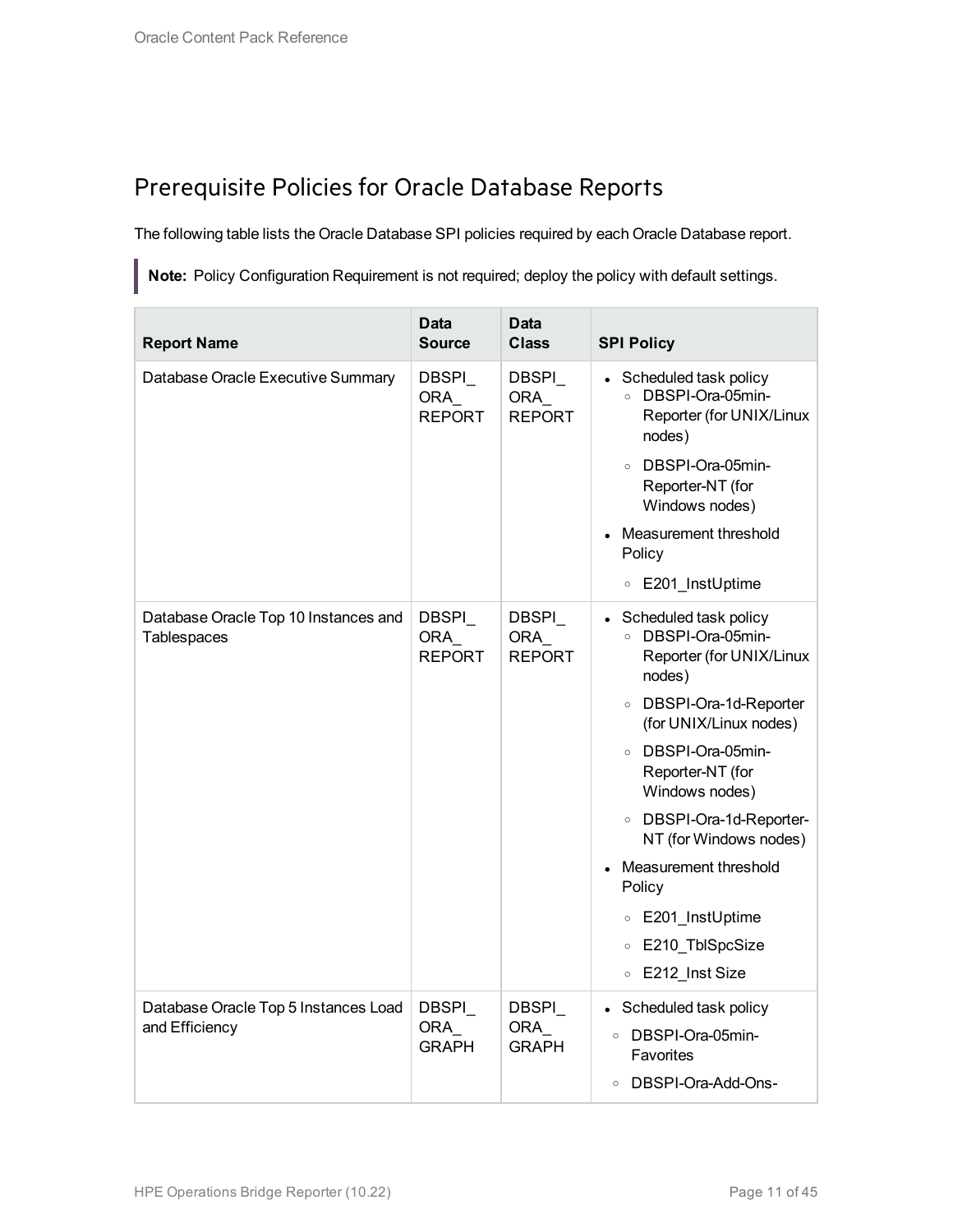| <b>Report Name</b>                       | <b>Data</b><br><b>Source</b>        | <b>Data</b><br><b>Class</b>          | <b>SPI Policy</b>                                                                                                                                                                                                                                                                                                                                                                                                                                                                    |
|------------------------------------------|-------------------------------------|--------------------------------------|--------------------------------------------------------------------------------------------------------------------------------------------------------------------------------------------------------------------------------------------------------------------------------------------------------------------------------------------------------------------------------------------------------------------------------------------------------------------------------------|
|                                          |                                     |                                      | 05min<br>DBSPI-Ora-05min-<br>$\circ$<br><b>SQLNet</b><br>DBSPI-Ora-1h-Favorites<br>$\circ$<br>○ DBSPI-Ora-1h-SQLNet<br>DBSPI-Ora-05min-<br>$\circ$<br>Favorites<br>Measurement threshold<br>Policy<br>E021_BufferBusyPct<br>$\circ$<br>E022_TotBufCacHitPct<br>$\circ$<br>E039_LibCacGetHitPct<br>$\circ$<br>$\circ$ E032<br><b>REDOLGSPCREQCNT</b><br>E019_SortDiskRate<br>$\circ$<br>E020_SortMemoryPct<br>$\circ$<br>E037_UserLogonCnt<br>$\circ$<br>E049_USERCALLRATE<br>$\circ$ |
| Database Oracle Archive Device<br>Detail | <b>DBSPI</b><br>ORA<br><b>GRAPH</b> | <b>DBSPI</b><br>ORA_<br><b>GRAPH</b> | • Scheduled task policy<br>DBSPI-Ora-15min-<br>$\circ$<br>Favorites<br>DBSPI-Ora-05min-<br>$\circ$<br>Favorites<br>DBSPI-Ora-05min-<br>$\circ$<br>SQLNet<br>DBSPI-Ora-Add-Ons-<br>$\circ$<br>15 <sub>min</sub><br>DBSPI-Ora-1h-SQLNet<br>$\circ$<br>DBSPI-Ora-Add-Ons-<br>$\circ$<br>15min-NT (for Windows<br>nodes)<br>Measurement threshold<br>Policy<br>E058_ArchvFreeSpcPct<br>$\circ$<br>E060_RedoUnarchvdCnt<br>$\circ$<br>E062_BkgrDumpSpcePct<br>$\circ$                     |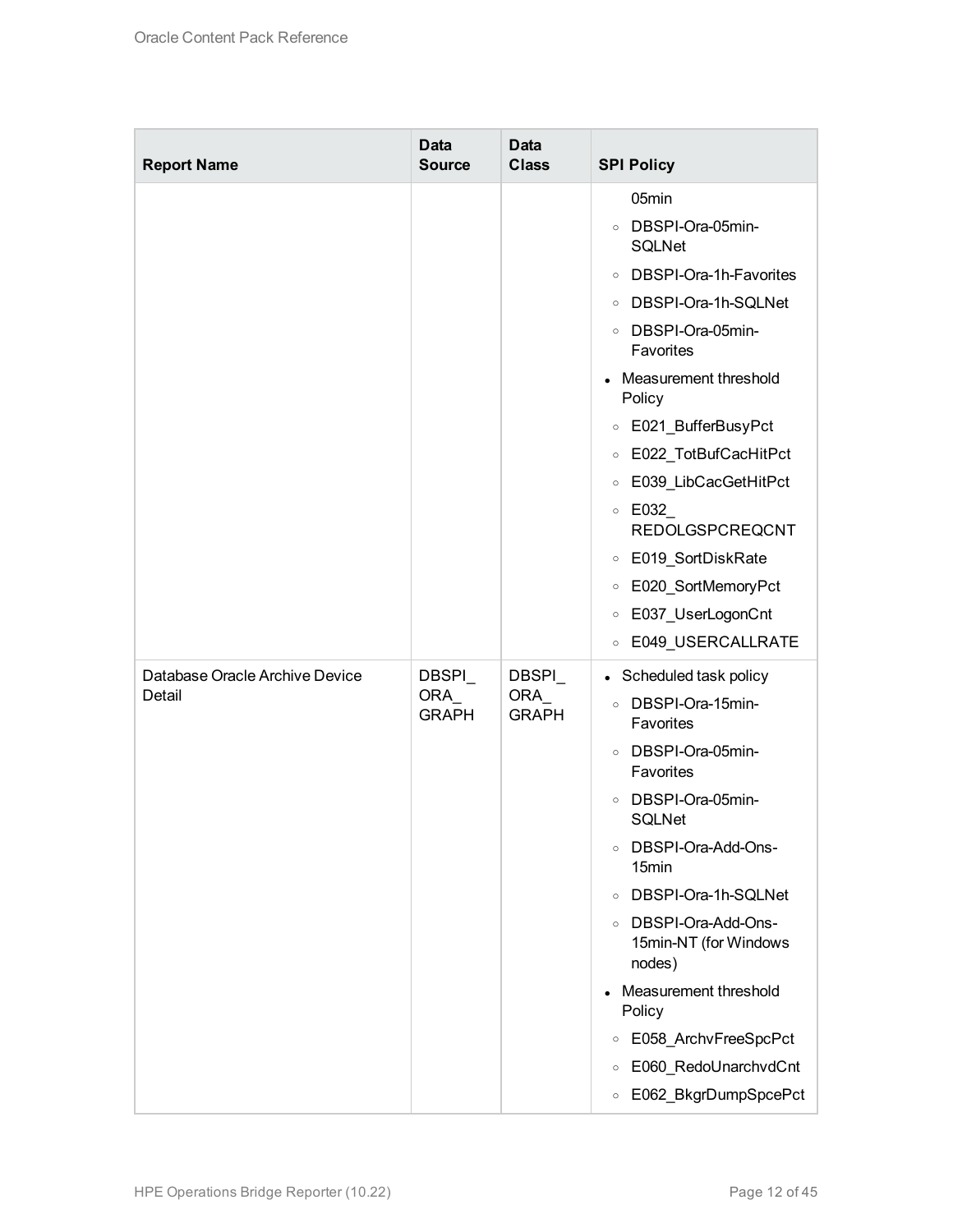| <b>Report Name</b>                                          | <b>Data</b><br><b>Source</b>         | <b>Data</b><br><b>Class</b>          | <b>SPI Policy</b>                                                                                                                                                                                                                                                                                                                                                                                                                                      |
|-------------------------------------------------------------|--------------------------------------|--------------------------------------|--------------------------------------------------------------------------------------------------------------------------------------------------------------------------------------------------------------------------------------------------------------------------------------------------------------------------------------------------------------------------------------------------------------------------------------------------------|
|                                                             |                                      |                                      | E063_TraceFileAddCnt<br>$\circ$<br>E064_UserDumpSpacPct<br>$\circ$<br>E065_CoreDumpSpacPct<br>$\circ$                                                                                                                                                                                                                                                                                                                                                  |
| Database Oracle Disk And Memory<br>Sort Detail              | DBSPI_<br>ORA<br><b>GRAPH</b>        | <b>DBSPI</b><br>ORA<br><b>GRAPH</b>  | Scheduled task policy<br>$\bullet$<br>DDBSPI-Ora-1h-Favorites<br>$\circ$<br>DBSPI-Ora-1h-SQLNet<br>$\circ$<br>DBSPI-Ora-Add-Ons-<br>$\circ$<br>05min<br>DBSPI-Ora-05min-<br>$\circ$<br><b>SQLNet</b><br>DBSPI-Ora-Add-Ons-1h<br>$\circ$<br>DBSPI-Ora-1h-SQLNet<br>$\circ$<br>○ DBSPI-Ora-Add-Ons-1h-<br><b>NT</b><br>Measurement threshold<br>Policy<br>E019_SortDiskRate<br>$\circ$<br>E020_SortMemoryPct<br>$\circ$<br>E052_SortTotalRate<br>$\circ$ |
| Database Oracle Instance Availability<br>Detail             | DBSPI<br><b>ORA</b><br><b>REPORT</b> | <b>DBSPI</b><br>ORA<br><b>REPORT</b> | Scheduled task policy<br>o DBSPI-Ora-05min-<br>Reporter (for UNIX/Linux<br>nodes)<br>DBSPI-Ora-05min-<br>$\circ$<br>Reporter-NT (for Windows<br>nodes)<br>Measurement threshold<br>Policy<br>E201 InstUptime<br>$\circ$                                                                                                                                                                                                                                |
| Database Oracle Instance Space<br><b>Utilization Detail</b> | DBSPI<br>ORA<br><b>REPORT</b>        | DBSPI_<br>ORA_<br><b>REPORT</b>      | Scheduled task policy<br>DBSPI-Ora-1d-Reporter<br>$\circ$<br>(for UNIX/Linux nodes)<br>DBSPI-Ora-1d-Reporter-<br>$\circ$<br>NT (for Windows nodes)                                                                                                                                                                                                                                                                                                     |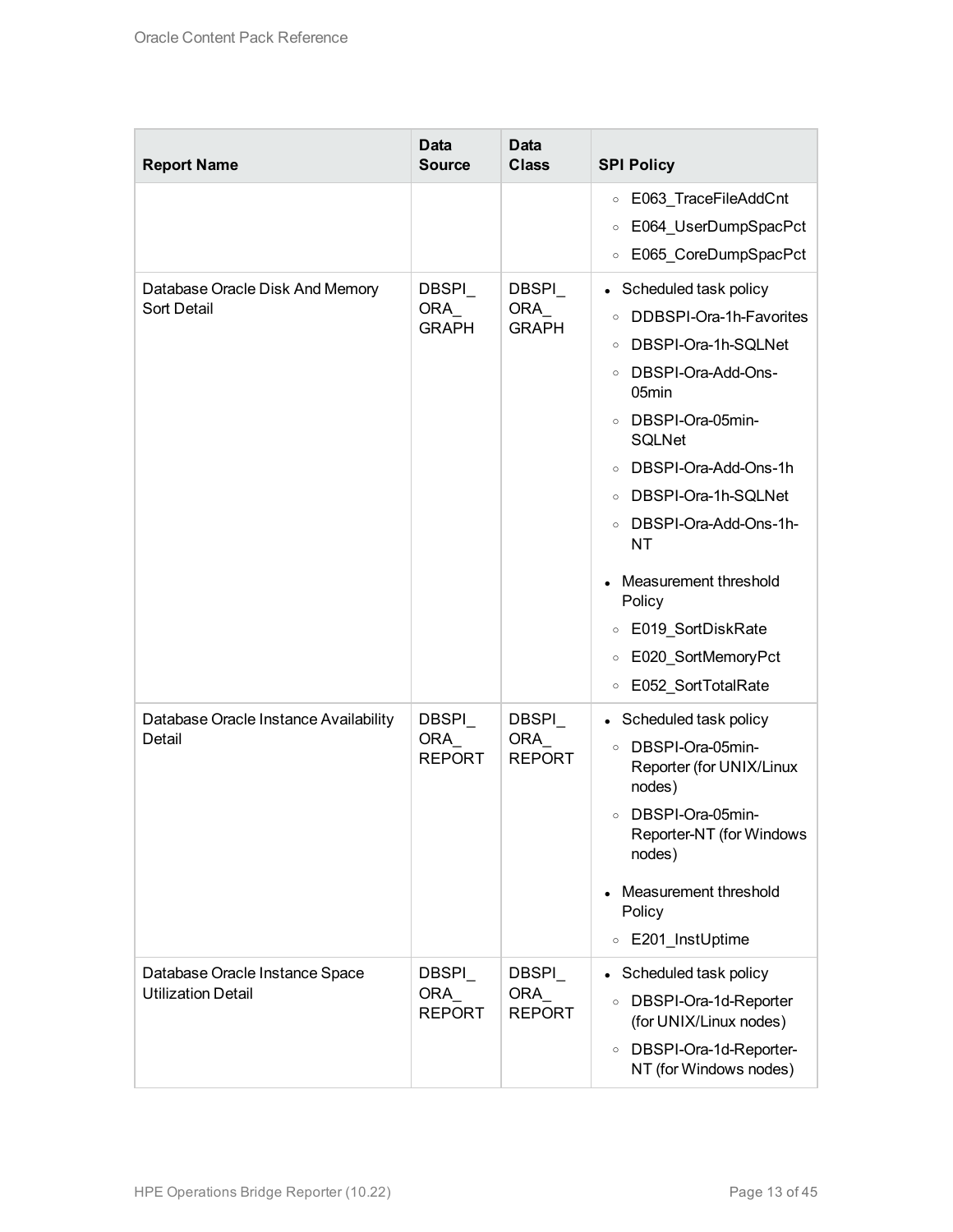| <b>Report Name</b>                                          | <b>Data</b><br><b>Source</b>   | <b>Data</b><br><b>Class</b>          | <b>SPI Policy</b>                                                                                                                                                                                                                                                                                                                                                          |
|-------------------------------------------------------------|--------------------------------|--------------------------------------|----------------------------------------------------------------------------------------------------------------------------------------------------------------------------------------------------------------------------------------------------------------------------------------------------------------------------------------------------------------------------|
|                                                             |                                |                                      | Measurement threshold<br>Policy                                                                                                                                                                                                                                                                                                                                            |
|                                                             |                                |                                      | E212_Inst Size<br>$\circ$                                                                                                                                                                                                                                                                                                                                                  |
| Database Oracle Segment Detail                              | DBSPI_<br>ORA_<br><b>GRAPH</b> | DBSPI_<br>ORA_<br><b>GRAPH</b>       | • Scheduled task policy<br>o DBSPI-Ora-15min-<br><b>SQLNet</b><br>DBSPI-Ora-15min-<br>$\circ$<br>Favorites<br>o DBSPI-Ora-05min-<br>Favorites<br>o DBSPI-Ora-05min-<br><b>SQLNet</b><br>Measurement threshold<br>Policy<br>E016_SegmntExtendCnt<br>$\circ$<br>E017_SegMaxExtentCnt<br>$\circ$<br>E018_SegExtRapidCnt<br>$\circ$<br>E067_RBSegmntStatCnt<br>$\circ$         |
| Database Oracle Shared Pool and<br>Cache Performance Detail | DBSPI_<br>ORA<br><b>GRAPH</b>  | <b>DBSPI</b><br>ORA_<br><b>GRAPH</b> | • Scheduled task policy<br>o DBSPI-Ora-05min-<br>Favorites<br>DBSPI-Ora-Add-Ons-<br>$\circ$<br>05min<br>DBSPI-Ora-05min-<br>$\circ$<br>SQLNet<br>○ DBSPI-Ora-Add-Ons-<br>05min-NT<br>○ DBSPI-Ora-05min-<br><b>SQLNet</b><br>Measurement threshold<br>Policy<br>○ E021_BufferBusyPct<br>E022_TotBufCacHitPct<br>$\circ$<br>○ E039_LibCacGetHitPct<br>○ E026_DictCacheHitPct |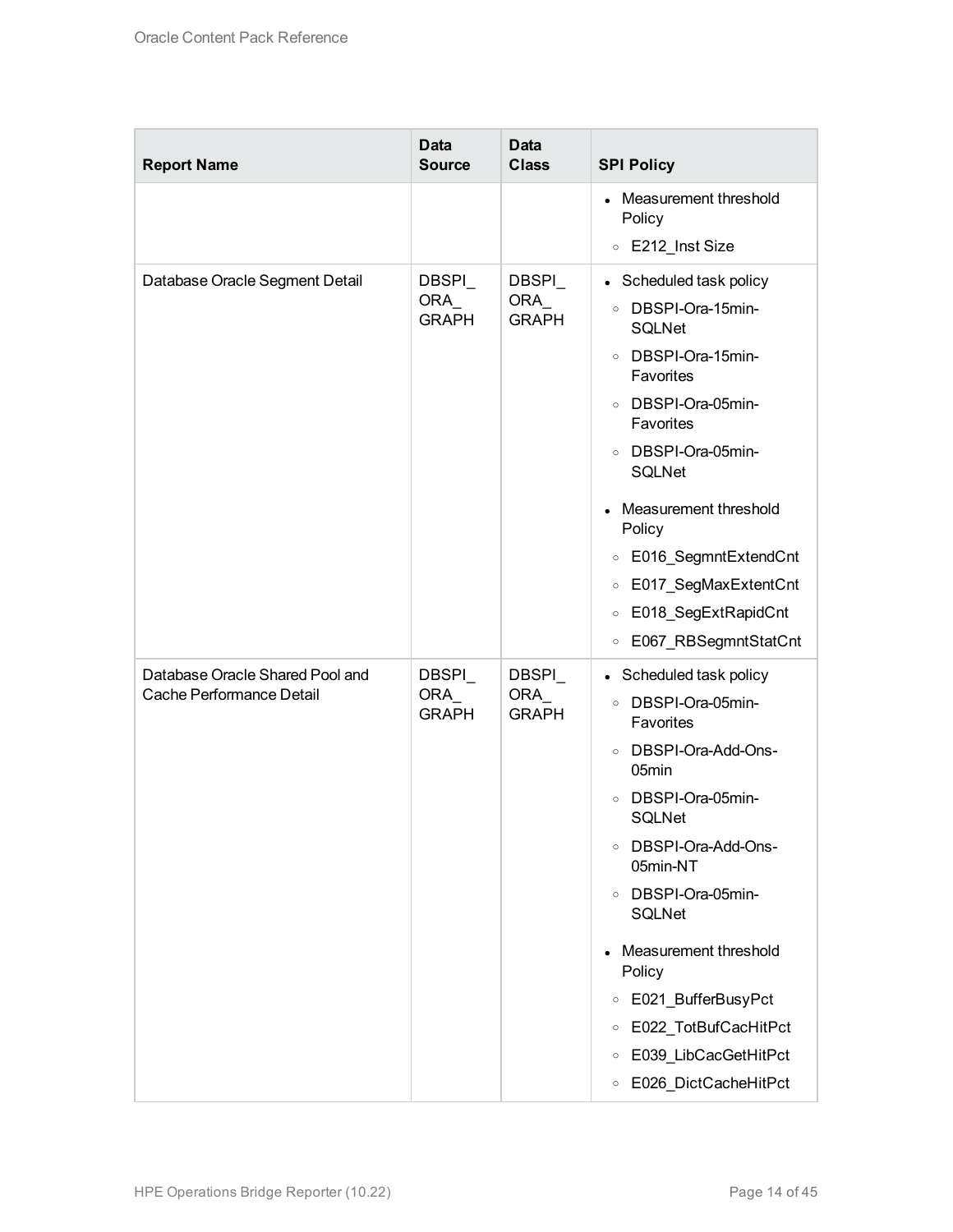| <b>Report Name</b>                        | <b>Data</b><br><b>Source</b>         | <b>Data</b><br><b>Class</b>          | <b>SPI Policy</b>                                                                                                                                                                                                                                                                                                                                                                                                                                                                                                                                                                                 |
|-------------------------------------------|--------------------------------------|--------------------------------------|---------------------------------------------------------------------------------------------------------------------------------------------------------------------------------------------------------------------------------------------------------------------------------------------------------------------------------------------------------------------------------------------------------------------------------------------------------------------------------------------------------------------------------------------------------------------------------------------------|
|                                           |                                      |                                      | E040_LibCacPinHitPct<br>$\circ$                                                                                                                                                                                                                                                                                                                                                                                                                                                                                                                                                                   |
|                                           |                                      |                                      | E045_ShrdPoolFreePct<br>$\circ$                                                                                                                                                                                                                                                                                                                                                                                                                                                                                                                                                                   |
| Database Oracle SQL Performance<br>Detail | DBSPI_<br><b>ORA</b><br><b>GRAPH</b> | DBSPI_<br><b>ORA</b><br><b>GRAPH</b> | Scheduled task policy<br>$\bullet$<br>DBSPI-Ora-05min-<br>$\circ$<br>Favorites<br>DBSPI-Ora-05min-<br>$\circ$<br><b>SQLNet</b><br>DBSPI-Ora-Add-Ons-1h-<br>$\circ$<br><b>NT</b><br>DBSPI-Ora-1h-SQLNet<br>$\circ$<br><b>DBSPI-0070</b><br>$\circ$<br><b>DBSPI-0071</b><br>$\circ$<br><b>DBSPI-0074</b><br>$\circ$<br><b>DBSPI-0076</b><br>$\circ$<br>Measurement threshold<br>Policy<br>E030_FulLgTblScnRate<br>$\circ$<br>E046_RowFetcByIdxPct<br>$\circ$<br>E070_PQServrsBusyPct<br>$\circ$<br>E071_PQSrvHighwtrPct<br>$\circ$<br>E074_PQQueryRate<br>$\circ$<br>E076_PQRangeScanPct<br>$\circ$ |
| Database Oracle Tablespace Detail         | DBSPI_<br>ORA_<br><b>GRAPH</b>       | DBSPI_<br>ORA_<br><b>GRAPH</b>       | • Scheduled task policy<br>o DBSPI-Ora-05min-<br>Favorites<br>o DBSPI-Ora-05min-<br><b>SQLNet</b><br>○ DBSPI-0006<br>○ DBSPI-Ora-1h-Favorites<br>○ DBSPI-Ora-Add-Ons-<br>05min<br>· DBSPI-Ora-Add-Ons-<br>05min-NT<br>• Measurement threshold                                                                                                                                                                                                                                                                                                                                                     |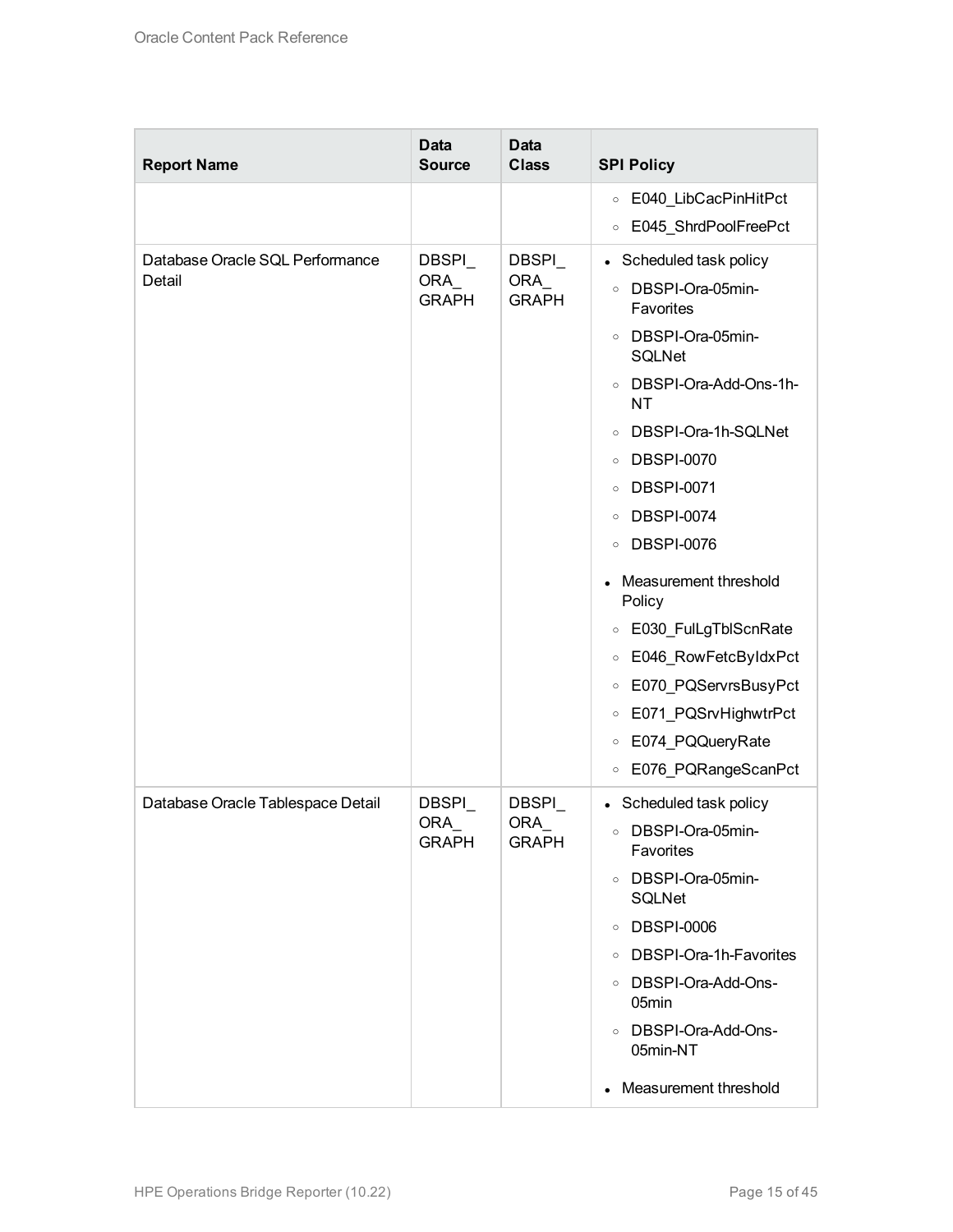| <b>Report Name</b>                                            | Data<br><b>Source</b>          | Data<br><b>Class</b>           | <b>SPI Policy</b>                                                                                                                                                                                                        |
|---------------------------------------------------------------|--------------------------------|--------------------------------|--------------------------------------------------------------------------------------------------------------------------------------------------------------------------------------------------------------------------|
|                                                               |                                |                                | Policy<br>E007_TblSpcStatusCnt<br>$\circ$<br>E006_TblSpFreePctCnt<br>$\circ$<br>E008_TSBReadRatioCnt<br>$\circ$<br>E004_UsersTmpDfltCnt<br>$\circ$<br>E005_ObjctsForignCnt<br>$\circ$<br>E011 TblSpcFrgmntCnt<br>$\circ$ |
| Database Oracle Tablespace Space<br><b>Utilization Detail</b> | DBSPI<br>ORA_<br><b>REPORT</b> | DBSPI<br>ORA_<br><b>REPORT</b> | Scheduled task policy<br>DBSPI-Ora-1d-Reporter<br>$\circ$<br>(for UNIX/Linux nodes)<br>DBSPI-Ora-1d-Reporter-<br>$\circ$<br>NT (for Windows nodes)<br>Measurement threshold<br>Policy<br>E210_TblSpcSize<br>$\circ$      |

### <span id="page-15-0"></span>Integrating with Data Sources for OMi Management

#### Packs

To show reports on the data collected from Oracle, OBR relies on the metrics collected by OMi Management Pack. The OMi Management Pack collectors store the data into the data store provided by the Operations agent. OBR's integration with OMi Management Pack data sources facilitates transfer of data from Operations agent's data store to OBR's database. This integration is established when you deploy OBR views in the RTSM deployment scenario.

<span id="page-15-1"></span>OBR provides performance reports for the Oracle Management Pack enterprise applications.

### Working of the Integration

1. Installation and configuration of an OMi Management Pack ensures that necessary instrumentation, scripts, programs, and policies are transferred to a node where the application is running and the Operations agent is already installed.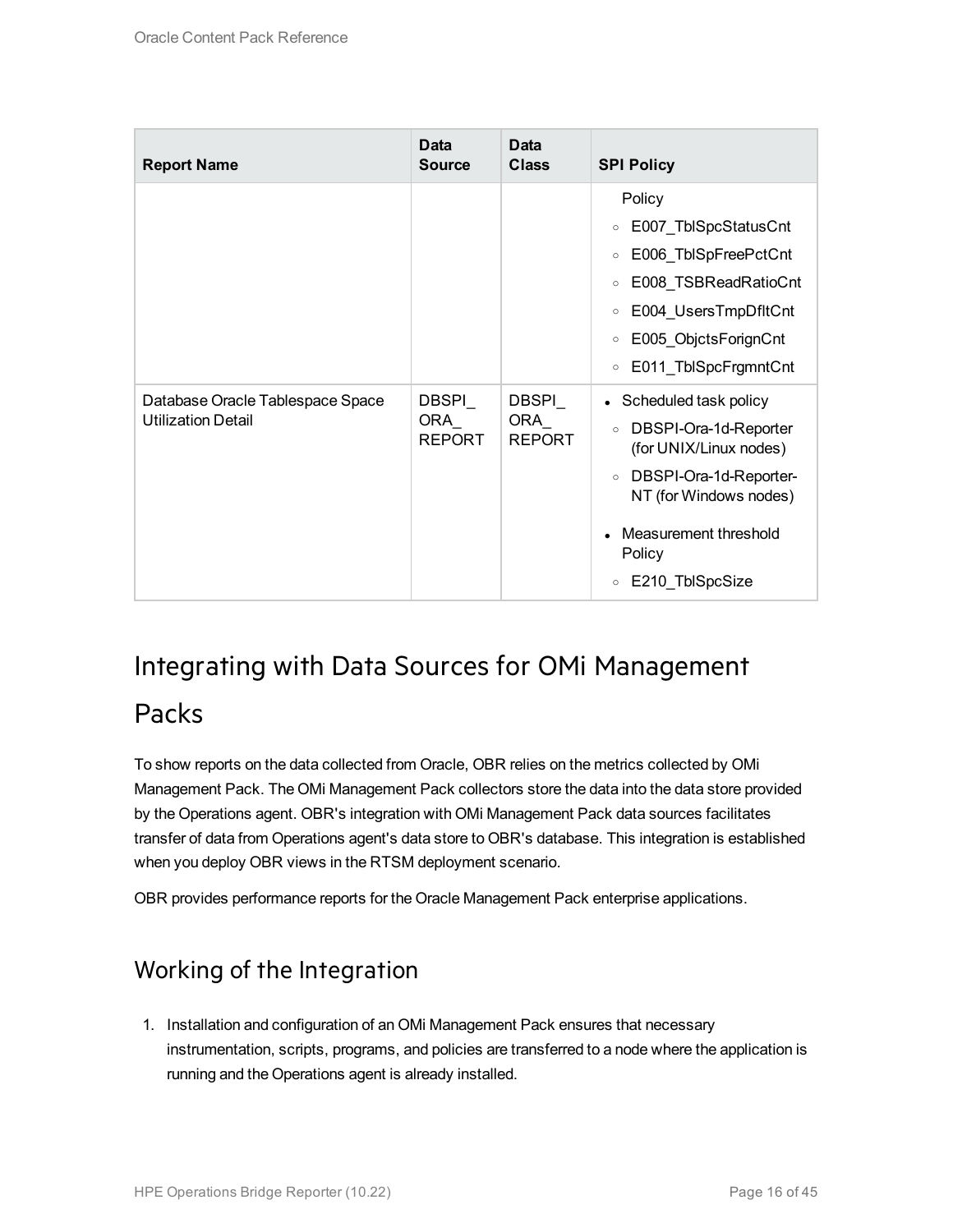**Tip:** For successful installation and configuration of OMi Management Packs, see the *Operations Manager i Management Pack* documentation.

- 2. OMi Management Pack collectors start collecting data on the node based on rules and specifications available with the policies deployed on the node.
- 3. OMi Management Pack stores the collected data into Operations agent's data store. OMi Management Pack creates at least one *data source* in agent's data store.
- 4. After configuring OBR to collect data from a data source and installing Content Packs, OBR starts collecting historical data from agent's data store.

#### <span id="page-16-0"></span>Prerequisite Policies for Oracle Database Reports

The following table lists the OMi MP for Oracle Database policies and aspects required for each Oracle database report.

|                                                        | <b>Policy</b>                                                              |                                                                                   | <b>Operations</b><br>agent |
|--------------------------------------------------------|----------------------------------------------------------------------------|-----------------------------------------------------------------------------------|----------------------------|
| <b>Report Name</b>                                     | <b>Aspect Name</b>                                                         | <b>Templates in</b><br><b>Aspect</b>                                              | Data Source<br><b>Name</b> |
| Database Oracle Executive Summary                      | Oracle Database<br>Availability                                            | OracleDB_0201                                                                     | DBSPI ORA<br><b>REPORT</b> |
| Database Oracle Top 10 Instances<br>and Tablespaces    | Oracle Database<br><b>Space Utilization</b><br>Oracle Tablespace<br>Health | OracleDB 0210<br>OracleDB_0212                                                    | DBSPI ORA<br><b>REPORT</b> |
| Database Oracle Top 5 Instances<br>Load and Efficiency | <b>Oracle Memory</b><br>Performance                                        | OracleDB 0021<br>OracleDB_0022<br>OracleDB 0039<br>OracleDB 0019<br>OracleDB 0020 | DBSPI_ORA_<br><b>GRAPH</b> |
|                                                        | <b>Basic Oracle Memory</b><br>Performance                                  | OracleDB 0032                                                                     |                            |
|                                                        | Oracle Database                                                            | OracleDB_0037                                                                     |                            |

**Note:** For OMi MP for Oracle Database, Data Source Name is same as Data Class Name.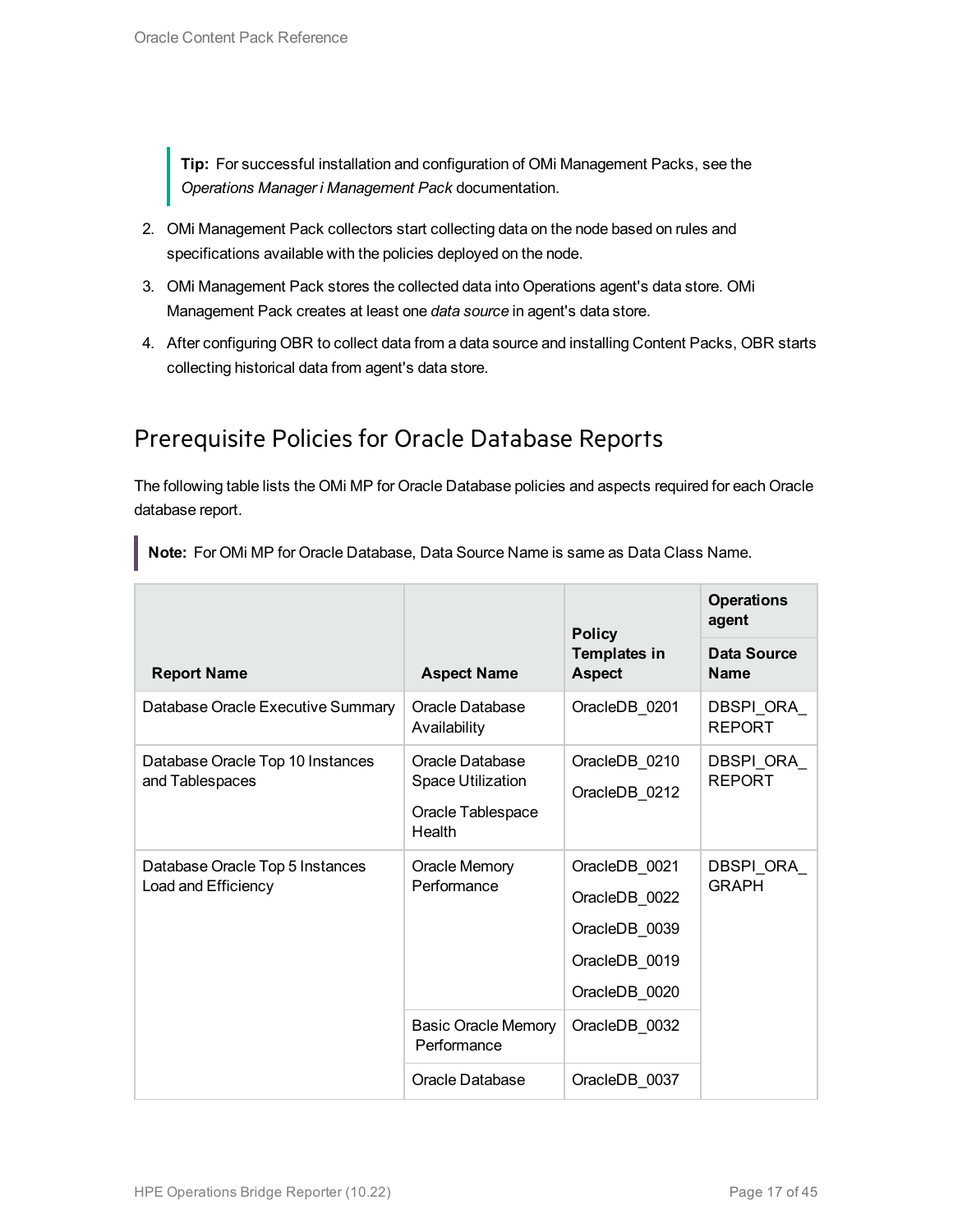|                                                             |                                             | <b>Policy</b>                        | <b>Operations</b><br>agent        |
|-------------------------------------------------------------|---------------------------------------------|--------------------------------------|-----------------------------------|
| <b>Report Name</b>                                          | <b>Aspect Name</b>                          | <b>Templates in</b><br><b>Aspect</b> | <b>Data Source</b><br><b>Name</b> |
|                                                             | Availability                                |                                      |                                   |
|                                                             | <b>Oracle Transactions</b>                  | OracleDB 0049                        |                                   |
| Database Oracle Archive Device                              | <b>Oracle Archive</b>                       | OracleDB_0058                        | DBSPI ORA                         |
| Detail                                                      | Health                                      | OracleDB 0060                        | <b>GRAPH</b>                      |
|                                                             | Oracle Database                             | OracleDB_0062                        |                                   |
|                                                             | Space Utilization                           | OracleDB_0064                        |                                   |
|                                                             |                                             | OracleDB_0065                        |                                   |
| Database Oracle Disk And Memory                             | <b>Oracle Memory</b>                        | OracleDB 0019                        | DBSPI ORA                         |
| Sort Detail                                                 | Performance                                 | OracleDB_0020                        | <b>REPORT</b>                     |
|                                                             |                                             | OracleDB_0052                        |                                   |
| Database Oracle Instance Availability<br>Detail             | Oracle Database<br>Availability             | OracleDB_0201                        | DBSPI ORA<br><b>REPORT</b>        |
| Database Oracle Instance Space<br><b>Utilization Detail</b> | Oracle Database<br><b>Space Utilization</b> | OracleDB_0212                        | DBSPI ORA<br><b>REPORT</b>        |
| Database Oracle Segment Detail                              | Oracle Segment                              | OracleDB_0016                        | DBSPI ORA                         |
|                                                             | Space                                       | OracleDB_0017                        | <b>GRAPH</b>                      |
|                                                             |                                             | OracleDB_0018                        |                                   |
| Database Oracle Shared Pool and                             | <b>Oracle Memory</b>                        | OracleDB_0021                        | DBSPI ORA                         |
| Cache Performance Detail                                    | Performance                                 | OracleDB 0022                        | <b>GRAPH</b>                      |
|                                                             |                                             | OracleDB 0039                        |                                   |
|                                                             |                                             | OracleDB_0026                        |                                   |
|                                                             |                                             | OracleDB 0040                        |                                   |
|                                                             |                                             | OracleDB 0045                        |                                   |
| Database Oracle SQL Performance                             | <b>Oracle Object Faults</b>                 | OracleDB_0030                        | DBSPI_ORA_                        |
| Detail                                                      |                                             | OracleDB_0046                        | <b>GRAPH</b>                      |
|                                                             | <b>Oracle Parallel Query</b>                | OracleDB_0070                        |                                   |
|                                                             | Performance                                 | OracleDB_0071                        |                                   |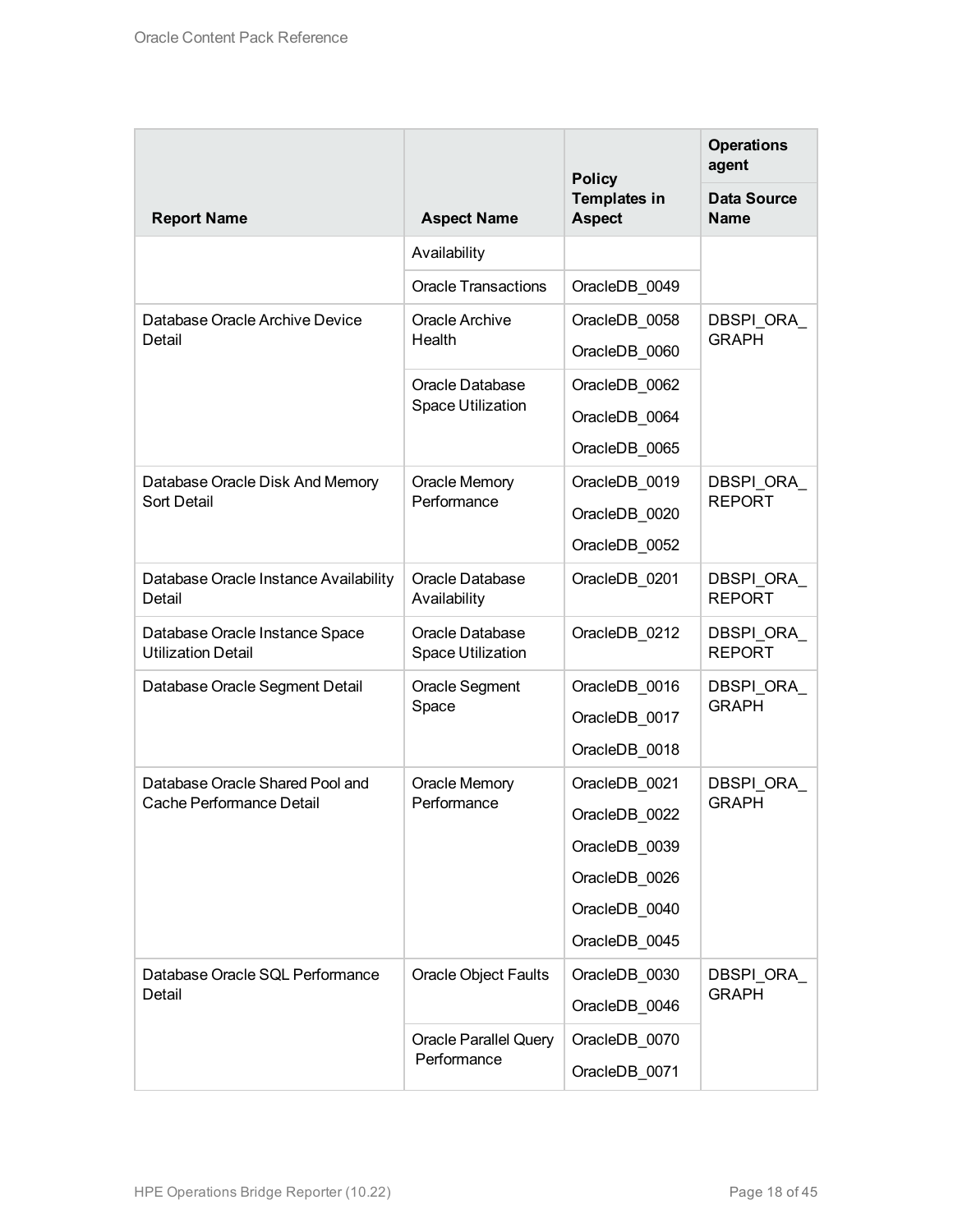|                                                               | <b>Policy</b>                                              | <b>Operations</b><br>agent |                            |
|---------------------------------------------------------------|------------------------------------------------------------|----------------------------|----------------------------|
| <b>Report Name</b>                                            | <b>Templates in</b><br><b>Aspect Name</b><br><b>Aspect</b> |                            | Data Source<br><b>Name</b> |
|                                                               |                                                            | OracleDB_0074              |                            |
|                                                               |                                                            | OracleDB_0076              |                            |
| Database Oracle Tablespace Detail                             | Oracle Tablespace<br>Health                                | OracleDB_0007              | DBSPI ORA                  |
|                                                               |                                                            | OracleDB 0006              | <b>GRAPH</b>               |
|                                                               |                                                            | OracleDB 0008              |                            |
|                                                               |                                                            | OracleDB 0011              |                            |
|                                                               | <b>Oracle Object Faults</b>                                | OracleDB_0004              |                            |
|                                                               |                                                            | OracleDB_0005              |                            |
| Database Oracle Tablespace Space<br><b>Utilization Detail</b> | Oracle Tablespace<br>Health                                | OracleDB_0210              | DBSPI ORA<br><b>REPORT</b> |

**Note:** The following metrics are deprecated in the MP:

- E063\_TraceFileAddCnt
- E067\_RBSegmntStatCnt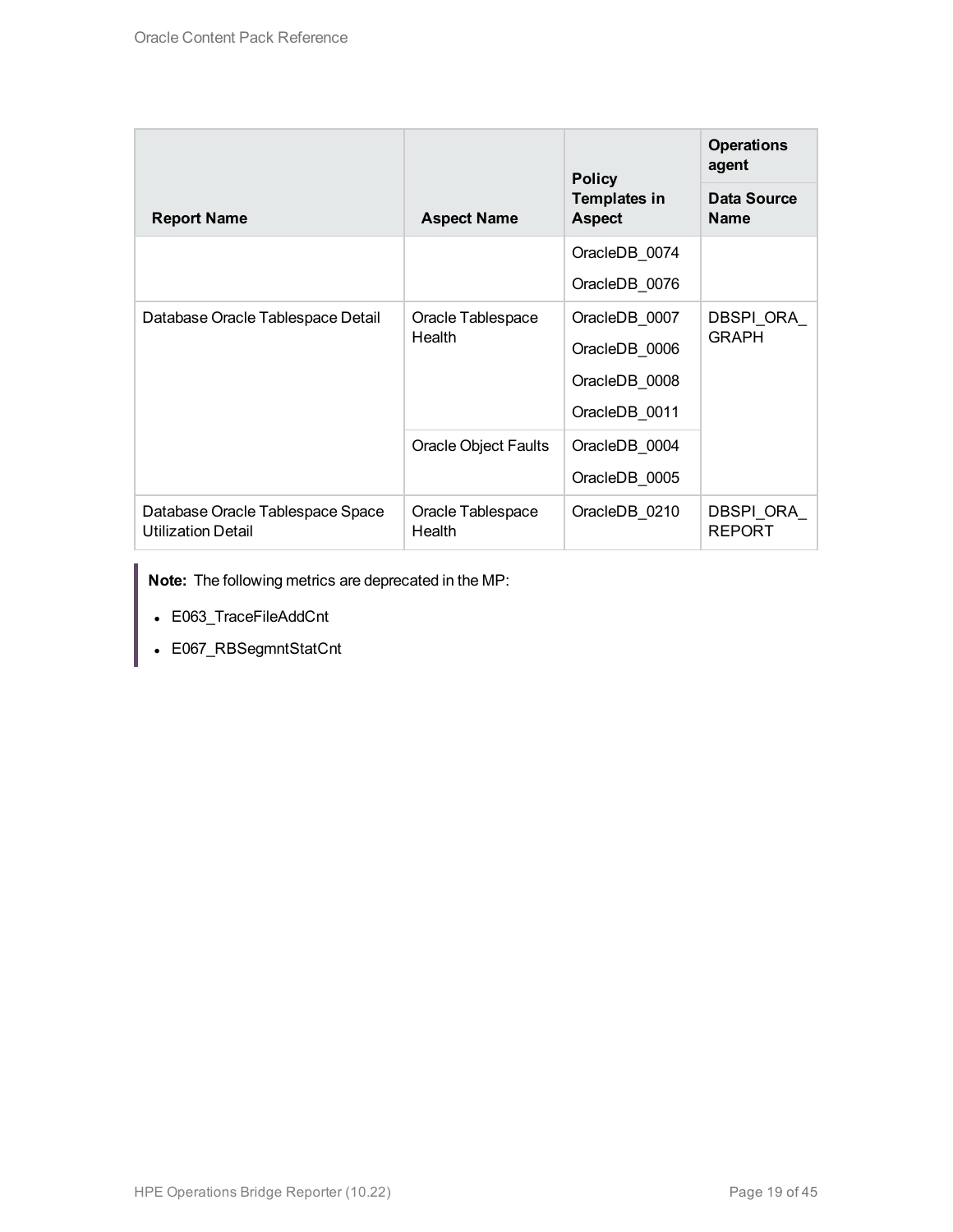# <span id="page-19-0"></span>Deploy Topology Views

To configure OBR to collect domain-specific data, you need to deploy the topology views for Oracle Content Pack. These topology views contain specific CI attributes that Oracle Content Pack uses to collect the relevant data.

## <span id="page-19-1"></span>List of Content Pack and Topology Views to Deploy

| <b>Content Pack</b> | <b>View Name</b>                                    | Location                                                                       |
|---------------------|-----------------------------------------------------|--------------------------------------------------------------------------------|
| <b>On Windows</b>   |                                                     |                                                                                |
| Oracle              | SHR DBOracle<br>Views.zip<br>SHR DBOracle<br>OM.zip | %PMDB HOME%\Packages\DatabaseOracle\ETL<br>DBOracle DBSPI.ap\source\cmdb views |
| <b>On Linux</b>     |                                                     |                                                                                |
| Oracle              | SHR DBOracle<br>Views.zip<br>SHR DBOracle<br>OM.zip | \$PMDB HOME/Packages/DatabaseOracle/ETL<br>DBOracle DBSPI.ap/source/cmdb views |

The following table lists the topology views to deploy for Oracle Content Pack:

### <span id="page-19-2"></span>BSM Server

To deploy the topology model views for the Oracle Content Pack in the BSM server, follow these steps:

1. In the web browser, type the following URL:

http://*<BSM system FQDN>*/bsm

where, <BSM system FQDN> is the FQDN of the BSM server.

**Note:** You can launch the BSM server from a system where OBR is installed or any other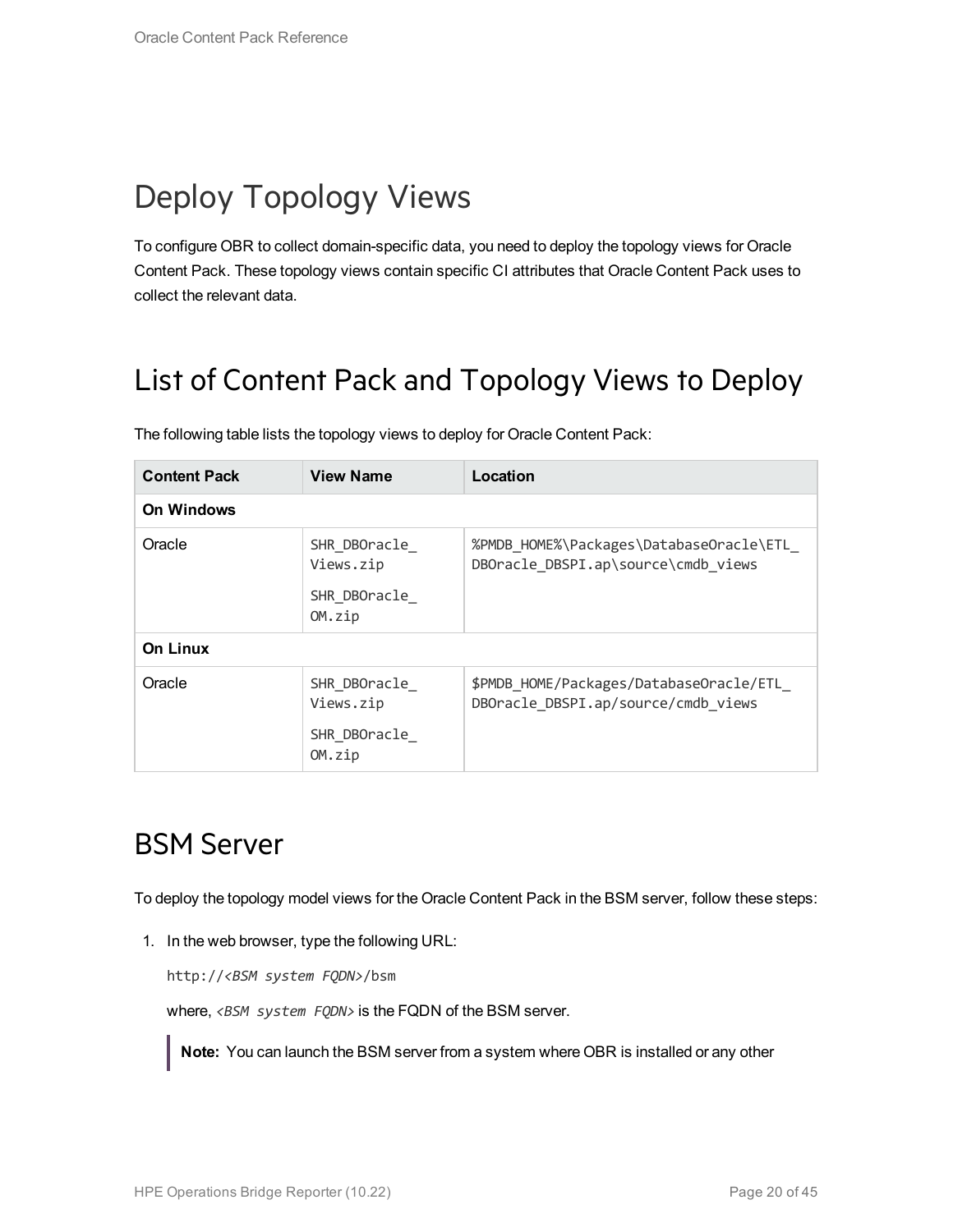local system. If you are launching from local system, ensure that you browse to the location mentioned in List of Content Pack and [Topology](#page-19-1) Views to Deploy and copy the required views to your local system.

The Business Service Management Login page appears.

- 2. Type the login name and password and click **Log In**. The Business Service Management Site Map appears.
- 3. Click **Administration > RTSM Administration**. The RTSM Administration page appears.

| $\omega$                  | Business Service Management - Site Map                                           | User: administrator<br><b>Full Screen View</b><br>Logout                                                         |  |  |  |
|---------------------------|----------------------------------------------------------------------------------|------------------------------------------------------------------------------------------------------------------|--|--|--|
| ♦<br>$\mathbf{r}$         | <b>MyBSM</b><br>Applications $\star$ Admin $\star$ Help $\star$<br>Site Map      |                                                                                                                  |  |  |  |
| Applications              | Administration                                                                   | ◁▷■                                                                                                              |  |  |  |
|                           |                                                                                  | Change the default page                                                                                          |  |  |  |
|                           | <b>Service Health</b><br>C                                                       | <b>System Availability Management</b><br>O                                                                       |  |  |  |
|                           | View Management - View Builder  CI Indicators  Custom Image  CI Status<br>Alerts | Summary                                                                                                          |  |  |  |
|                           | Assignments - Health Indicator Assignments  KPI Assignments                      | <b>Metrics and Indicators</b>                                                                                    |  |  |  |
|                           | <b>Propagation Rules</b>                                                         | <b>RTSM Administration</b>                                                                                       |  |  |  |
|                           | Repositories - KPIs  Indicators  Business Rules  Context Menus                   | Modeling - IT Universe Manager  Modeling Studio  Impact Analysis<br>Manager  CI Type Manager  Enrichment manager |  |  |  |
|                           | <b>Service Level Management</b>                                                  | Data Flow Management - Integration Studiol Discovery Control Panell                                              |  |  |  |
| <b>Agreements Manager</b> |                                                                                  | Data Flow Probe Set up  Adapter Management  Data Flow Probe Status                                               |  |  |  |
|                           | <b>SLA Data Corrections</b>                                                      | Administration - Package Manager  Scheduler  State Manager  CI life                                              |  |  |  |
|                           | <b>SLA Alerts</b>                                                                | oyde                                                                                                             |  |  |  |

4. Click **Administration > Package Manager**. The Package Manager page appears.

| <b>Business Service Management</b> - RTSM Administration |                                                    |                            |           | User: administrator<br><b>Full Screen View</b> | Logout |
|----------------------------------------------------------|----------------------------------------------------|----------------------------|-----------|------------------------------------------------|--------|
| <b>MVBSM</b><br>♦<br>$\leftrightarrow$                   | Applications $\blacktriangledown$<br>Admin $\star$ | Help $\blacktriangleright$ | Site Map  |                                                |        |
| Administration > Package Manager                         |                                                    |                            |           |                                                |        |
| Modeling                                                 | <b>Data Flow Management</b>                        | Administration             |           |                                                | ○○■    |
| Tools -<br>$View -$                                      |                                                    |                            |           |                                                |        |
| 豣<br>$-1.5$<br>$*$ $\alpha$                              | Q                                                  | Y<br>4                     | <b>TE</b> |                                                |        |
| ≐ Package Name                                           | Category                                           | Readme                     | Vers      | <b>Description</b>                             |        |
| <b>Active Directory</b><br>a s                           | Applications                                       | Readme                     | 11.0      | Active Directory topology discovery            | ۸      |
| AlertsModel<br>в.                                        |                                                    |                            |           |                                                | ī      |
| L.<br>AlertsTals                                         | Alerts                                             |                            | 8.0       |                                                |        |

5. Click the **Deploy Packages to Server (from local disk)** icon. The **Deploy Package to Server** dialog box appears.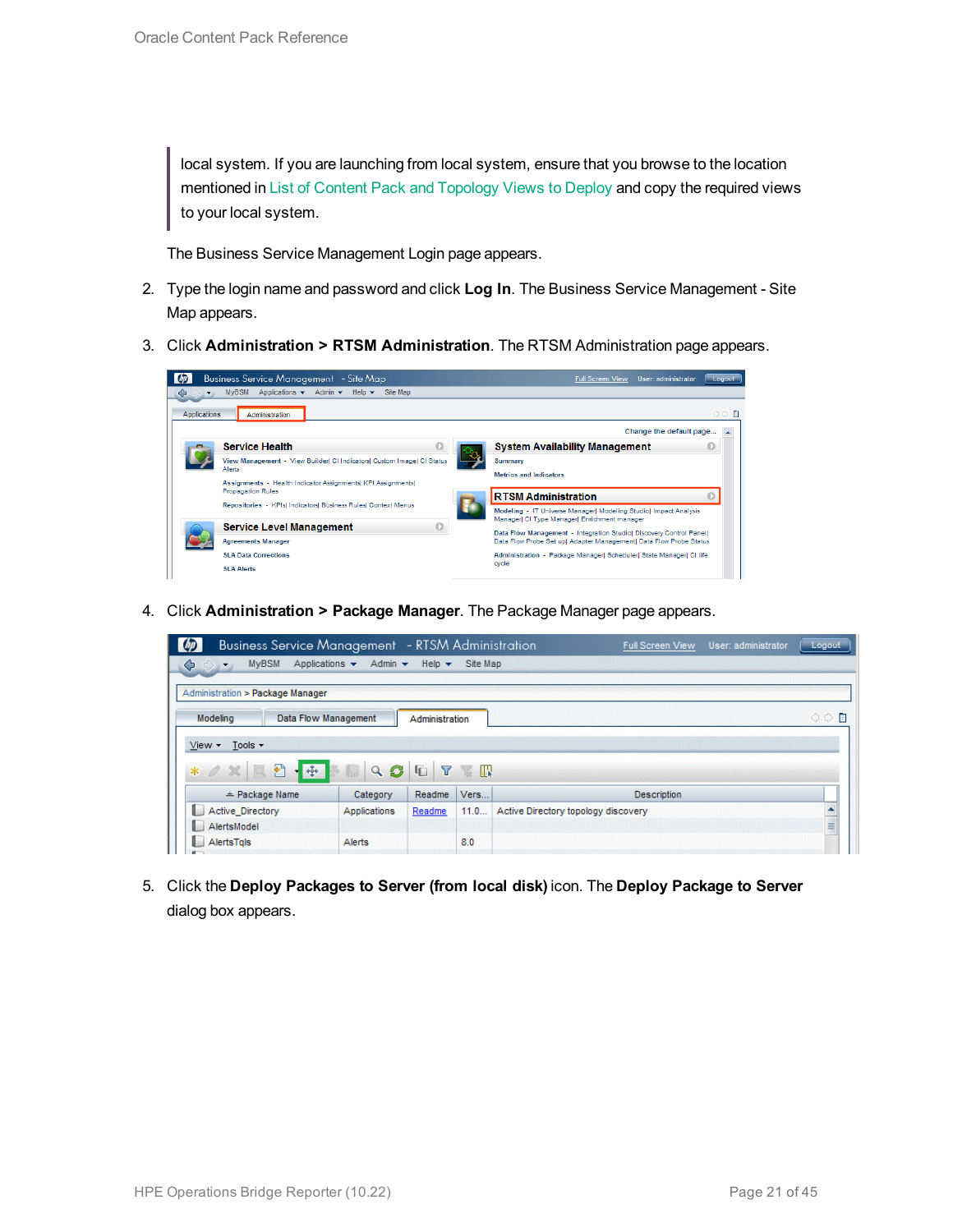| Administration > Package Manager |                                                           |  |
|----------------------------------|-----------------------------------------------------------|--|
| Modeling                         | Data Flow Management<br>Administration                    |  |
|                                  |                                                           |  |
| Tools $\sim$<br>View -           |                                                           |  |
| ÷<br>$\alpha \times \alpha$      | Ш<br>$\Rightarrow$<br>Q<br>$\cdot$ 3<br>$\mathbf{Y}$<br>Ш |  |
|                                  | Deploy Packages to Server (from local disk)               |  |
| Active Directory                 |                                                           |  |
| 뜵<br><b>AlertsModel</b>          |                                                           |  |
| AlertsTals                       |                                                           |  |

6. Click the **Add** icon.

| <b>B</b> Deploy Packages to Server          |  |
|---------------------------------------------|--|
| Choose the package zip files to be deployed |  |
| Package(zip)                                |  |
|                                             |  |

The **Deploy Package to Server (from local disk)** dialog box appears.

7. Browse to the location of the Content Pack zip files, select the required files, and then click **Open**.

You can view and select the TQL and ODB views that you want to deploy under **Select the resources you want to deploy** in the **Deploy Package to Server (from local disk)** dialog box. Ensure that all the files are selected.

8. Click **Deploy** to deploy the Content Pack views.

<span id="page-21-0"></span>You have successfully deployed the Content Packs views based on the type of deployment scenario selected for OBR.

### OMi 10 Server

To deploy the topology model views for the Oracle Content Pack in the OMi 10 server, follow these steps:

1. In the web browser, type the following URL:

http://*<OMi system FQDN>*/omi

where, *<OMi system FQDN>* is the FQDN of the OMi server.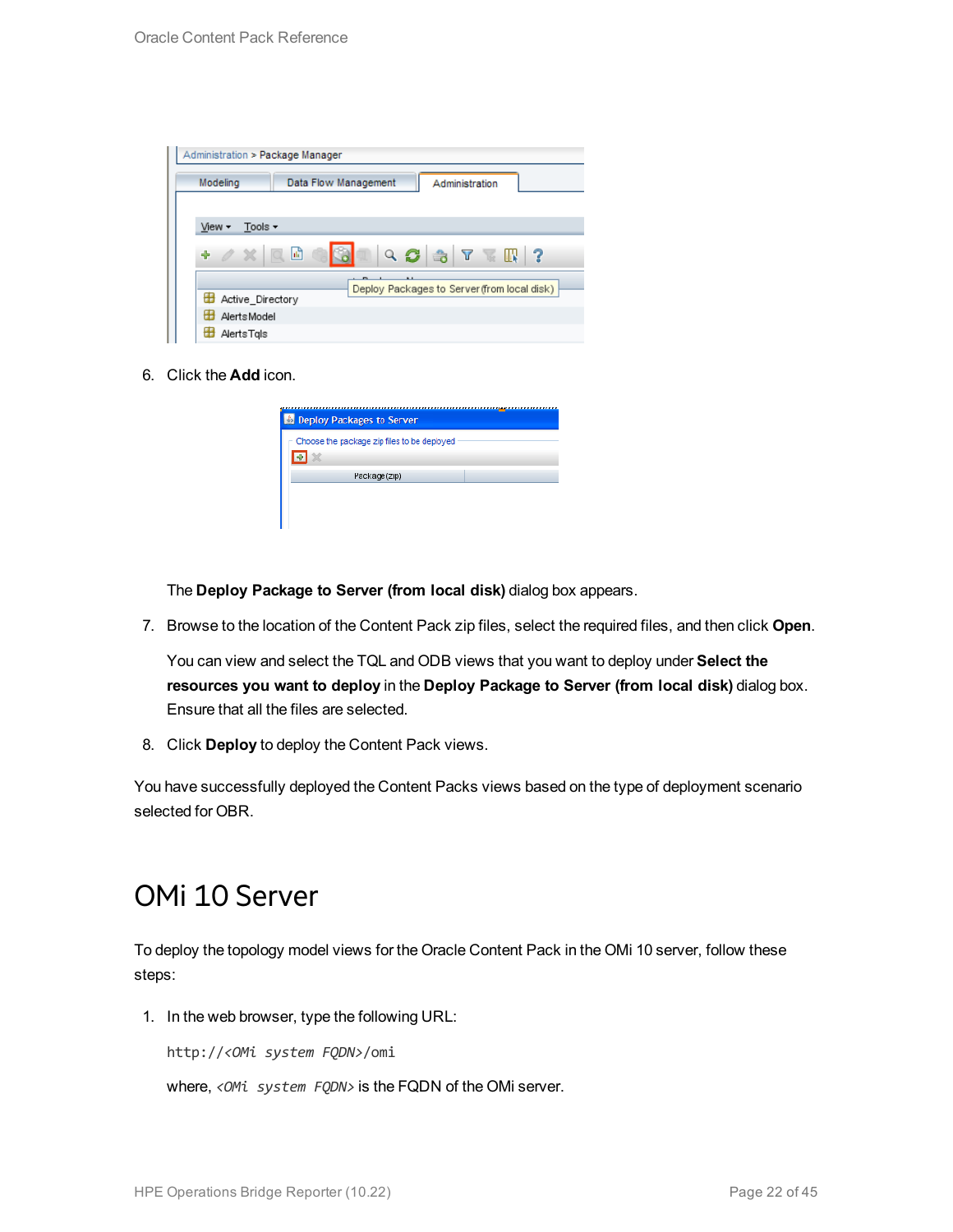**Note:** You can launch the OMi server from a system where OBR is installed or any other local system. If you are launching from local system, ensure that you browse to the location mentioned in List of Content Pack and [Topology](#page-19-1) Views to Deploy and copy the required views to your local system.

The Operations Manager i Login page appears.

- 2. Type the login name and password and click **Log In**. The Operations Manager i Workspace page appears.
- 3. Click **Administration > RTSM Administration > Package Manager**.

| <b>Operations Manager i</b><br>Workspaces $\smile$                        | Administration $\sim$<br>Q search for menu items       |                 |                                                               | $\Delta$ admin $\sim$ | $\Omega$ |
|---------------------------------------------------------------------------|--------------------------------------------------------|-----------------|---------------------------------------------------------------|-----------------------|----------|
| Workspaces > My Workspace                                                 |                                                        |                 |                                                               | $\mathbb{H}$<br>E     |          |
| 360° View x                                                               | <b>Event Processing</b><br>ł9                          |                 |                                                               |                       |          |
| Hierarchy                                                                 |                                                        |                 |                                                               |                       |          |
| Þ<br>EUM_BSMR<br>$\overline{\mathbf{Y}}$<br>[Select a Filter]<br>×.<br>7/ | Ô<br>> Service Health                                  |                 |                                                               |                       |          |
| Name                                                                      | $\sim$ RTSM Administration<br>$\overline{\phantom{0}}$ |                 |                                                               |                       |          |
| E EUM_BSMR                                                                | <b>Modeling</b><br><b>IT Universe Manager</b>          |                 | <b>Data Flow Management</b><br><b>Reconciliation Priority</b> |                       |          |
| $\bigcirc$ 1                                                              | <b>Modeling Studio</b>                                 |                 | <b>Integration Studio</b>                                     |                       |          |
| e<br>E<br>16.55.245.42                                                    | <b>Impact Analysis Manager</b>                         |                 | <b>Discovery Control Panel</b>                                |                       |          |
| $\bigotimes$ 16.59.1.1 - 16.59.50.255                                     | <b>CI Type Manager</b><br><b>Enrichment manager</b>    |                 | <b>Data Flow Probe Setup</b><br><b>Adapter Management</b>     |                       |          |
| $\rightarrow$ 16.59.101.1 - 16.59.150.255                                 |                                                        |                 | <b>Data Flow Probe Status</b>                                 |                       |          |
| $\bigcirc$ 16.59.151.1 - 16.59.255.1                                      | <b>Administration</b>                                  |                 |                                                               |                       |          |
| $\bigotimes$ 16.59.42.70 - 16.59.42.70                                    | Package Manager<br>Scheduler                           |                 |                                                               |                       |          |
| $\bigotimes$ 16.59.51.1 - 16.59.100.255                                   | <b>State Manager</b>                                   | Package Manager |                                                               |                       |          |
| 16.59.67.149<br>Ë                                                         | <b>CI Life Cycle</b>                                   |                 |                                                               |                       |          |
| $\left[ \bigcirc \right]$ 2                                               |                                                        |                 |                                                               |                       |          |
| $\bigcirc$ 4                                                              | Ö<br>> Setup and Maintenance                           |                 |                                                               |                       |          |
| $\sigma$<br>Active                                                        | > Users<br>22                                          |                 |                                                               |                       |          |

The Package Manager page appears.

4. Click the **Deploy Packages to Server (from local disk)** icon. The **Deploy Package to Server** dialog box appears.

| <b>Operations Manager i</b>                                             | Workspaces $\sim$ |        | Administration $\sim$ |          | Q search for menu items             | $\rightarrow$ admin $\sim$ | $\bullet$ |  |  |
|-------------------------------------------------------------------------|-------------------|--------|-----------------------|----------|-------------------------------------|----------------------------|-----------|--|--|
| Administration > RTSM Administration > Administration > Package Manager |                   |        |                       |          |                                     |                            |           |  |  |
| View - Tools - Help -                                                   |                   |        |                       |          |                                     |                            |           |  |  |
|                                                                         |                   |        |                       |          |                                     |                            |           |  |  |
| ≐ Package N Deploy packages to server (from local disk)                 |                   | Readme | Version               | Build Nu | <b>Description</b>                  |                            |           |  |  |
| Active_Directory                                                        | Applications      | Readme | 13.0-1179             | 1179     | Active Directory topology discovery |                            |           |  |  |
| AlertsModel                                                             |                   |        |                       |          |                                     |                            |           |  |  |
| AlertsTals                                                              | Alerts            |        | 8.0                   |          |                                     |                            |           |  |  |

5. Click the **Add** icon.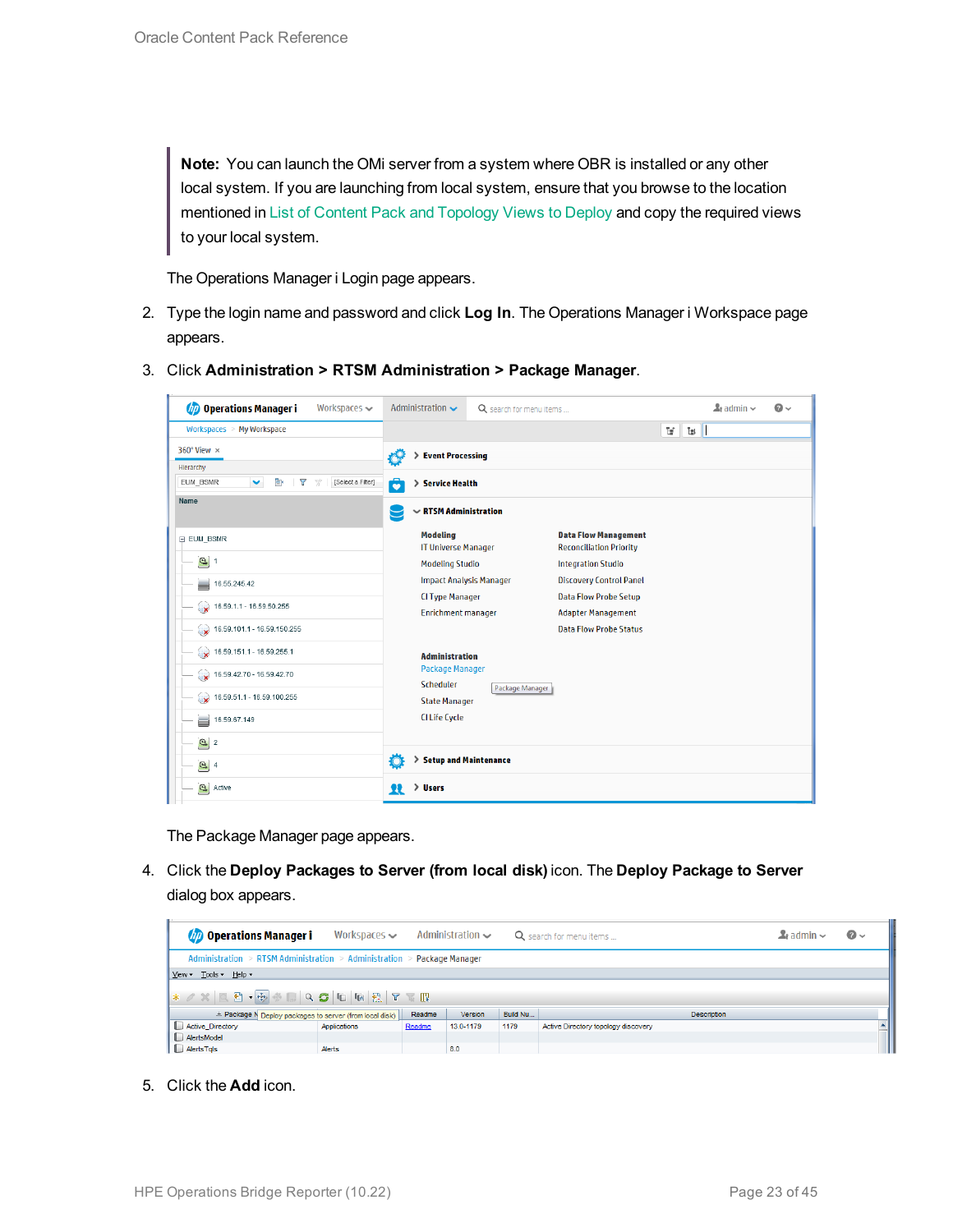| Deploy Packages to Server                         |        | $\mathbf x$ |
|---------------------------------------------------|--------|-------------|
| Choose the package zip files to be deployed<br>电》 |        |             |
| Package(zip)<br>Add                               | Path   |             |
|                                                   |        |             |
|                                                   |        |             |
|                                                   |        |             |
|                                                   |        |             |
|                                                   |        |             |
| Select the resources you want to deploy           |        |             |
| 名马路                                               |        |             |
|                                                   |        |             |
|                                                   |        |             |
|                                                   |        |             |
|                                                   |        |             |
|                                                   |        |             |
|                                                   |        |             |
|                                                   |        |             |
|                                                   | Deploy | Cancel      |

The **Deploy Package to Server (from local disk)** dialog box appears.

6. Browse to the location of the Content Pack zip files, select the required files, and then click **Open**.

You can view and select the TQL and ODB views that you want to deploy under **Select the resources you want to deploy** in the **Deploy Package to Server (from local disk)** dialog box. Ensure that all the files are selected.

7. Click **Deploy** to deploy the Content Pack views.

You have successfully deployed the Content Packs views based on the type of deployment scenario selected for OBR.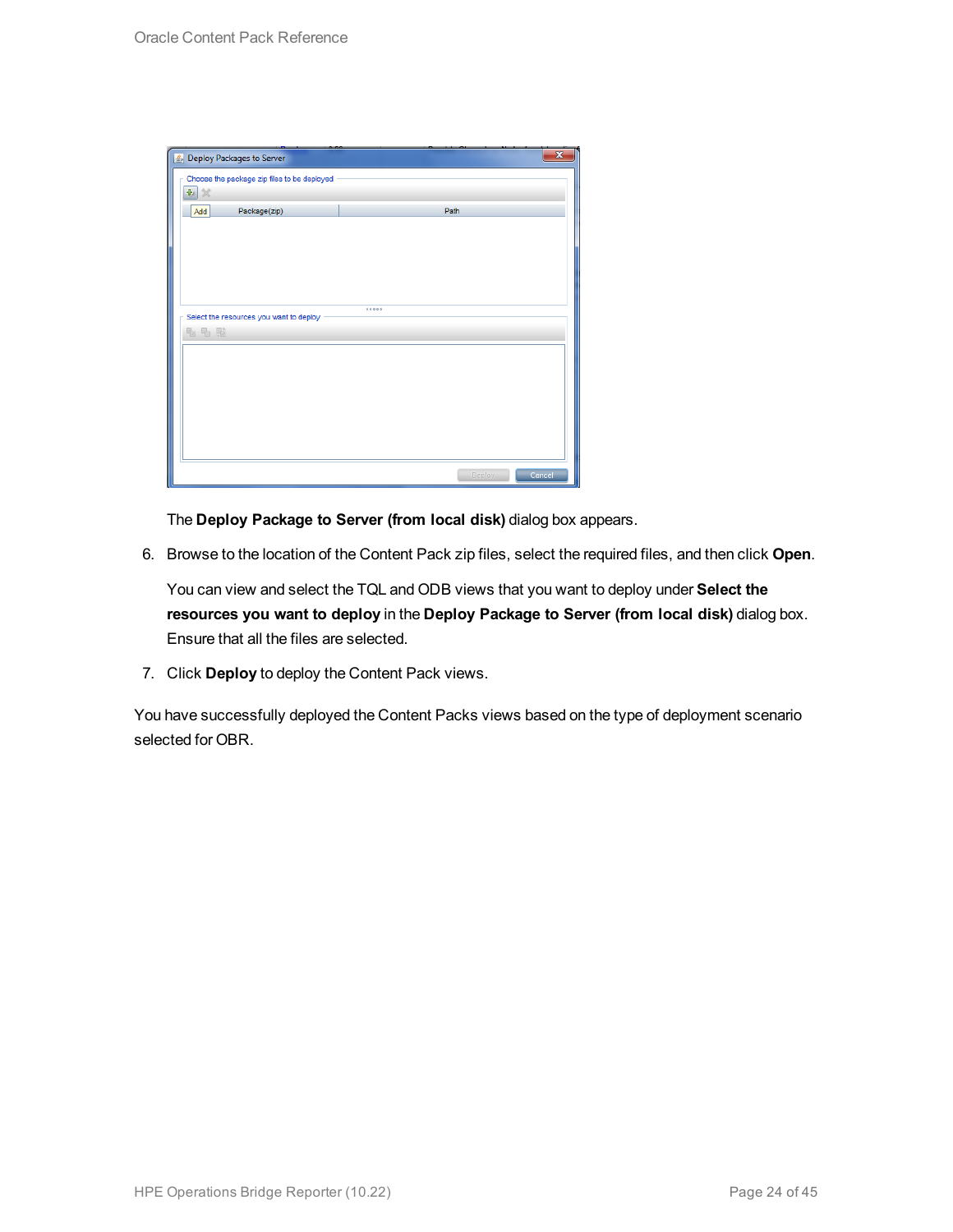## <span id="page-24-0"></span>Install the Content Pack

<span id="page-24-1"></span>Before you begin to install the Content Packs, check the availability and integrity of the data sources.

### Check Availability and Integrity of Data Sources

OBR has Data Source Readiness Check tool that enables you to check the availability and integrity of RTSM and PA data sources before installing Content Packs. The tool is available on Windows and Linux operating systems. You can check the data source readiness using the property file or by database.

#### **Check Data Source Related to RTSM**

To check the availability and integrity of data source related to RTSM, follow these steps:

- 1. Log on to the OBR system.
- 2. Before you check the data source readiness, ensure the following:
	- a. The **dscheck** folder is available in PMDB\_HOME.
	- b. The dscheckRTSM.sh script is available in %PMDB\_HOME%\dscheck\bin (**On Windows**) and \$PMDB\_HOME/dscheck/bin (**On Linux**).
	- c. Property file is created with the following entries:
		- ## RTSM DB connection properties
		- rtsm.hostname=<*hostname*>
		- rtsm.username=<*username*>
		- rtsm.password=<*password*>

rtsm.port=<*port*>

- 3. To check the data source readiness, run the following command in the command prompt:
	- a. cd {PMDB\_HOME}/dscheck/bin
	- b. Check the data source readiness using:
		- i. **Property file**:

```
dscheckRTSM.sh -propFile <File_Path>/<property_file>
```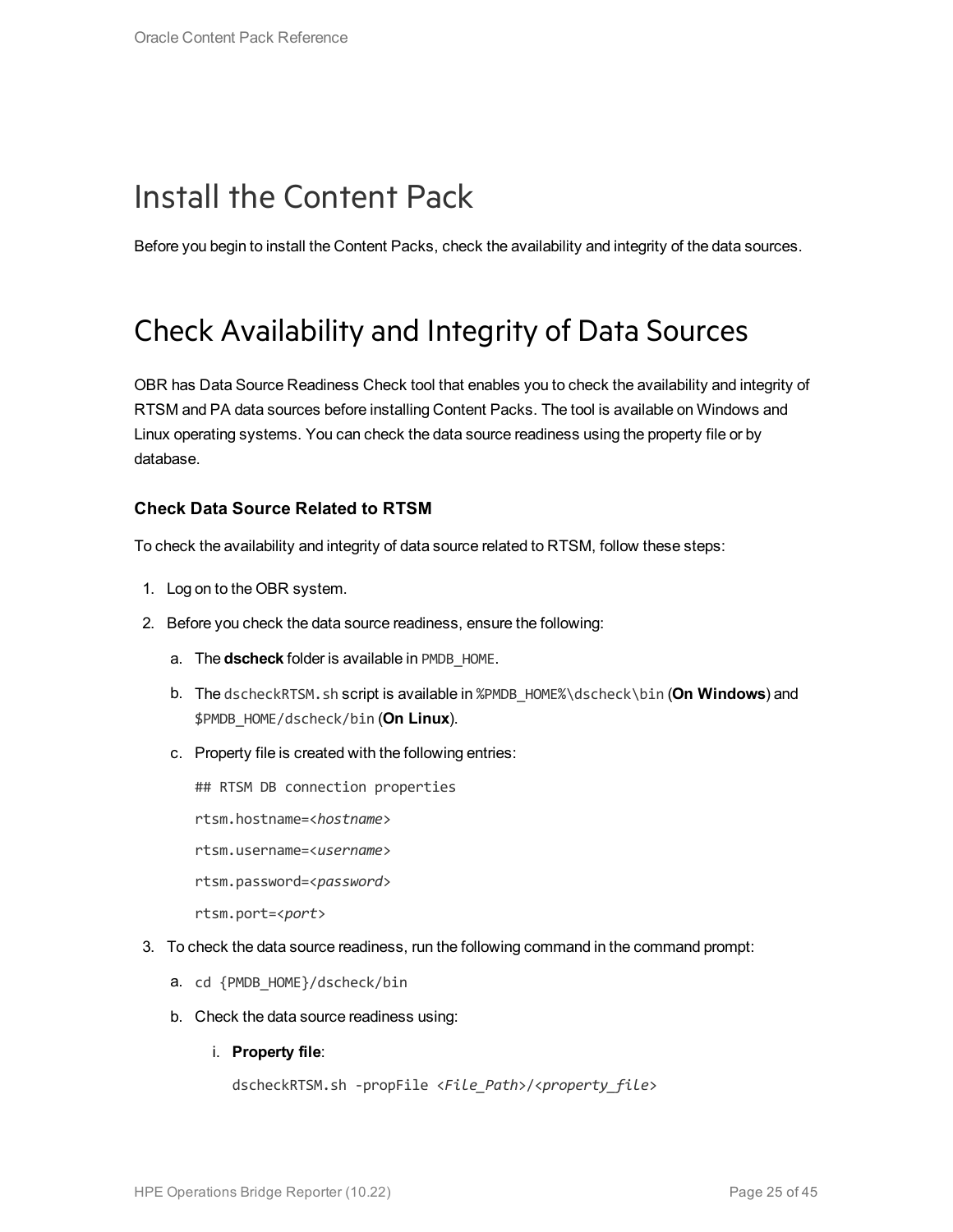where,  $\langle$ File Path> is the path where property file is created.

<*property\_file*> is the name of the RTSM property file. For example, rtsm.prp.

ii. **Database**:

./dscheckRTSM.sh

You can open the .html file created in **dscheck** folder to check the availability and integrity of the RTSM data source.

| <b>Status Summary</b>            |                                   |                     |                                             |                              |                                           |                                           |
|----------------------------------|-----------------------------------|---------------------|---------------------------------------------|------------------------------|-------------------------------------------|-------------------------------------------|
| <b>BSM/OMi</b><br><b>Version</b> | <b>Host Name</b>                  | <b>Status</b>       | Connection                                  | <b>View</b><br><b>Status</b> | <b>Mandatory CI Type</b><br><b>Status</b> | <b>Mandatory CI<br/>Attributes Status</b> |
| Unknown                          | IWFVM02277.hpswlabs.adapps.hp.com |                     | $\bullet$                                   | ☺                            | ☺                                         | 0                                         |
|                                  |                                   |                     |                                             |                              |                                           |                                           |
|                                  |                                   |                     |                                             |                              |                                           |                                           |
| <b>Select Views:</b>             |                                   |                     |                                             |                              |                                           |                                           |
| Not available in RTSM            | Missing Mandatory CI Types        |                     |                                             |                              | Missing Mandatory CI Attributes           |                                           |
|                                  |                                   |                     |                                             |                              |                                           |                                           |
| <b>View Summary</b>              |                                   |                     |                                             |                              |                                           |                                           |
|                                  |                                   |                     |                                             |                              |                                           |                                           |
| <b>View Name</b>                 | RTSM?                             | <b>Available in</b> | <b>Mandatory CI</b><br><b>Types Missing</b> |                              | <b>Mandatory CI</b><br><b>Attributes</b>  |                                           |
|                                  |                                   |                     |                                             |                              | <b>Missing</b>                            |                                           |
| SM PA                            |                                   | Yes.                |                                             |                              | $\mathbf{A}$                              |                                           |
| SM SiS BusinessView              |                                   | Yes:                |                                             |                              | $\blacktriangleleft$                      |                                           |
| Exchange Site View               |                                   | Yes.                |                                             |                              |                                           |                                           |
| J2EE_Deployment                  |                                   | Yes.                |                                             |                              |                                           |                                           |
| SM_HyperV_BusinessView           |                                   | Yes.                |                                             |                              | 3.                                        |                                           |
| SM_SiS_Server                    |                                   | Yes.                |                                             |                              |                                           |                                           |
| SM Sol Zones                     |                                   | Yes.                |                                             |                              |                                           |                                           |
| <b>ORA</b> Deployment            |                                   | Yes:                |                                             |                              |                                           |                                           |
| MSSQL BusinessView               |                                   | Yes.                |                                             |                              |                                           |                                           |
| ORA BusinessView                 |                                   | Yes:                |                                             |                              |                                           |                                           |
|                                  | SM_Sol_Zones_BusinessView         | Yes:                |                                             |                              | 12 <sup>°</sup>                           |                                           |
| <b>SHR_Network</b>               |                                   | Yes.                |                                             |                              |                                           |                                           |
| <b>SM_LPAR</b>                   |                                   | Yes:                |                                             |                              |                                           |                                           |
| SM SiS                           |                                   | Yes.                |                                             |                              |                                           |                                           |

The file displays the following information:

- i. Server status
- ii. Configuration details
- iii. Views available in RTSM
- iv. Mandatory CI types missing in the view
- v. Mandatory CI attributes missing with the CI type

#### **Check Data Source Related to PA**

To check the availability and integrity of data source related to PA, follow these steps:

- 1. Log on to the OBR system.
- 2. Before you check the data source readiness, ensure the following:
	- a. The **dscheck** folder is available in PMDB\_HOME.
	- b. The dscheckPA.sh script is available in %PMDB\_HOME%\dscheck\bin (**On Windows**) and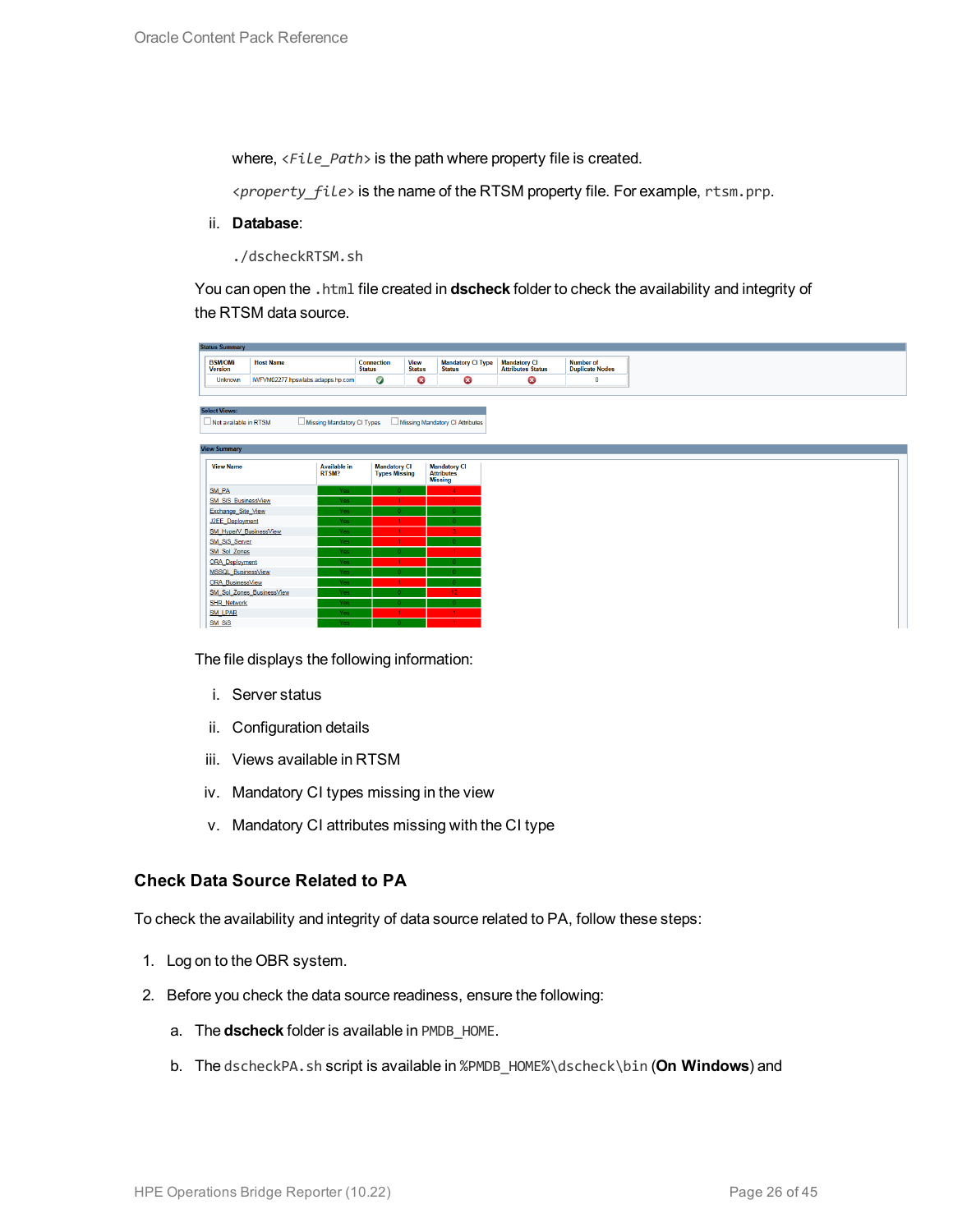\$PMDB\_HOME/dscheck/bin (**On Linux**).

- c. Property file with the entries of PA nodes is created.
- 3. To check the data source readiness, run the following command in the command prompt:
	- a. cd {PMDB\_HOME}/dscheck/bin
	- b. Check the data source readiness using:
		- i. **Property file**:

dscheckPA.sh -propFile <*File\_Path*>/<*property\_file*>

where,  $\langle$ File\_Path> is the path where property files is created.

<*property\_file*> is the name of the PA property file. For example, pa.prp.

- ii. **Database**:
	- ./dscheckPA.sh

You can open the .html file created in **dscheck** folder to check the availability and integrity of the PA data source.

| <b>Node Status Summary</b> |                           |             |                       |             |                             |                                 |                      |               |                        |  |
|----------------------------|---------------------------|-------------|-----------------------|-------------|-----------------------------|---------------------------------|----------------------|---------------|------------------------|--|
| <b>Total</b>               | <b>Not Reachable</b>      |             | <b>Policy Missing</b> |             |                             | Data not logged for last 2 days |                      |               | <b>DSi/CODA Status</b> |  |
| ┚                          | $\mathbf 0$               |             |                       | ┚           |                             |                                 |                      |               |                        |  |
|                            |                           |             |                       |             |                             |                                 |                      |               |                        |  |
|                            |                           |             |                       |             |                             |                                 |                      |               |                        |  |
| <b>Select any</b>          |                           |             |                       |             |                             |                                 |                      |               |                        |  |
| Node Name:                 |                           |             |                       |             | Domains: -- Select All -- V |                                 |                      |               |                        |  |
|                            |                           |             |                       |             |                             |                                 |                      |               |                        |  |
| <b>Node Status</b>         |                           |             |                       |             |                             |                                 |                      |               |                        |  |
|                            |                           |             |                       |             |                             |                                 |                      |               |                        |  |
| <b>Node Name</b>           |                           | <b>ICMP</b> | <b>BBC</b>            | <b>CODA</b> | <b>Agent Version</b>        | <b>Last Log Time</b>            | Number               | <b>Domain</b> | <b>DSi/CODA</b>        |  |
|                            |                           | ping        | ping                  | ping        |                             |                                 | of<br><b>Missing</b> |               |                        |  |
|                            |                           |             |                       |             |                             |                                 | <b>Policies</b>      |               |                        |  |
|                            | IWFMVS017.HPSWLABS.HP.COM | $\bullet$   | ణ                     | $\bullet$   | 11.11.025                   | 09/28/15 13:38:00               | 1                    |               | 0                      |  |

The file displays the following information:

- i. Node status summary
- ii. Node status

### <span id="page-26-0"></span>Selecting the Content Pack Components

A typical Content Pack consists of three components - the Domain, Extraction Transformation Loading (ETL), and Application components.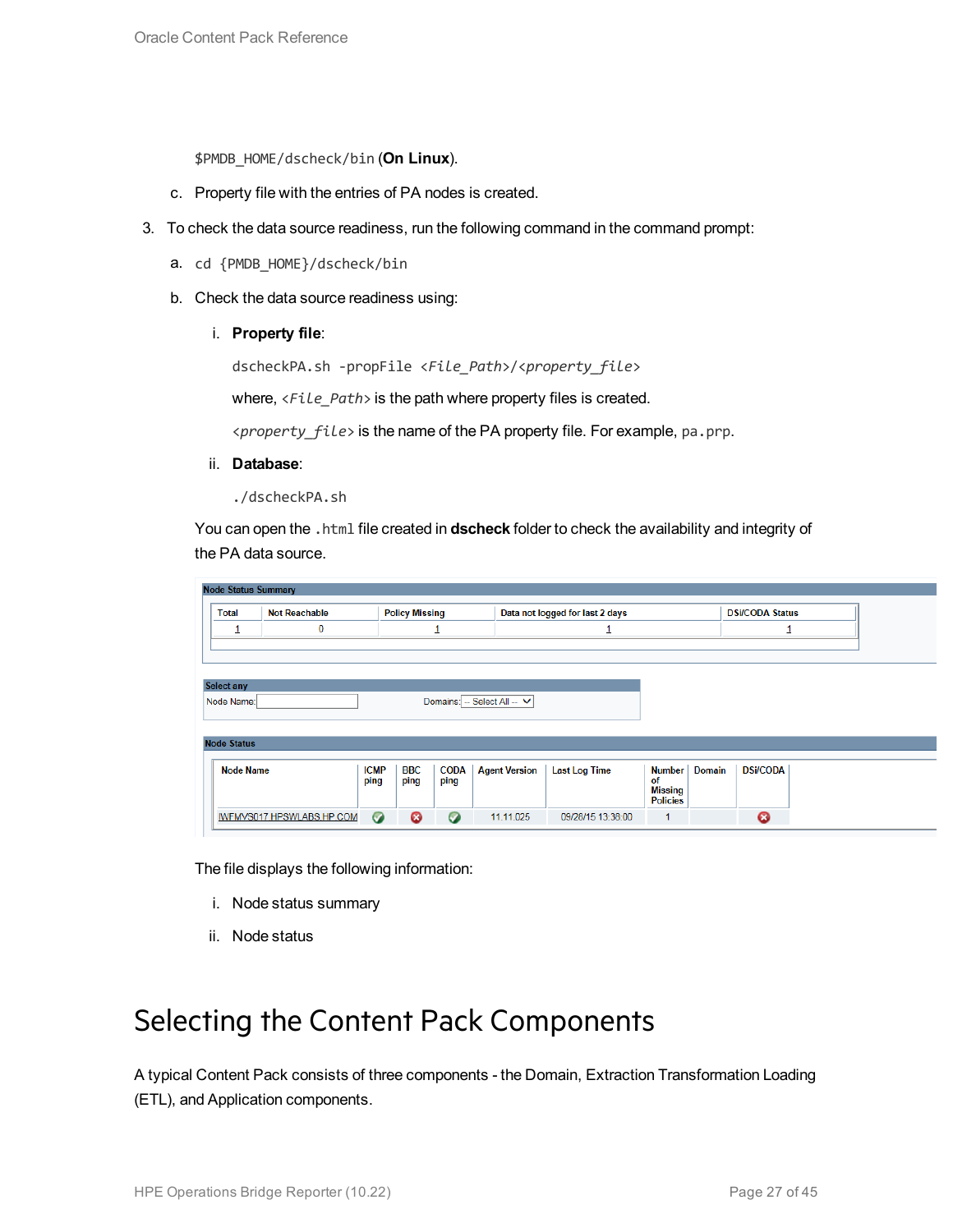

#### The following figure shows the typical data flow between the components of the Content Pack:

- **Domain component**: The Domain or Core Domain component defines the data model for a particular Content Pack. It contains the rules for generating the relational schema. It also contains the data processing rules, including a set of standard pre-aggregation rules, for processing data into the database. The Domain component can include the commonly-used dimensions and cubes, which can be leveraged by one or more Report Content Pack components. The Domain Content Pack component does not depend on the configured topology source or the data source from where you want to collect data.
- <sup>l</sup> **ETL (Extract, Transform, and Load) component**: The ETL Content Pack component defines the collection policies and the transformation, reconciliation, and staging rules. It also provides the data processing rules that define the order of execution of the data processing steps.

A single data source app.lication can have multiple ETL components. For example, you can have one ETL component for each virtualization technology supported in Performance Agent such as Oracle Solaris Zones, VMware, IBM LPAR, and Microsoft HyperV. The ETL component can be dependent on one or more Domain components. In addition, you can have multiple ETL components feeding data into the same Domain component.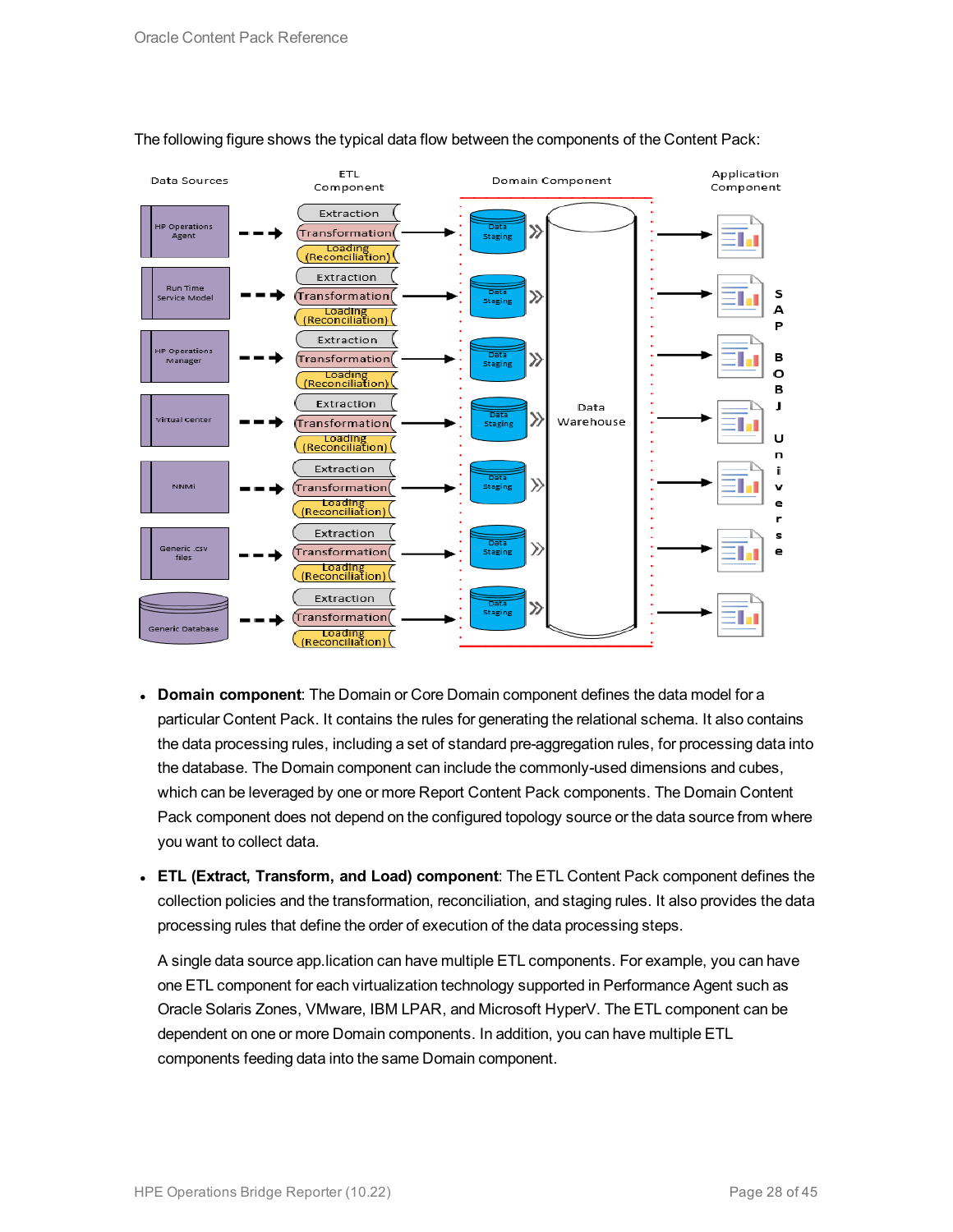The ETL Content Pack component is data source dependent. Therefore, for a particular domain, each data source application has a separate ETL Content Pack component. For example, if you want to collect system performance data from the Operations Agent, you must install the SysPerf ETL\_PerformanceAgent component. If you want to collect system performance data from SiteScope, you must install either SysPerf\_ETL\_SiS\_API (sourcing data logged in API) or SysPerf ETL SiS DB (sourcing data logged in BSM Profile database).

**• Application component**: The Application Content Pack component defines the applicationspecific aggregation rules, business views, SAP BOBJ universes, and the reports for a particular domain. Report components can be dependent on one or more Domain components. This component also provides the flexibility to extend the data model that is defined in one or more Domain components.

The list of Content Pack components that you can install depends on the topology source that you configured during the post-install configuration phase of the installation. Once the topology source is configured, the Content Pack Deployment page filters the list of Content Pack components to display only those components that can be installed in the supported deployment scenario. For example, if RTSM is the configured topology source, the Content Pack Deployment page only displays those components that can be installed in the SaOB and APM deployment scenarios.

## <span id="page-28-0"></span>Install the Content Pack

To install the required Oracle Content Pack, follow these steps:

1. Launch the Administration Console in a web browser using the following URL:

http://*<OBR\_Server\_FQDN>*:21411

2. In the Administration Console, click **Content Pack Deployment**. The Content Pack Deployment page is displayed.

To install this Content Pack and to generate reports on data from OM, BSM, or OMi, make the following selections:

- <sup>o</sup> Oracle\_ETL\_DBSPI
- <sup>o</sup> Oracle\_Domain
- <sup>o</sup> Oracle\_Reports

**Tip:** Install the following dependent Content Packs (and their components) along with this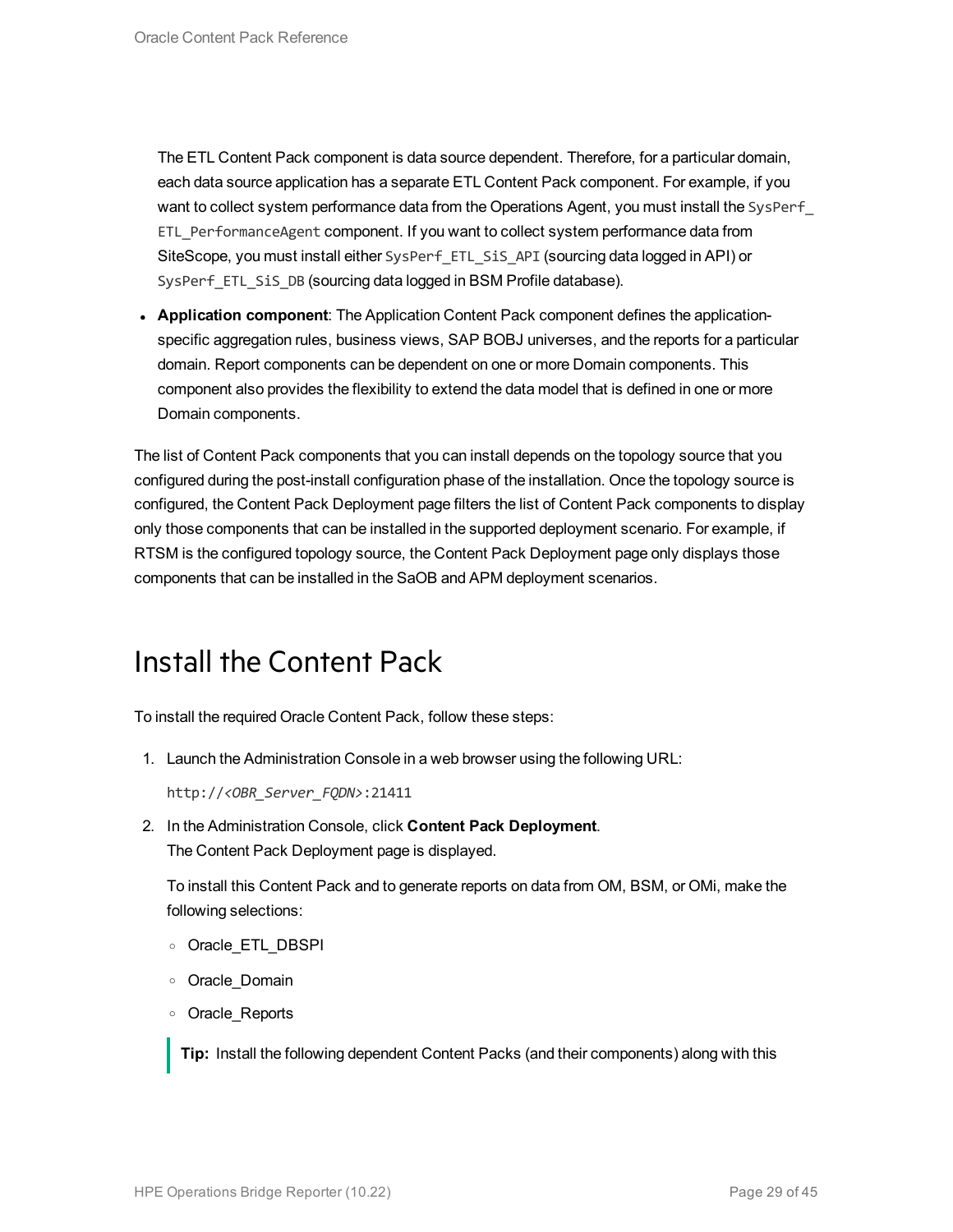Content Pack for it to function:

- <sup>o</sup> Core
	- Core\_Domain
- <sup>o</sup> Operations Manager
	- OprEvent\_Domain\_Reports
- <sup>o</sup> System Performance
	- SysPerf\_Domain

**Note:** The dependent domain content pack get selected automatically, you have to select only the ETLs based on the topology source.

3. Click **Install / Upgrade** to install the Content Packs.

An Installation Started status appears in the **Status** column for Content Pack that is currently being installed. The Content Pack Deployment page automatically refreshes itself to display the updated status. Once the installation completes, an Installation Successful status appears. If the installation fails, an Installation Failed status appears.

**Note:** The timer service will be stopped automatically during install/uninstall/upgrade operation and will be started once operation is complete.

4. Click icon in the **Status** column for more information about the installation process. The Content Pack Component Status History window is displayed. It displays the details of the current and historical status of that Content Pack component's installation.

**Note:** During install/uninstall process, Content Pack Deployment page does not allow you to interrupt the process. Instead, you must wait till the current process is complete before you can perform any other operations on the Deployment Manager page.

### <span id="page-29-0"></span>Uninstalling the Content Pack Components

To uninstall the Content Packs, follow these steps: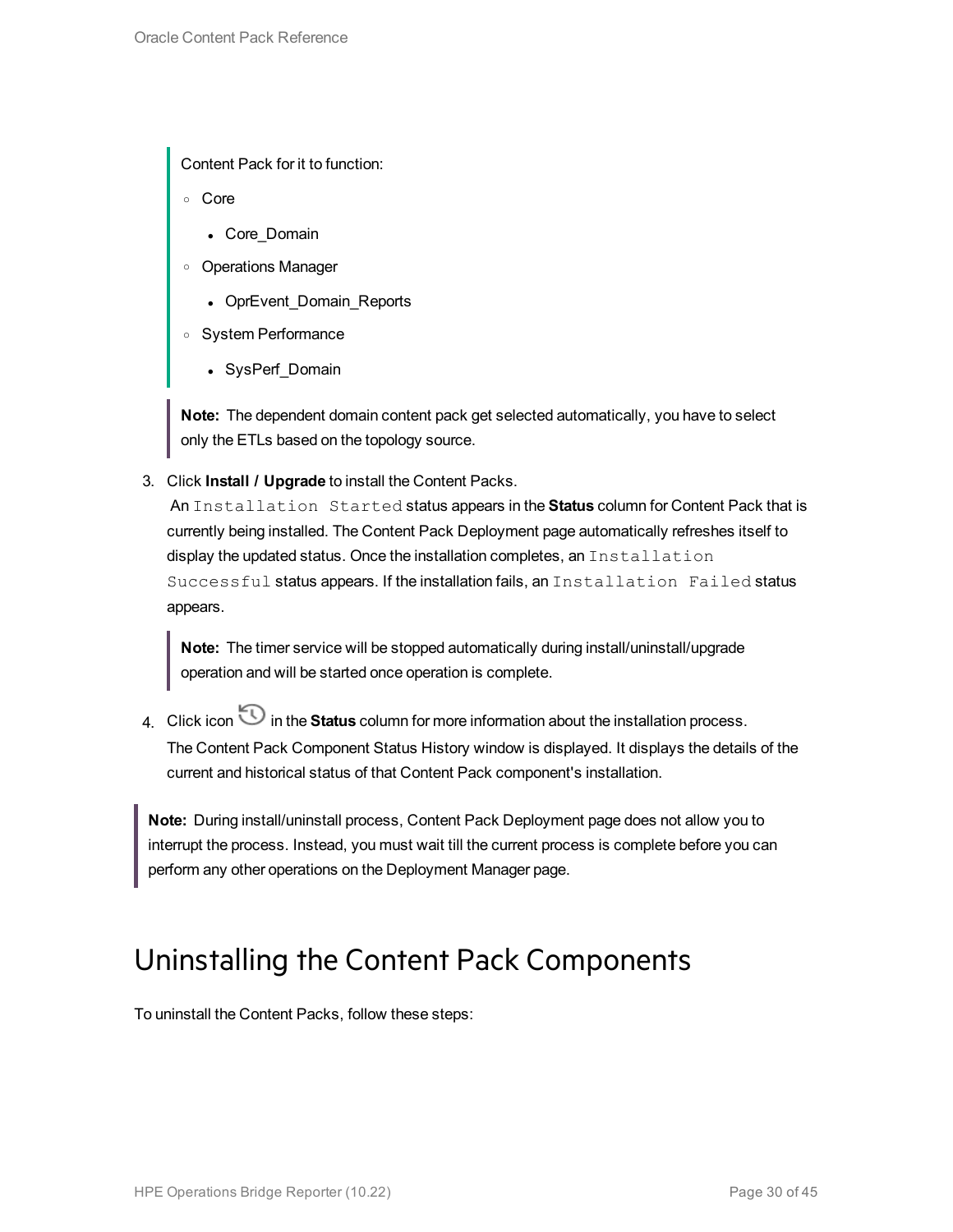- 1. Launch the Administration Console in a web browser:
	- a. Launch the following URL:

https://*<OBR\_Server\_FQDN>*:21412/

b. Type **administrator** in the **Login Name** field and password in the **Password** field. Click **Log In** to continue. The Administration Console page appears.

**Note:** If you use any other user account to access the Administration Console, make sure that the user account has administrator privileges.

2. On the left pane, click **Content Pack Deployment**. The **Content Pack Deployment** page appears.

The **Content Pack Deployment** displays the Content Pack components that are installed in the supported deployment scenario. For the list of [Content](#page-19-1) Pack, see, "List of Content Pack and [Topology](#page-19-1) Views to Deploy" on page 20.

3. Click  $\times$  icon for the required Content Pack to be uninstalled. A summary message is displayed.

**Note:** At a time, only one Content Pack and its dependent Content Packs are uninstalled.

4. Click **OK** to uninstall the Content Pack. The uninstall status is displayed in the **Status** column.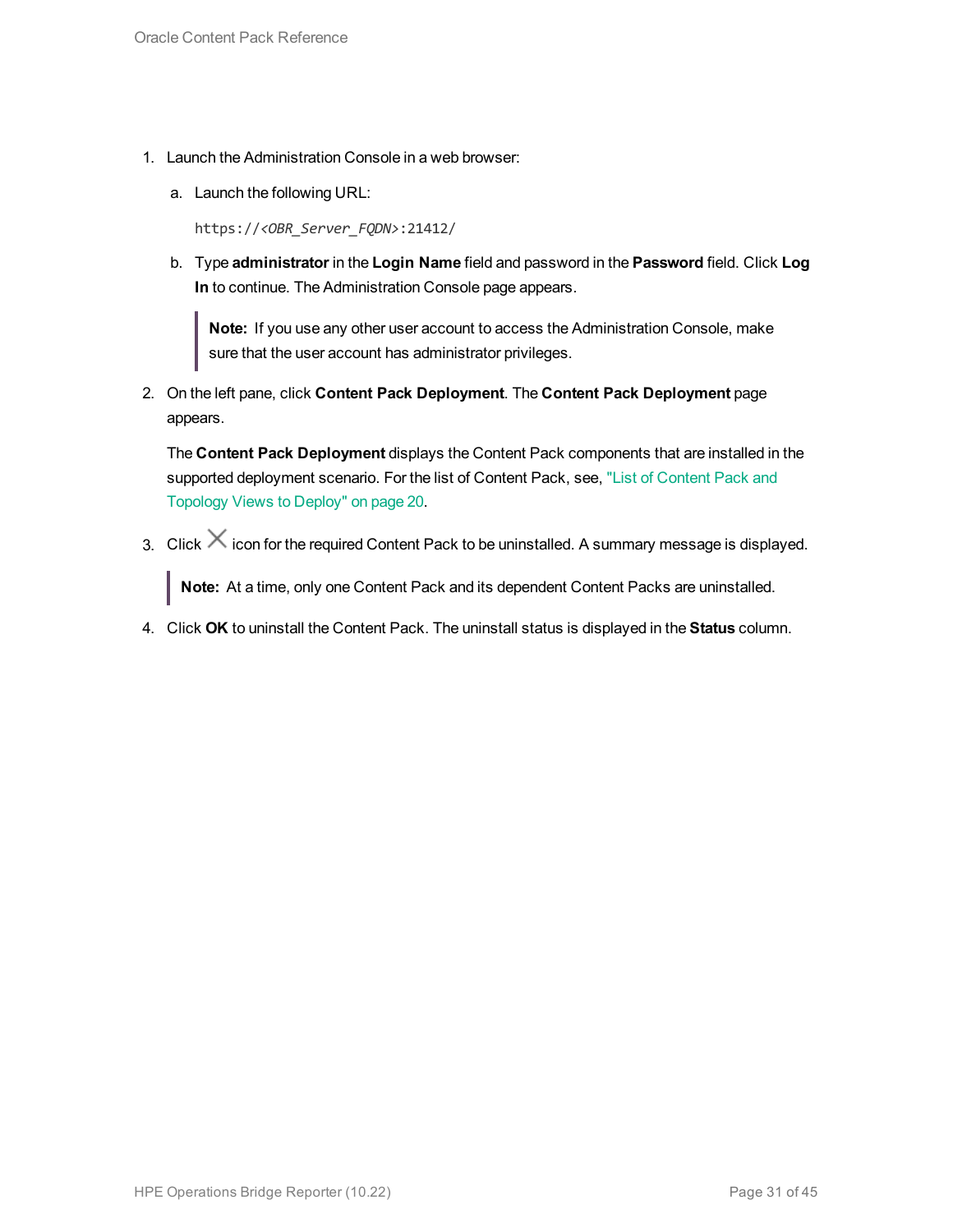## <span id="page-31-0"></span>Data Source Collection Configuration

After installing Content Packs, you must configure OBR to collect required data from various data collectors. The data collectors work internally within the OBR infrastructure to collect the data. Therefore, you cannot directly interface with these collectors. Instead, you can specify the data sources from where the collectors can collect the data through the Administration Console.

### <span id="page-31-1"></span>Configuring the Operations Agent Data Source

In the RTSM deployment scenario, you do not have to create new Operations Agent data source connections. Because, by default, all the nodes on which Operations Agent is installed are automatically discovered when the topology information is collected. These data sources or nodes are listed in the Operations Agent Data Source page of the Administration Console.

To view the list of Operations Agent data sources, follow these steps:

- 1. In the **Administration Console**, click **Data Source Configuration > Operations Agent**. The **Operations Agent** page appears.
- 2. To view detailed information about the Operations Agent data sources, click the Domain name or the number in the **Host collection status summary** table. The **Hosts :** *<selected host name>* table appears.
- 3. To change the data collection schedule for one or more hosts, specify a polling time between 1 and 24 hours in the **Hrs** box in the **Collection frequency** column.
- 4. Click **Save** to save the changes. A Saved Successfully message appears in the Information message panel.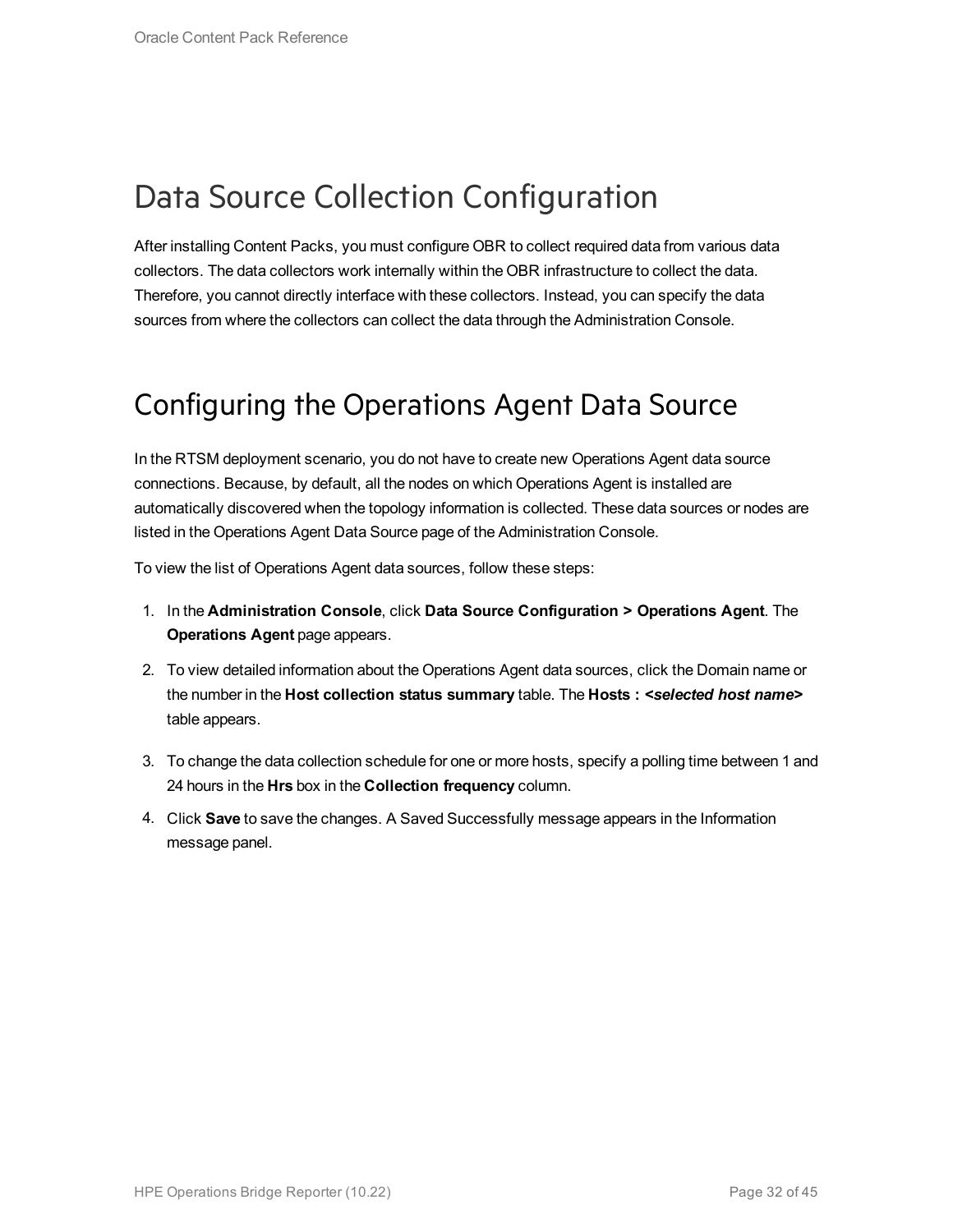## <span id="page-32-0"></span>Report Navigation

The Oracle reports are categorized into high-level—Executive Summary and Detailed Performance reports. You can navigate from the higher-level reports to the detailed reports using the various cross launch or hyperlink features. For example, you may start with the Oracle Executive Summary for an overall picture of the health of the database servers and then navigate to the detailed reports for specific information. Report navigation varies depending on the specific scenarios and per your discretion.

The Oracle Database reports display the performance, health, and resource requirement information for the following:

- Oracle database servers that are available in your IT environment
- Instances running on these database servers

Oracle reports also help to analyze the database performance impact in the context of an associated Business Service, Business Application, or Group.

#### **New Oracle Content Pack Report**

The following is the new Oracle report:

<sup>l</sup> **Database Oracle Instance Availability** - Provides information about the availability of the database instances that are running on selected node over a period of time. Displays the availability details of Oracle instances, as a heatmap based on predetermined thresholds, for every hour across the selected time period.

**Note:** This availability report presents the instance availability information for the application. This report should not to be used for uptime calculation.

| Availability      | Color |
|-------------------|-------|
| ~< 90             |       |
| $> 90$ and $< 95$ |       |
| > 95              |       |

#### **Report Navigation**

The following diagram displays an instance of report navigation: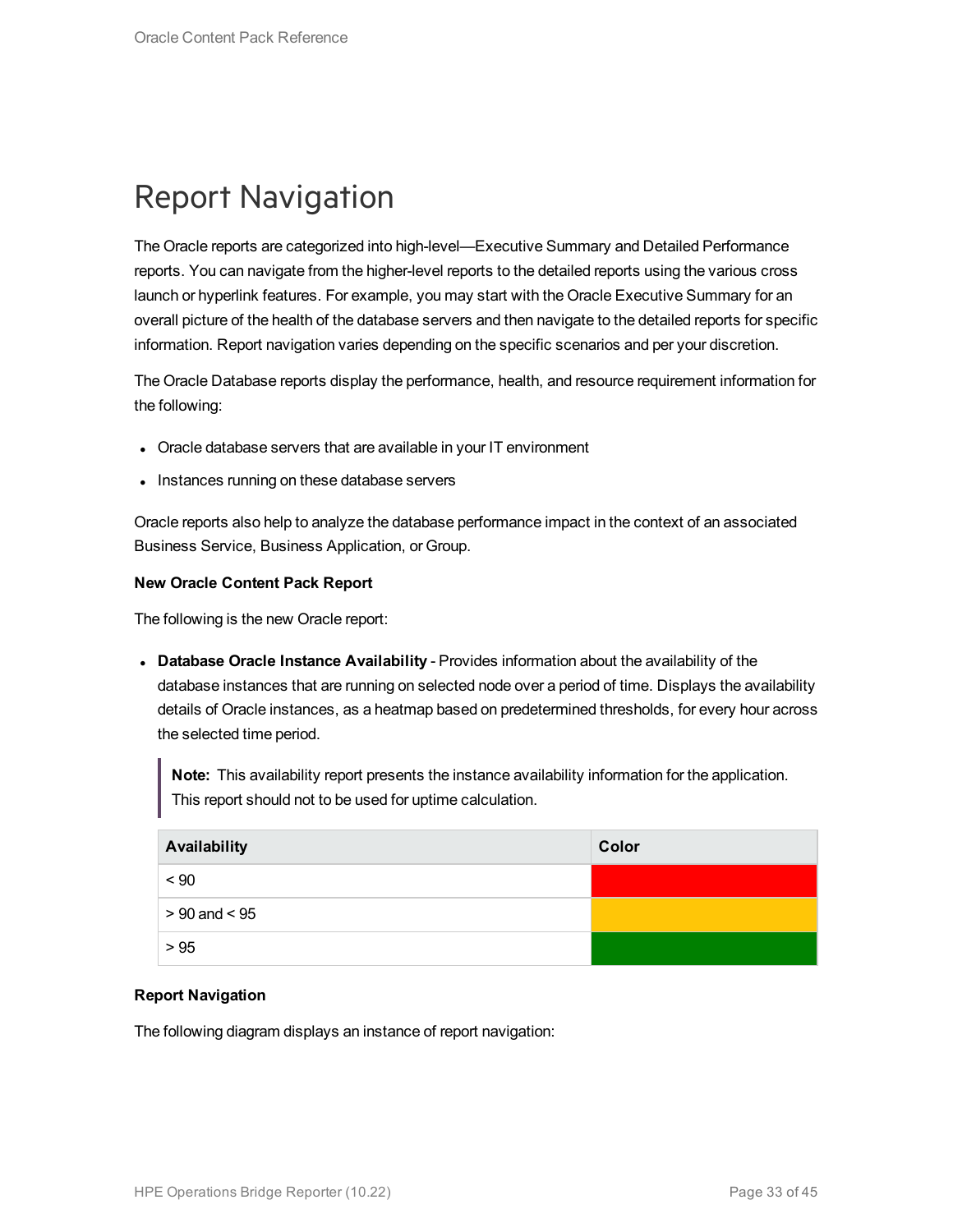

## <span id="page-33-0"></span>Use Cases

This section provides information on use cases for Oracle reports. The following table provides description, user, and report name for the use cases:

| <b>Description</b>                                                                                                   | <b>Report</b><br>Category | <b>Report Name</b>                                      |
|----------------------------------------------------------------------------------------------------------------------|---------------------------|---------------------------------------------------------|
| To view the performance metrics of the oracle instances in<br>a node with the resource utilization at the node level | Summarv                   | Executive   Database Oracle<br><b>Executive Summary</b> |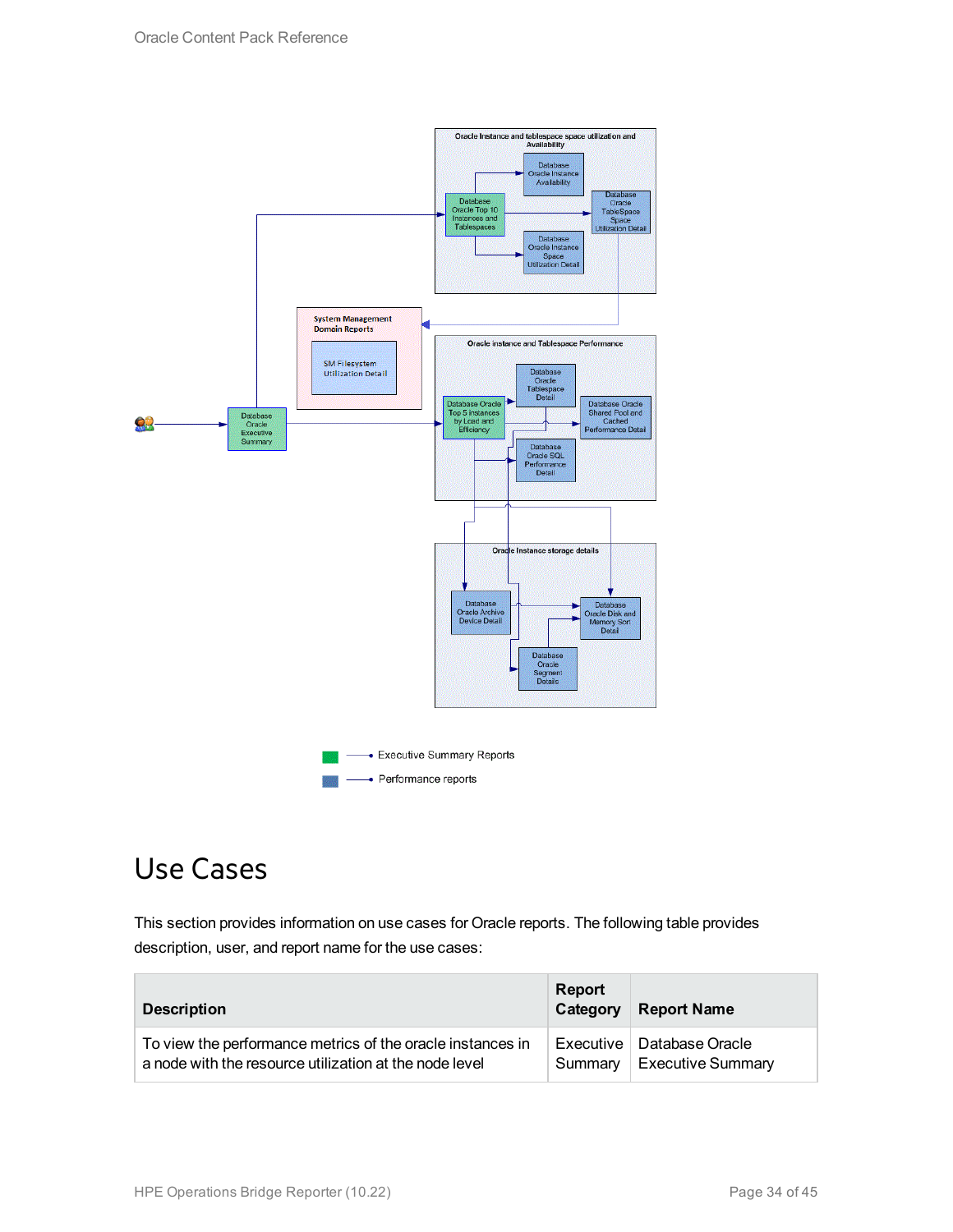| <b>Description</b>                                                                                                                   | <b>Report</b><br>Category | <b>Report Name</b>                                        |
|--------------------------------------------------------------------------------------------------------------------------------------|---------------------------|-----------------------------------------------------------|
| To view the top N tables based on the space used for the<br>selected database instance and database                                  | Executive<br>Summary      | Database Oracle Top 10<br>Instances and<br>Tablespaces    |
| To view the top N databases and virtual devices based on<br>the space used among the various instances of a selected<br>node         | Executive<br>Summary      | Database Oracle Top 5<br>Instances Load and<br>Efficiency |
| To view the average outstanding read and write rate for                                                                              | Executive                 | Oracle Database Input                                     |
| each of selected database instance                                                                                                   | Summary                   | and Output Statistics                                     |
| To correlate the number of transactions against the growth                                                                           | Executive                 | <b>Oracle Detail Server</b>                               |
| of logs for each of the selected database instance                                                                                   | Summary                   | <b>Transaction Summary</b>                                |
| To view the trend space used by all the databases over a                                                                             | Executive                 | Oracle Database Space                                     |
| period of time for each of the selected database instance                                                                            | Summary                   | <b>Usage Details</b>                                      |
| To view the trend of space used by all the tables over a<br>period of time for each of the selected databases in a given<br>instance | Executive<br>Summary      | Oracle Database Table<br><b>Space Usage Details</b>       |
| To view the trend of space used by all virtual device over a                                                                         | Executive                 | <b>Oracle Virtual Device</b>                              |
| period of time for each of the selected DB instance                                                                                  | Summary                   | <b>Space Usage Details</b>                                |
| To view the total number of users connected over a period                                                                            | Executive                 | <b>Oracle Users Connection</b>                            |
| of time for each of the selected database instance                                                                                   | Summary                   | Summary                                                   |
| To view the details of locks over a period of time for each of                                                                       | Executive                 | <b>Oracle Database Locks</b>                              |
| the selected database instance                                                                                                       | Summary                   | Summary                                                   |
| To view the input/output performance details over a period                                                                           | Executive                 | Oracle Database                                           |
| of time for each of the selected database instance                                                                                   | Summary                   | Performance Summary                                       |
| To view the availability over a period of time for each of the                                                                       | Executive                 | Oracle Instance                                           |
| selected database instance                                                                                                           | Summary                   | <b>Availability Details</b>                               |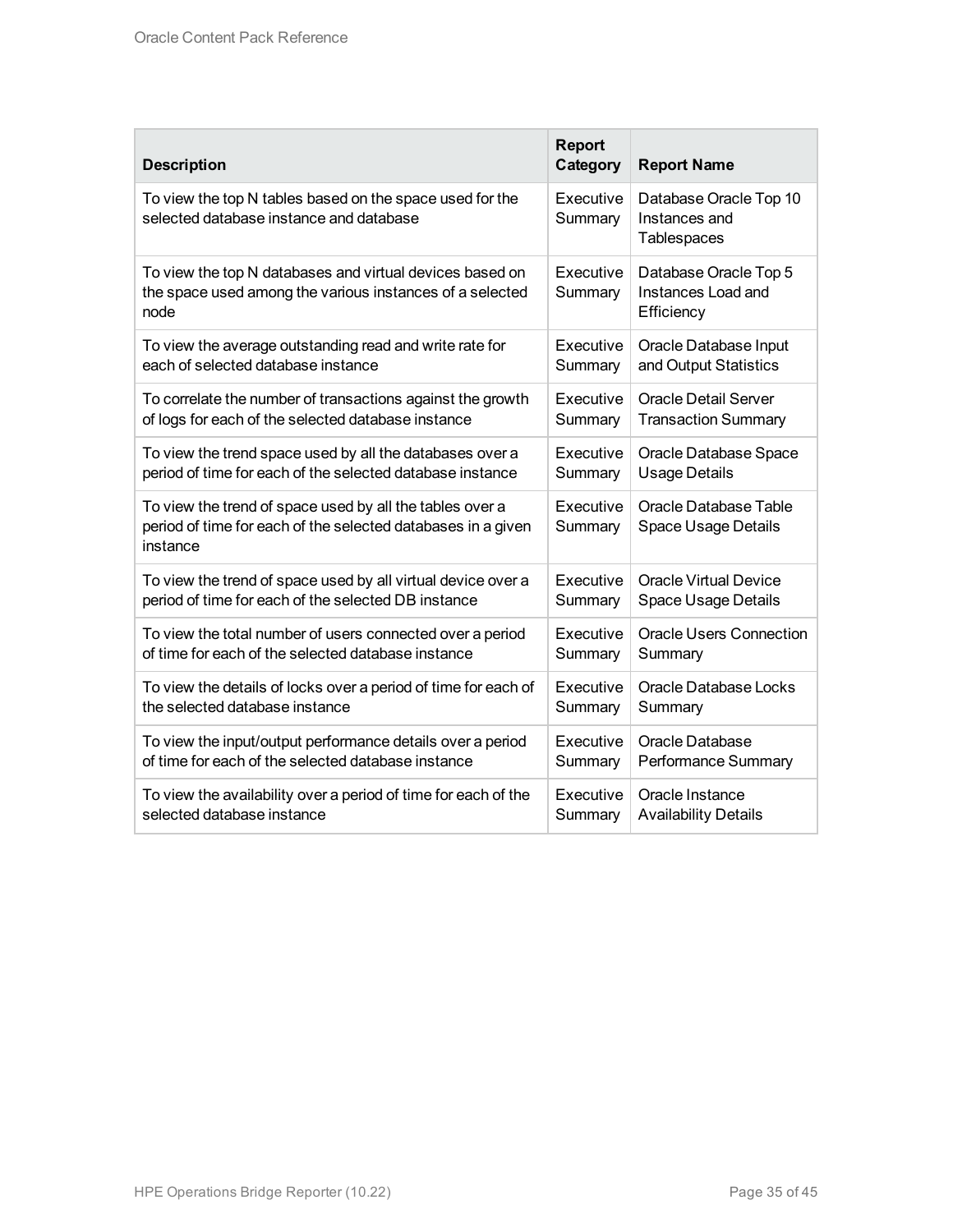# <span id="page-35-0"></span>Appendix

<span id="page-35-1"></span>This section provides information on [Terminology](#page-35-1) , [Calculating](#page-41-0) Oracle instance availability and [Metric](#page-42-0) [Mapping](#page-42-0) for Reports.

## Appendix A: Terminology

**Business Service:** Any service created in BSM Run-time Service Model (RTSM) and is part of your business, such as the online banking service or email service.

**Business View:** A view deployed on BSM RTSM that provides the topology information of the configuration items in your IT environment.

**Node Groups:** Group of managed nodes defined by users or available by default in Operations Manager (OM) to classify as specific organizations or entities within the enterprise. OBR uses the node groups from OM for its topology information.

**High Number of Waits for Redo Log Buffer Space:** A large number of processes waiting for the redo log buffer may result in a large amount of non-archived transactions. The non-archived transaction increases the chance of losing information in the event of a database failure.

**High Rate of User Call:** The user call rate measures the work demand rate of the client-side business applications, running on the specified instance. The performance of the instance is directly related to the rate of user calls.

**High Disk Sort Rate:** A high rate of disk sort may impact the instance performance adversely because:

- Disk sorts consume higher amount of resources in the temporary table spaces
- Disk sorts slows down an individual task and affects the concurrent tasks on the Oracle instance

**High User Logon Count:** Instances with the maximum number of users connected to a specified instance.

**High Buffer Busy Wait Percentage:** A buffer busy wait indicates that there are some buffers in the buffer cache that multiple processes are attempting to access concurrently. A large number of processes waiting for the buffer to perform logical reads may slow down the instance.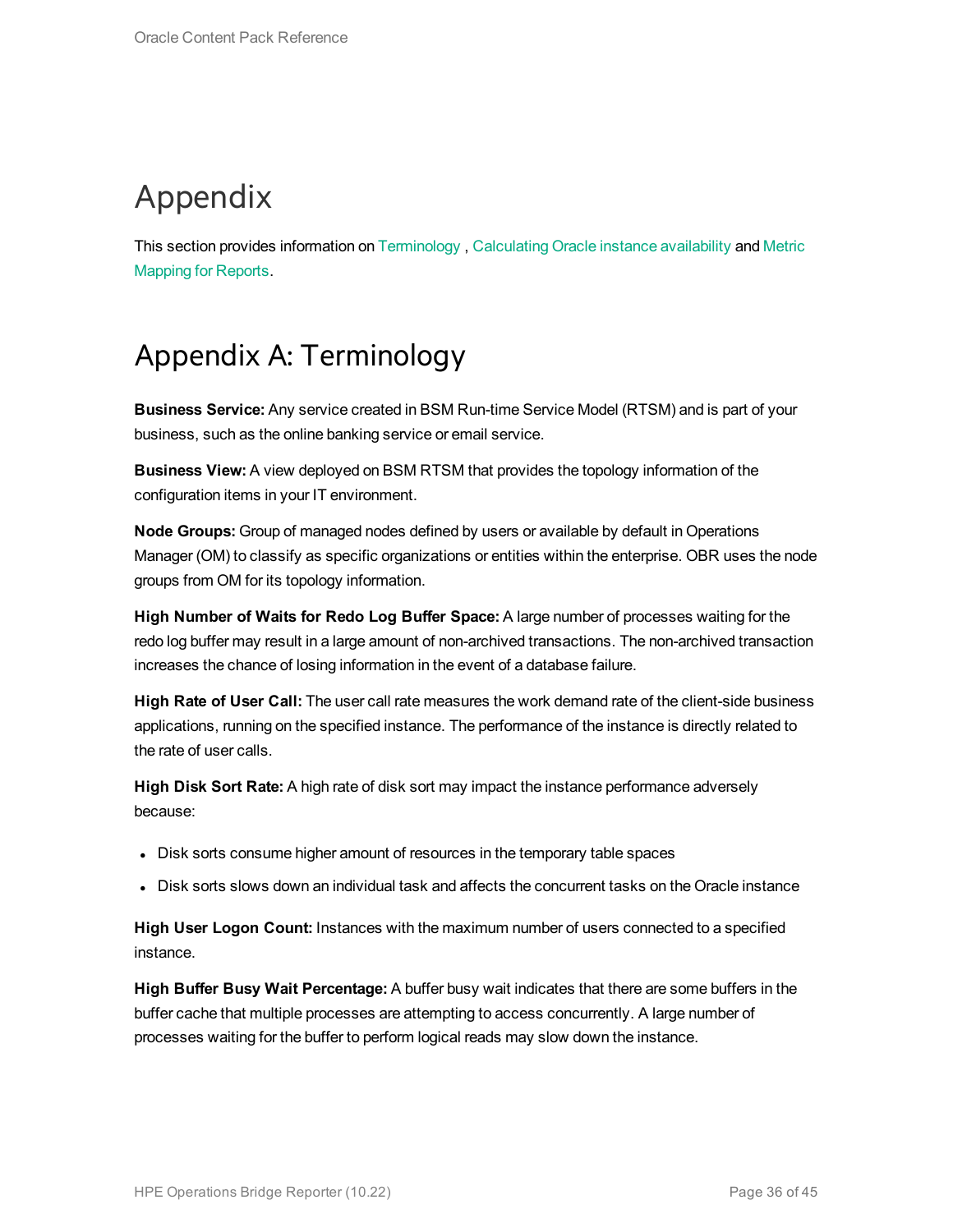**Less Buffer Cache Hit %:** Buffer cache stores information in memory, therefore retrieving information from the buffer cache is faster than retrieving information from data files. A high buffer cache hit ratio indicates better system performance.

**Less Memory Sort %:** A low rate of memory sort may impact the instance performance adversely, as a high rate of disk sort may consume large amount of system resources.

**Less Library Cache Get hits %:** This report displays the instance with less library cache get hit percentage.

**Average Up Time %:** The percentage of time the instances were up and running for a selected node.

**Average Down Time %:** The percentage of time the instances were down and unavailable for a selected node.

**Average Unknown Time %:** The percentage of time the availability status of the instance was unknown for OBR.

**Average Availability %:** The percentage of time the database instance was available factoring planned downtime.

**Average Allocated Space (GB):** Average amount of space allocated to a particular instance.

**Average Used Space (GB):** Average amount of space used by one instance against the amount of space allocated to it.

**Average Used Space %:** Percentage of space used by one instance against the amount of space allocated to it.

**Average Total (Disk and Memory) Sort per Hour:** The average number of total sorts performed by the instance in an hour. This data for this metric is normally collected every minute. Therefore, the readings for a minute are multiplied by 60 to get the reading for an hour.

**Average Disk Sort Per Hour:** The number of disk sorts performed by the instance in an hour.

**Average Ratio of Memory Sort to Total Sort:** The percentage value of the memory sort with the total sort for the selected instance. The sort performance for the instance increases if the instance performs more number of memory sorts.

**Average Percentage of Free Space on Archive Device:** The percentage of free space available on all the archive devices used by the instance. Using this, you can analyze whether the archive destination is running out of space and avoid errors that result from the inability to archive files.

**Average Percentage of Free Space Used on Background Dump:** The percentage of available free space on the background dump destination device. To avoid the failure of the archiving process and subsequent suspension of all database activities, ensure that there is sufficient space on the archive device.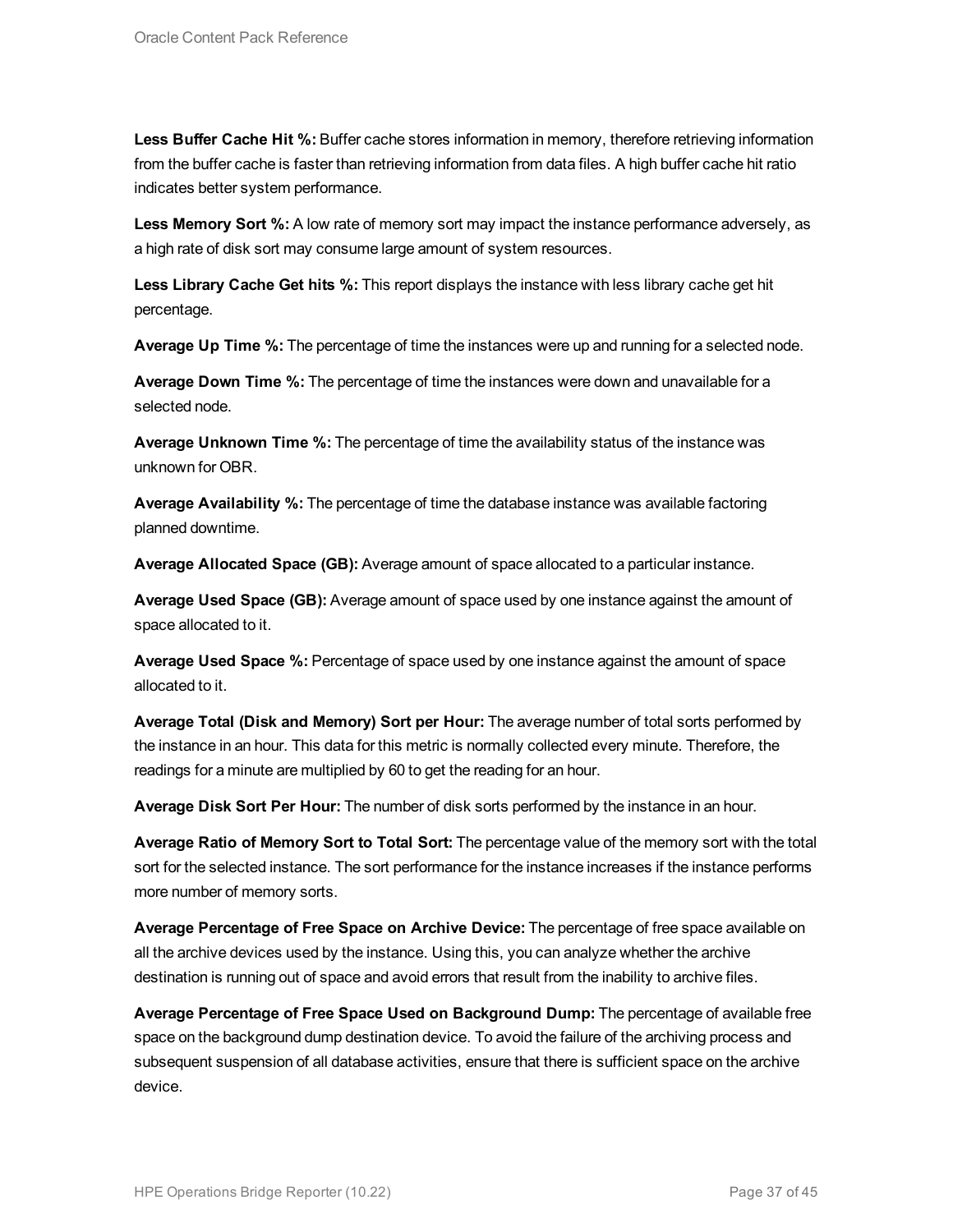**Average Percentage of Free Space Used on Core Dump Device:** The percentage of available free space on the core dump destination device. To avoid the failure of the archiving process and subsequent suspension of all database activities, ensure that there is sufficient space on the archive device.

**Average Number of Database Dump or Trace File(s) Created:** Using this, you can analyze and control the maximum size of all the trace files and limit the file to a specified number of operating system blocks.

**Average Number of Redo Logs not Archived:** The number of redo log files that have not been archived for the selected node and instance. Due to lack of available space on the targeted storage device, you will not be able to archive a redo log file. If this problem is not resolved, the database will no longer be able to execute transactions. So, ensure that there is sufficient space on the archive device.

**Average Percentage of Free Space on User Dump Device:** The percentage of available free space on the user dump destination device. To avoid the failure of the archiving process and subsequent suspension of all database activities, ensure that there is sufficient space on the archive device.

**Average Percentage of Enqueue Waiting for Requests:** The average percentage of enqueue waits against the number of enqueue requests. Using this, you can analyze the amount of time the sessions spent waiting for enqueues.

**Average Percentage of Enqueue Timeout for Requests:** The average percentage of enqueue timeouts against the number of enqueue requests. Using this, you can analyze the number of times, request for an enqueue was timed out.

**Average Percentage of Enqueue:** The average percentage of enqueue to configured enqueues. Using this, you can analyze the enqueue utilization for a specified time period.

**Average Percentage of Used DML Locks:** Data Manipulation Language (DML) locks protect data. DML operations can acquire data locks at two different levels -- for specific rows and for entire tables. This metric reflects the average percentage of DML locks used against the total number of DML locks configured. Using this, you can analyze the DML lock utilization for a specified period of time.

**Average Number of Sessions Waiting for Release of a Lock:** All locks acquired by statements within a transaction are held for the duration of the transaction. Oracle releases all locks acquired by the statements within a transaction when an explicit or implied commit or rollback is executed. Oracle also releases locks acquired after a savepoint when rolling back to the savepoint. This metric refers to the average number of sessions that are waiting for release of a lock. Using this, you can analyze the amount of time the sessions spent waiting for a transaction lock.

**Average Number of Tables with Table Lock Disabled:** The average number of tables with table lock disabled. Using this, you can analyze the number of tables that are residing on the instance without a lock.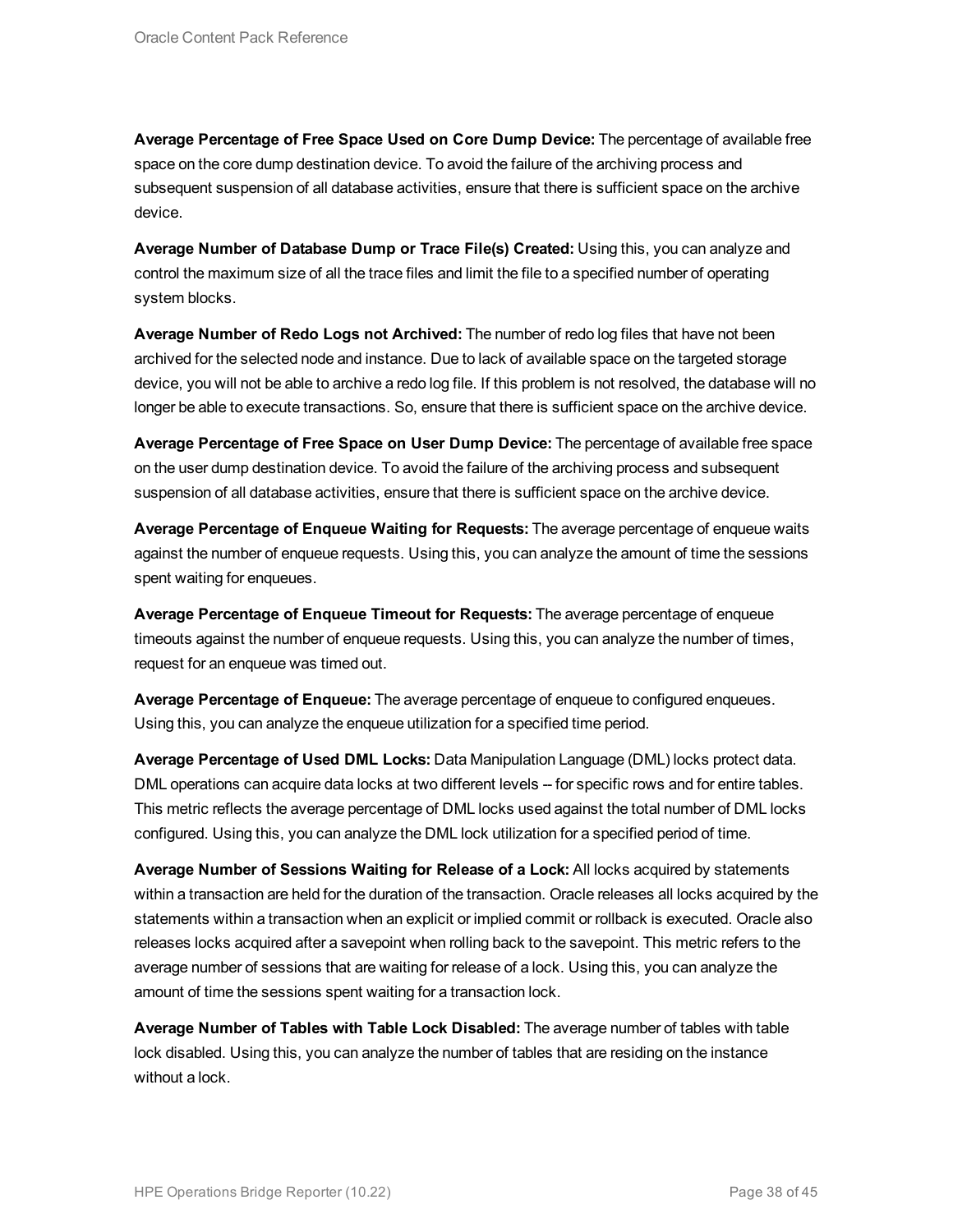**Average Percentage of Busy Dispatchers:** The average percent busy for all dispatchers. Using this, you can analyze the load on the dispatchers.

**Average Number of Clients Connected to Dispatchers:** The number of clients connected to all dispatchers.

**Average Percentage of Shared Servers Waiting for Requests:** The average percentage of shared server waiting for the requests. A consistent increase in the number of clients that are waiting for connection to the shared servers may affect the database performance adversely.

**Average Percentage of Busy Shared Servers:** The average percentage of busy shared server processes. Using this, you can compare the number of busy shared servers processes with the maximum number of shared servers processes that the instance is allowed to use.

**Average Percentage of Total UGA Memory (MB) Allocated by Current Processes:** The Total User Global Area (UGA) memory, in megabytes, allocated for all current sessions.

**Average Percentage of Maximum UGA Memory (MB) Allocated by Current Processes:** The maximum UGA memory in bytes allocated for all current sessions.

**Average Number of Waits for Redo Log Buffer Space:** The redo log buffer space wait time is the cumulative time waited by all processes for space in the log buffer. If this value for redo log space wait time is low, your log buffer size is sized properly. Using this, you can analyze the number of times a user process was unable to allocate space in the redo log buffer.

**Average Percentage of Misses on the Redo Copy Latch:** After space is allocated for a redo entry, the user process can copy the entry into the buffer. A process can only copy on the redo allocation latch if the redo entry is smaller than the specified threshold. Using this, you can analyze the ratio of misses to gets for the redo copy latch.

**Average Percentage of Misses on the Redo Allocation Latch:** Redo allocation latches controls space allocation for redo entries in the redo log buffer. At a time, only one user process can allocate space in the buffer. This single latch ensures a sequential pattern of buffer entries. Using this, you can analyze the ratio of misses to gets for the redo allocation latch.

**Average Number of Rollback Segments Not Online:** The average number of rollback segments that are offline for the selected instance on the selected node. Rollback segment status not online could be an indication of performance problems.

**Average Number of Segments Adding Extents Rapidly:** The average number of segments that are adding extents rapidly for the selected instance on the selected node. If the segments add extends rapidly, the segments will reach the maximum extend limit shortly and this will lead to termination of the active transaction.

**Average Number of Segments Approaching Max Extent:** The average number of segments that are approaching maximum extent. Maximum number of extends are defined for each segment. If the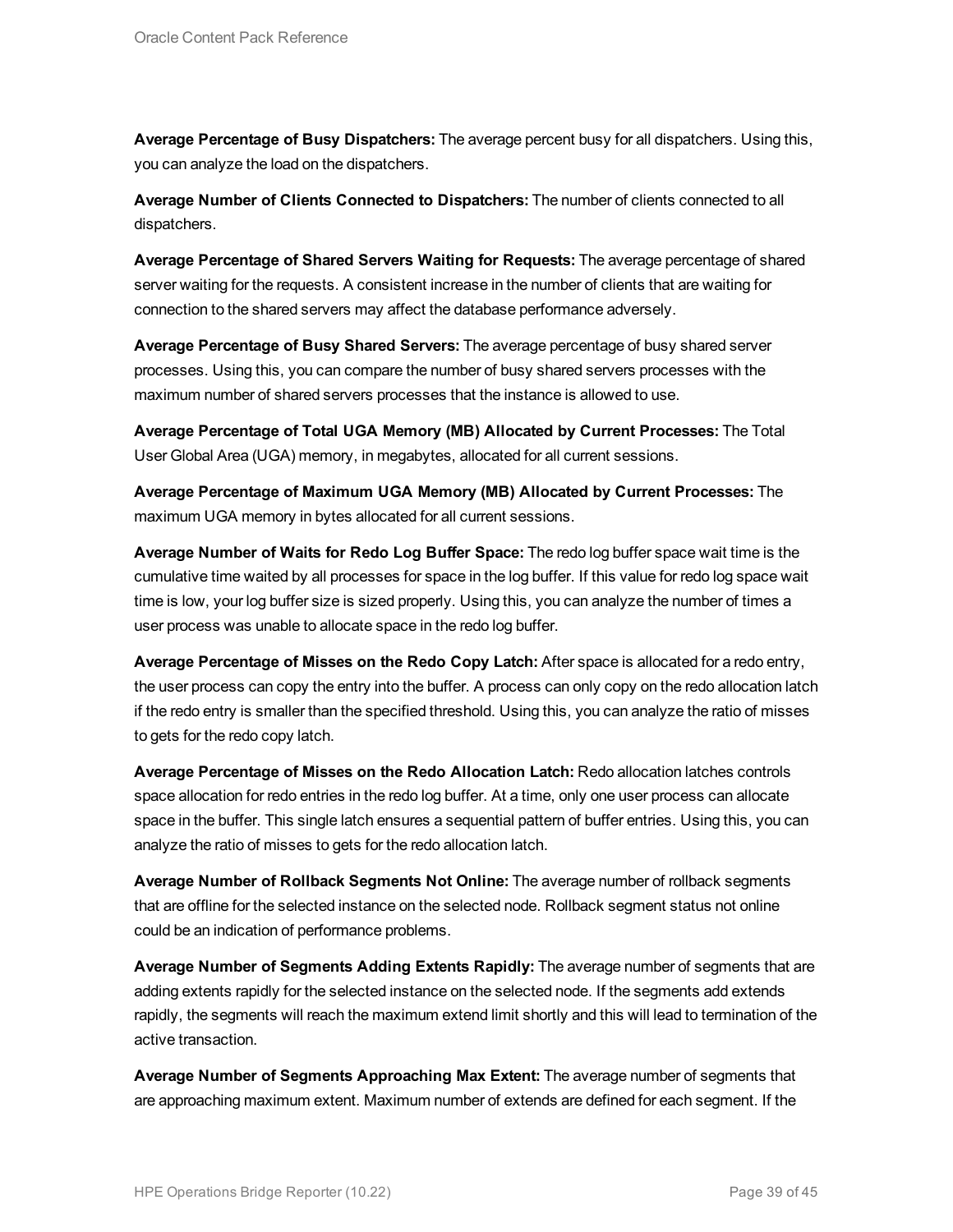MAXEXTENTS limit is reached in a segment, the active transaction is terminated and the system issues an error message.

**Average Number of Segments that Cannot Extent:** The average number of segments that cannot extend. If there is no more free space available for a new extent to be allocated, and if the automatic data file enhancement is not activated by AUTOALLOCATE, the current transaction is terminated and the system issues an error message.

**Average Total Buffer Cache Hit Percentage:** The average percentage of the buffer cache hits to total requests over the lifetime of an instance.

**Average Shared Pool Free Memory Percentage:** The average percentage of free memory to total shared pool memory over the lifetime of an instance.

**Average Library Cache Gethits Percentage:** The average percentage of gethits to gets in dictionary cache. If the gethit ratio is consistently low, you can increase the shared pool size.

**Average Library Cache Pinhits Percentage:** The percentage of pinhits to gets in dictionary cache. If the pinhit ratio is consistently low, you can increase the shared pool size.

**Average Buffer Busy Wait Percentage:** The average percentage of buffer busy waits to logical reads.

**Average Dictionary Cache Hit Percentage:** The average percentage of cache get misses to gets in the dictionary cache.

**Average Rate of Parallel Queries Initiated:** The average rate of parallel queries initiated for a selected instance and node. If the average rate of parallel queries initiated is less than the expected value per minute, then the SQL performance is adversely affected.

**Average Percentage of Parallel Query Servers Busy:** The average percentage of busy to maximum parallel query servers for a selected instance and node.

**Average Number of Full table Scans Per Minute:** The average rate at which full table scans occurs for a selected instance. If the full table scan rate is higher than the set threshold value, then it indicates that tables are without proper indexing.

**Average Percentage of Full table Scans via Rowed Range Scans Compared to Total Full table Scans:** The average percentage of full table scans by using the rowed range scans as compared to total full table scans.

**Average Percentage of Rows Fetched by Index:** The average percentage of rows fetched by index to the total rows fetched. On a hourly basis, if the average percentage of rows fetched by index is less than the expected value the it indicates one of the following: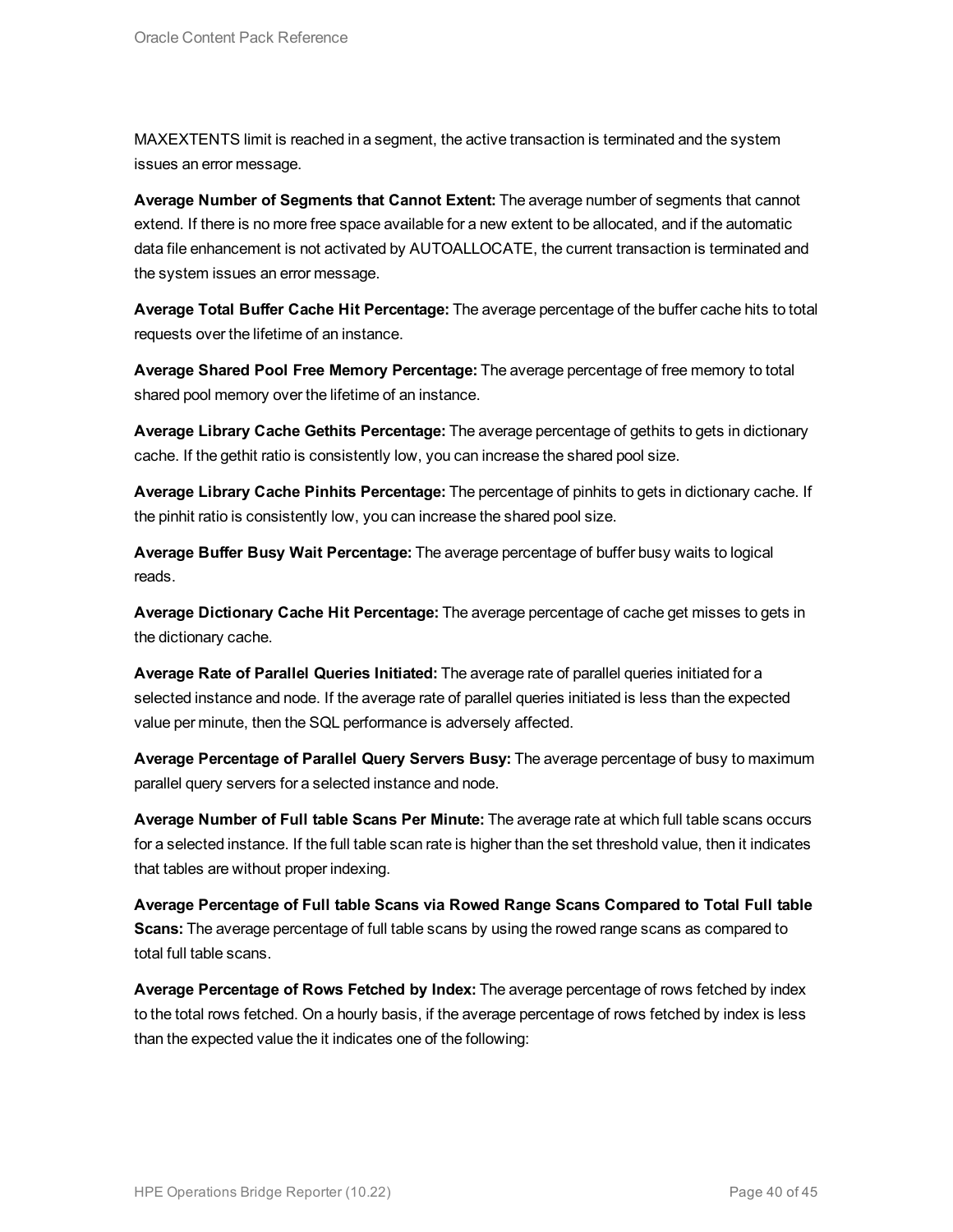- Missing indexes
- Unanalyzed indexes
- Badly tuned SQL

**Average Percentage of Busy Highwater to Max Parallel Query Servers:** The average percentage of busy highwater to maximum parallel query servers for a selected instance.

**TableSpace-Offline Count:** Average number of tablespace that are offline and unavailable.

**TableSpace-Low Free Space Count:** Average number of tablespaces that are low on free space. If free space becomes low in a tablespace, either add a new data file to the offending tablespace or drop unwanted database objects.

**Average Number of Users having System as default Tablespace:** Average number of users with default tablespace set to SYSTEM. If the average number of foreign objects is greater than the expected value then it indicates that a user is setup incorrectly or additional Oracle installed usernames are present.

**Average Number of Users having Foreign Objects in System Tablespace:** Average number of foreign objects in SYSTEM tablespace. If the average number of foreign objects is greater than the expected value, then it can lead to fragmentation and lack of space in system tablespace.

**Fragmented TableSpaces Count:** Average number of tablespaces having fragmented free space worse than the value specified in the metric parameter.

**Tablespaces-High Block/Physical Read Count:** Average number of tablespaces with high ratio of block to physical reads. If the value is greater than the set threshold, then it is an indication for the administrator to check the load-balance I/O across devices, check for missing indexes, and tune SQL statements that result in full table scans.

**Tablespaces-Average Allocated Space (MB) :** Average of the total amount of space allocated to a specified tablespace. This value is the summation of sizes of the data files included in the tablespace.

**Tablespaces-Average Used Space (MB):** Average of the total amount of space (in megabytes) used by the tablespace.

**Tablespaces-Average Used Space %:** Average of the total amount of space used by the tablespace as compared to the allocated space.

**Average User Logon Count:** Average number of user logons for the selected instance over the specified time period.

**Maximum User Logon Count:** Maximum number of user logons for the selected instance over the specified time period.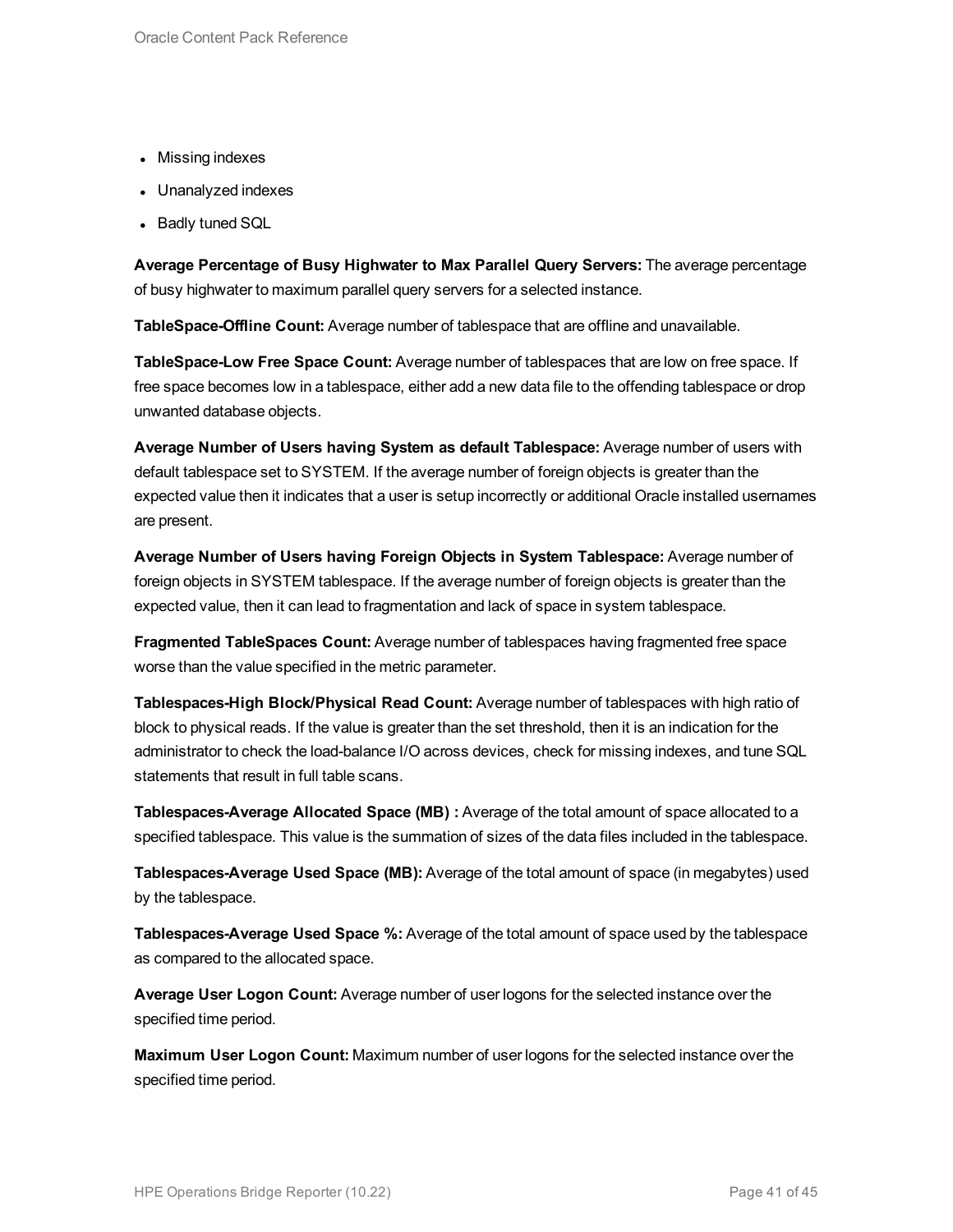**Minimum User Logon Count:** Minimum number of user logons for the selected instance over the specified time period.

**Maximum session Count:** Maximum number of session for the selected instance over the specified time period.

**Average User Calls Per minute:** A user call is an SQL statement that is run at the request of the user. The total number of calls made to the Oracle kernel. In a busy production system, the value will be high. Any reduction in the number of calls sent to the kernel will ease the load put on the database system.

**Average Recursive Calls to User Calls Ratio:** A recursive call occurs when one SQL statement requires the execution of a further separate SQL statement. A continued increase in the reported figure indicates poor or decreasing system performance.

The most common causes of recursive calls are:

- Misses in the data dictionary cache
- Dynamic storage extension
- Execution of DDL statements

Recursive calls can impair the performance of the database system and should be minimized when possible.

**Average Recursive Calls to Cumulative Opened Cursors Ratio:** Cursors help users to get, put, and delete database records. Users can thus process individual rows returned by a database for a query. The Cumulative Opened Cursor metric shows the total number of opened cursors.

### <span id="page-41-0"></span>Appendix B: Calculating Oracle Instance Availability

OBR collects five-minute summary data for the Oracle from the Performance Agent. This data is in the form of status values as follows:

- Downtime—0
- $\bullet$  Uptime—5

The status values are stored in the rate table. The availability calculation procedure in OBR uses this information to calculate the actual uptime, downtime, availability and unknown time values for 5 minute interval. The possible scenarios are as follows:

If the status value is 5, the procedure interprets it as uptime. The procedure updates the uptime value as 5, and downtime and unknown time values as 0 in the rate table.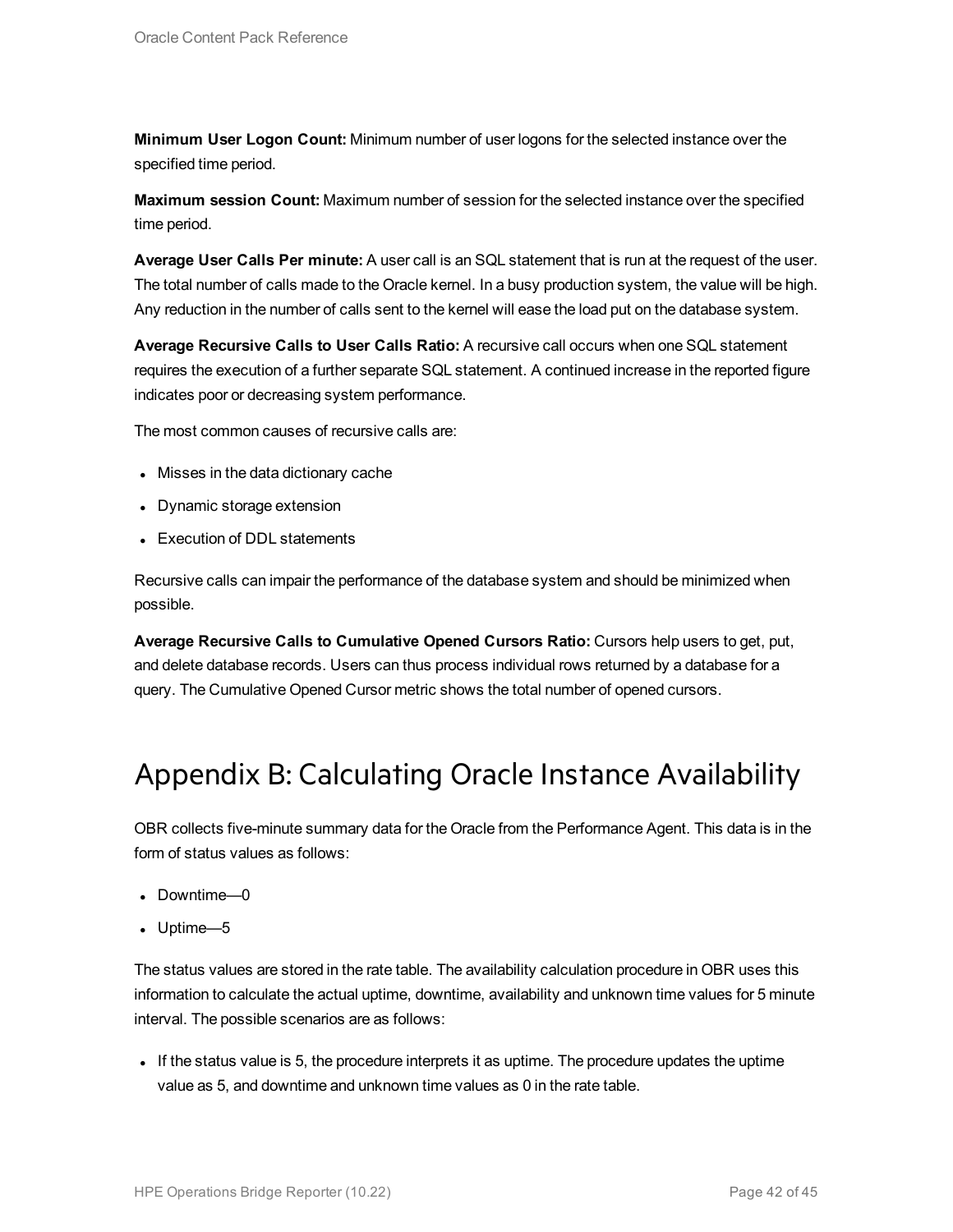- If the status value is 0, the procedure interprets it as downtime. The procedure updates the downtime value as 5, and uptime and unknown time value as 0 in the rate table.
- If, for some reason, OBR is unable to retrieve the status value for particular interval (12 records within an hour, that is, one record each for every five minutes), the procedure interprets it as unknown status. The procedure updates the uptime and downtime values as 0 and unknown time value as 5 in the rate table.

The availability calculation procedure for Oracle instances ensures that 12 records are available for every hour and each record would either represent uptime, downtime, or unknown time. Using this data, the actual uptime, actual downtime, availability and unknown times are calculated as follows:

<sup>l</sup> **Actual Uptime Percentage**

Uptime/(Uptime + Downtime)\*100

<sup>l</sup> **Actual Downtime Percentage**

[(Downtime /(Uptime + Downtime)]\*100

<sup>l</sup> **Availability Computation**

[(Uptime + Planned Downtime + Excused Downtime)/(Uptime + Downtime)]\*100

<sup>l</sup> **Unknown Time Percentage**

[(Unknown Time)/(Uptime + Downtime + Unknown Time)]\*100

The availability procedure computes the planned downtime and excused downtime based on the configuration provided in the downtime XML file.

<span id="page-42-0"></span>For more information on how to configure downtime, see *Configuring downtime in reports* section in *HPE Operations Bridge Reporter Online Help for Administrators*.

## Appendix C: Metric Mapping for Reports

OBR provides a utility to generate metric flow documents. The utility has strong filtering capabilities and generates the metric flow documents in HTML format. These HTML output files can then be saved in Excel for further filtering and metric tracking.

To generate the metric flow documents, follow these steps: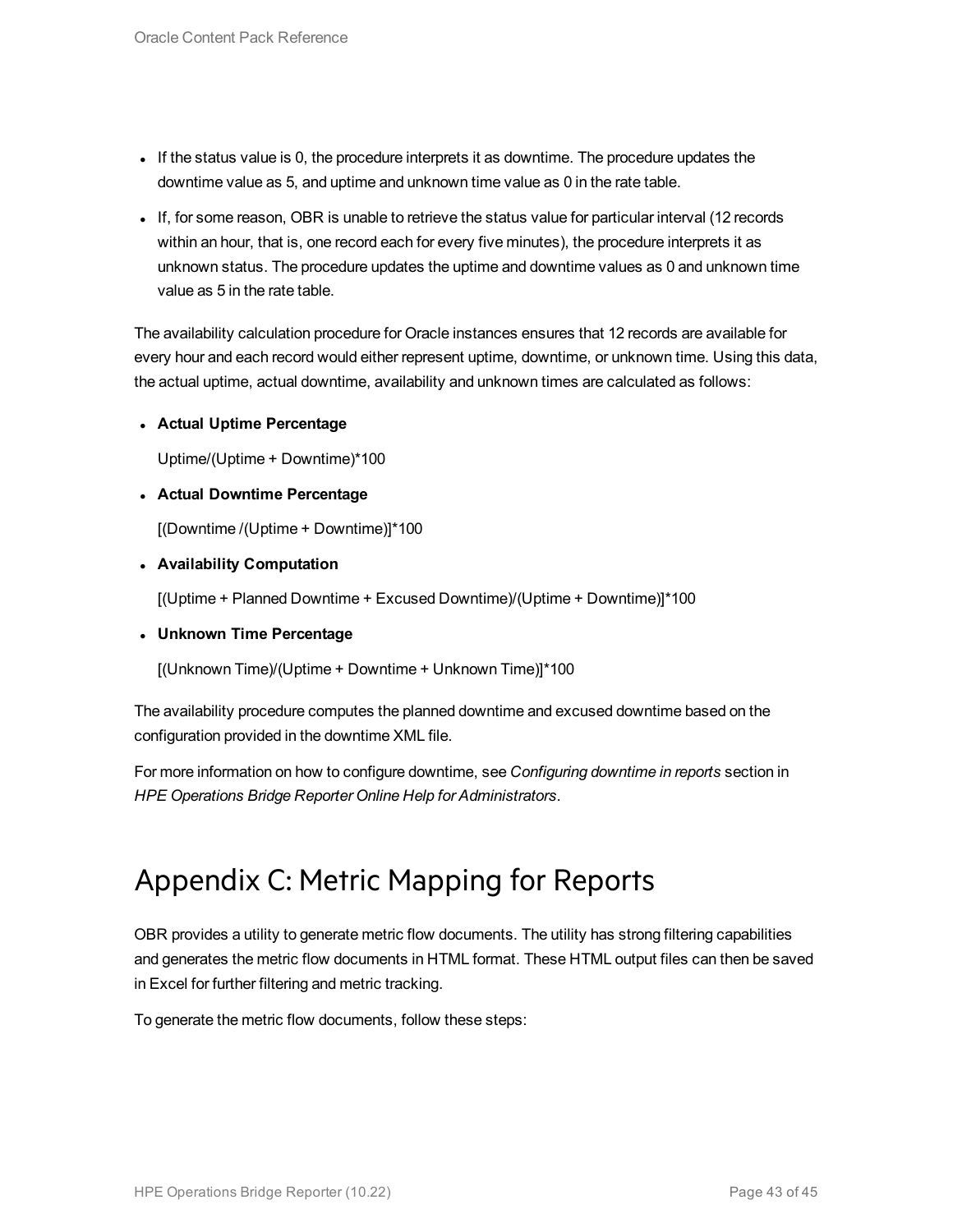1. Run the utility using the following command:

On Windows:

```
%PMDB_HOME%\bin\shr_utility -flow - dir %PMDB_HOME%\packages\DatabaseOracle
On Linux:
```
\$PMDB\_HOME/bin/shr\_utility -flow -dir \$PMDB\_HOME/packages/DatabaseOracle

The command generates multiple HTML output file in the current directory.

2. Open the HTML output file in Excel.

You can apply combination of filters to compare and track a particular metric(s).

**Note:** The output file in Excel format is published for some of the Content Packs. You can download the files from the [Marketplace.](https://hpln.hp.com/node/24267/attachment)